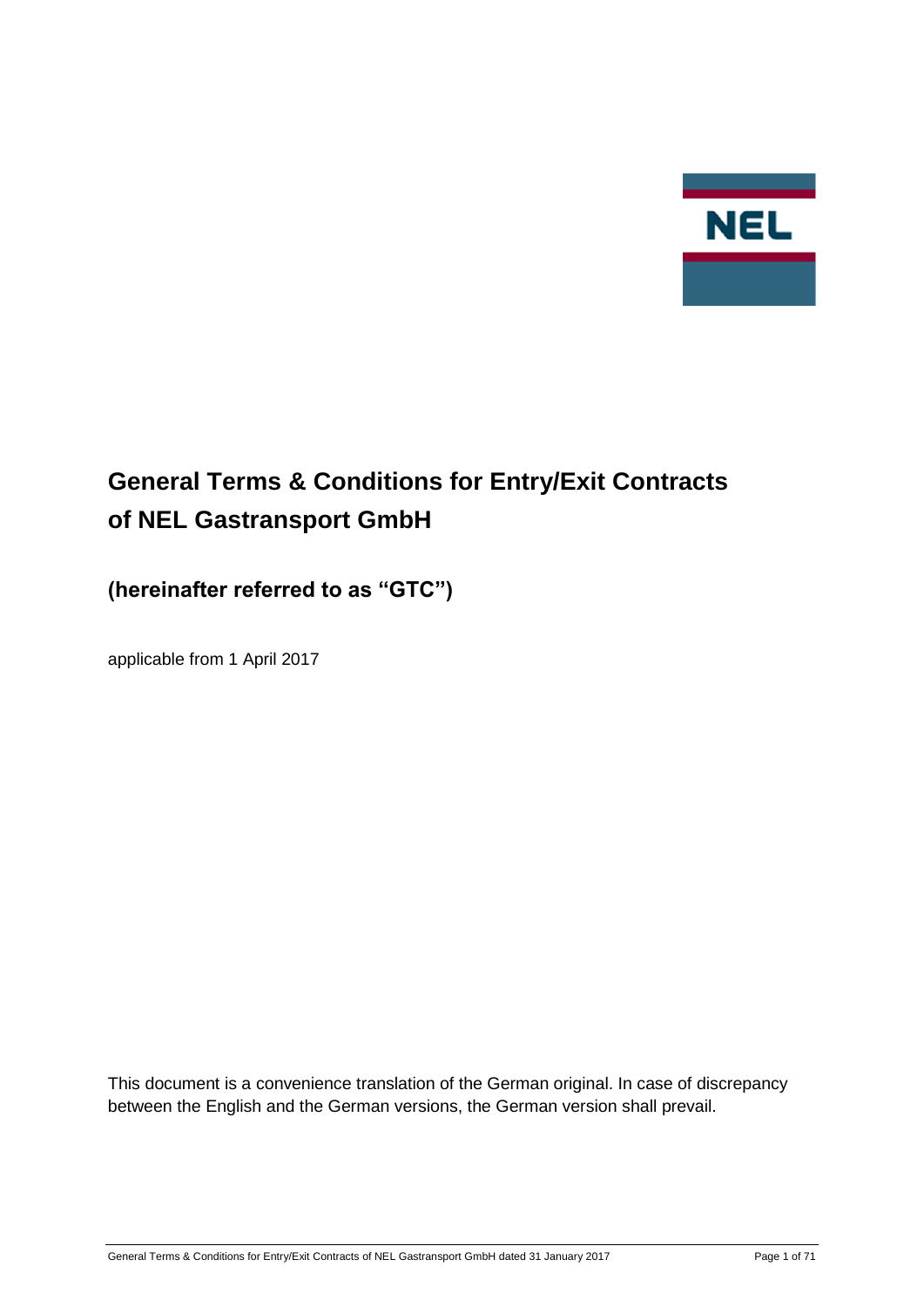

## **Table of contents**

| Section 1 Conclusion of contract                                                                                                             | 5  |
|----------------------------------------------------------------------------------------------------------------------------------------------|----|
| Section 2 Definitions of terms                                                                                                               | 6  |
| Section 2a Admission to the primary capacity platform and to systems of the<br>transmission system operator for processing network access    | 9  |
| Section 2b Availability of the systems of the transmission system operator for<br>processing network access                                  | 10 |
| Section 3 Scope of the entry contract                                                                                                        | 11 |
| Section 4 Purpose of the exit contract                                                                                                       | 11 |
| Section 5 General entry and exit requirements                                                                                                | 12 |
| Section 6 Preconditions for use of booked capacity at market area interconnection<br>and cross-border interconnection points                 | 12 |
| Section 7 Inclusion of entry and exit points in balancing groups                                                                             | 13 |
| Section 8 Bundled booking points                                                                                                             | 14 |
| Section 9 Capacity products                                                                                                                  | 15 |
| Section 10 Conversion of interruptible capacity                                                                                              | 17 |
| Section 11 Registration and deregistration of network use for supply to<br>end-consumers                                                     | 17 |
| Section 12 Nomination and renomination at market area interconnection points and<br>cross-border interconnection points                      | 18 |
| Section 13 Nomination and renomination                                                                                                       | 20 |
| Section 13a Operational processing of nominations                                                                                            | 22 |
| Section 13b Communication test                                                                                                               | 23 |
| Section 13c Alignment of nominations ("Matching")                                                                                            | 24 |
| Section 13d Over-nomination at market area interconnection and cross-border<br>interconnection points                                        | 24 |
| Section 14 Nomination replacement procedure                                                                                                  | 25 |
| Section 15 Technical feed in and offtake notices                                                                                             | 26 |
| Section 16 Surrender of capacity                                                                                                             | 26 |
| Section 17 Offering by transmission system operator of firm capacity left unused<br>at short notice in accordance with Section 16 (2) GasNZV | 28 |
| Section 18 Withdrawal of capacity left unused for a significant time in accordance<br>with Section 16 (3) and (4) GasNZV                     | 28 |
| Section 18a Withdrawal of capacities insufficiently used in the long term at<br>market area and cross border interconnection points          | 29 |
| Section 19 Secondary trading                                                                                                                 | 29 |
| Section 20 Technical requirements                                                                                                            | 30 |
| Section 21 Non-compliance with gas quality or pressure specification                                                                         | 32 |
| Section 22 Allocation of quantities                                                                                                          | 33 |
| Section 23 Meter operation and metering                                                                                                      | 34 |
| Section 24 SLP surplus and shortfall quantities                                                                                              | 37 |
| Section 25 Tariffs                                                                                                                           | 38 |
| Section 26 Invoicing and payment                                                                                                             | 41 |
| Section 27 Taxes                                                                                                                             | 41 |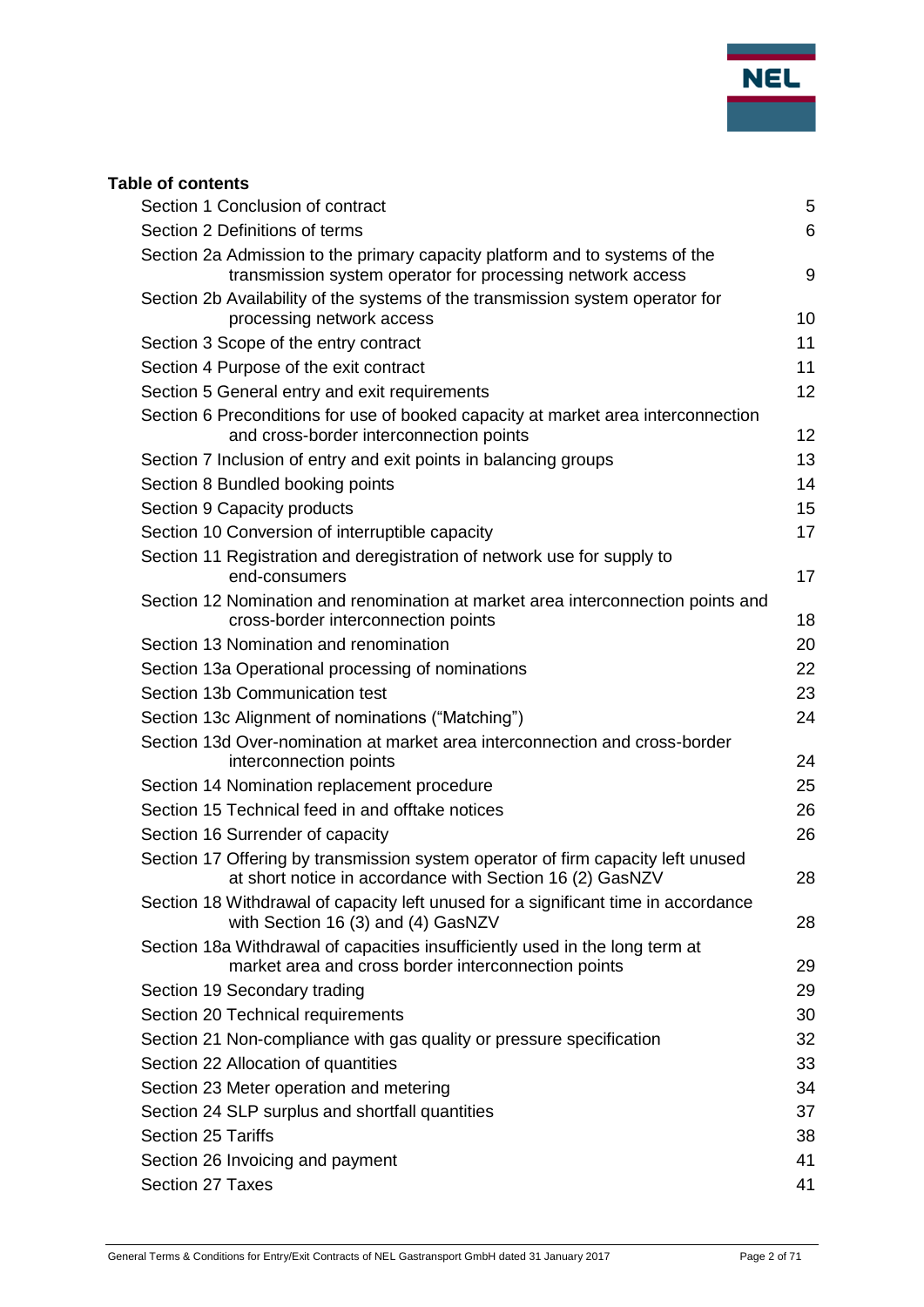|                      | Section 28 Maintenance                                                                                                                  | 42 |
|----------------------|-----------------------------------------------------------------------------------------------------------------------------------------|----|
|                      | Section 29 Interruption of interruptible capacity                                                                                       | 43 |
|                      | Section 29a Reduction procedure for firm capacity nomination                                                                            | 44 |
|                      | Section 30 Capacity overrun                                                                                                             | 45 |
|                      | Section 31 Suspension or amendment of contractual obligations                                                                           | 46 |
|                      | Section 32 Transmission System Operator's contact persons and availability                                                              | 48 |
|                      | Section 33 Data transmission and data processing                                                                                        | 48 |
|                      | Section 34 Force majeure                                                                                                                | 48 |
| Section 35 Liability |                                                                                                                                         | 49 |
| Section 36 Deposit   |                                                                                                                                         | 50 |
|                      | Section 36a Advance payment                                                                                                             | 53 |
|                      | Section 37 Termination of contract                                                                                                      | 55 |
|                      | Section 38 Good faith clause                                                                                                            | 55 |
|                      | Section 39 Confidentiality                                                                                                              | 56 |
|                      | Section 40 Legal succession                                                                                                             | 56 |
|                      | Section 41 Contract amendments                                                                                                          | 57 |
|                      | Section 42 Severability                                                                                                                 | 58 |
| Section 43 Text form |                                                                                                                                         | 58 |
|                      | Section 44 Venue for disputes and applicable law                                                                                        | 58 |
|                      | Section 45 List of appendices                                                                                                           | 58 |
|                      | Appendix GTC 1: § 18 Low Pressure Connection Ordinance<br>(Niederdruckanschlussverordnung / NDAV)                                       | 60 |
| Appendix GTC 2:      | Supplementary Terms & Conditions of NEL Gastransport GmbH                                                                               | 62 |
|                      | Section 1 Dynamically Allocable Capacity                                                                                                | 62 |
|                      | Section 2 Allocation Procedure                                                                                                          | 62 |
|                      | Section 3 Usage of IT-portals                                                                                                           | 62 |
|                      | Section 4 Invoicing and Payment                                                                                                         | 63 |
| Section 5            | Over-nomination without capacity inclusion                                                                                              | 63 |
|                      |                                                                                                                                         |    |
| Appendix GTC 3:      | Supplementary Terms & Conditions of Business of NEL<br>Gastransport GmbH for allocating new technical capacities<br>as of 06 March 2017 | 64 |
| Article 1            | General, scope                                                                                                                          | 64 |
| Article 2            | Marketing horizon                                                                                                                       | 65 |
| Article 3            | Conclusion of contracts                                                                                                                 | 65 |
| Article 4            | Auction process                                                                                                                         | 66 |
| Article 5            | <b>Tariffs</b>                                                                                                                          | 67 |
| Article 6            | Rights and obligations of the transmission system operator and the<br>transport customer                                                |    |
|                      |                                                                                                                                         | 68 |
| Article 7            | Special right of termination                                                                                                            | 69 |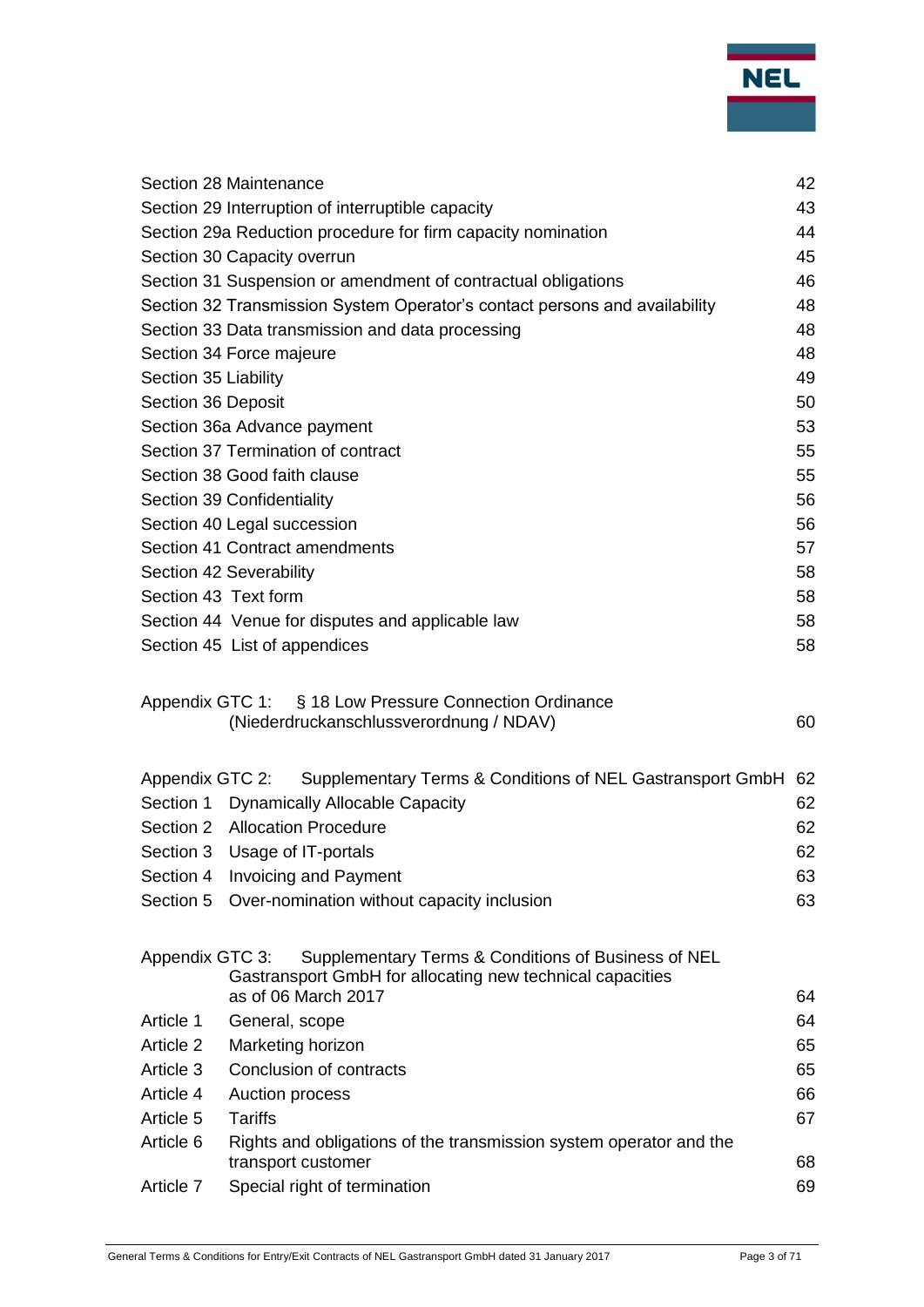

#### [Article 8 List of appendices](#page-69-0) 70

[Appendix STC 1 for allocating technical capacity:](#page-70-0)

[Maximum tariff limit for the special right of termination in accordance with](#page-70-1)  [article 7 \(2\) of the Supplementary Terms and Conditions of Business of](#page-70-1)  [NEL Gastransport GmbH for allocating new technical capacities as of](#page-70-1)  [06 March 2017](#page-70-1) **71**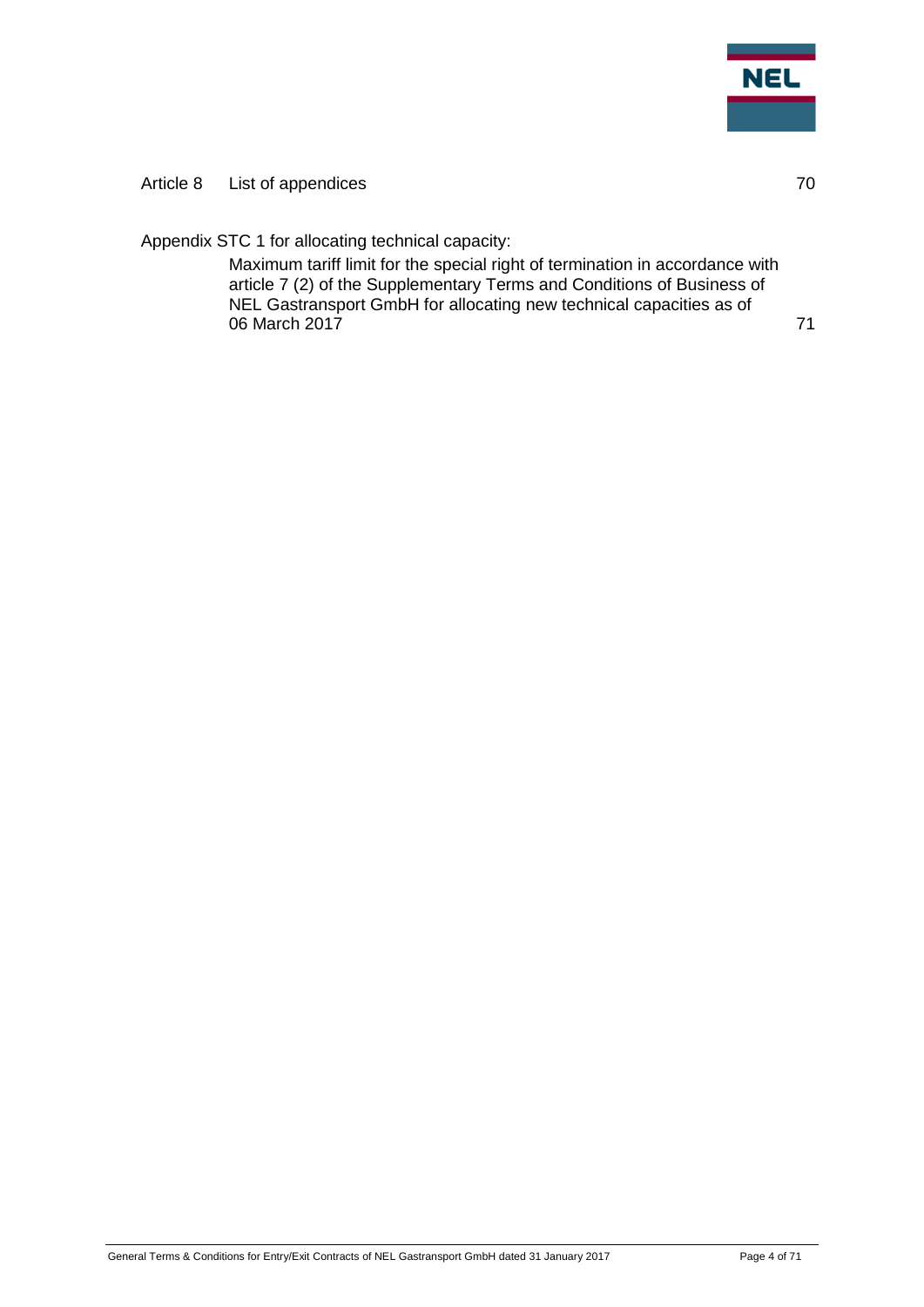

#### **Section 1 Conclusion of contract**

- <span id="page-4-0"></span>1. The shipper concludes this entry/exit contract via the primary capacity platform jointly operated by the transmission system operators. The preconditions for contract conclusion are registration as shipper on the primary capacity platform and acceptance by the transmission system operator as a shipper pursuant to Section 2a. Registration on the primary capacity platform jointly operated by the transmission system operators in accordance with Section 6 of the Gas Network Access Ordinance (GasNZV) shall be governed by the terms and conditions for the primary capacity platform published on the primary capacity platform operator's website. In the event of a failure of the primary capacity platform or the connected systems of the transmission system operators, booking requests for dayahead capacity may be forwarded in text form direct to the transmission system operator. For this, the transmission system operator may offer alternative automated facilities. In this case, capacities shall be allocated at the regulated daily capacity tariff to the best of the transmission system operator's ability and without any guarantee on the basis of the chronological order in which binding requests are received.
- 2. The entry/exit contract for entry or exit capacity at market area interconnection points as well as at cross-border interconnection points shall be concluded upon the allocation of capacity at the end of the auction. Without prejudice to the foregoing clause, the entry or exit contract for interruptible within-day entry or exit capacities shall be concluded in the over-nomination procedure according to Section 13d hereinafter.
- 3. The following capacity types shall be allocated in the chronological order in which binding requests are received:
	- a) Exit capacity to end-consumers and storage facilities,
	- b) Entry capacity from storage, production and LNG facilities, and
	- c) Entry capacity from facilities within the meaning of Section 6 of GasNZV for biogas injection.

In these cases the contract shall be concluded upon receipt by the shipper of an electronic booking confirmation. Day-ahead capacity may only be booked until 18:00 hours.

- 4. Entry/exit contracts in accordance with Paragraph 3 may be concluded as follows: with a term of
	- one year or longer at any time,
	- one quarter starting on 1 October, 1 January, 1 April or 1 July in accordance with the marketing of capacities according to Paragraph 2 no earlier than on the day of the start of the auction of quarterly products, which is published on the primary capacity platform,
	- less than one year but not equal to one quarter a minimum of 3 months prior to commencement of the contract term,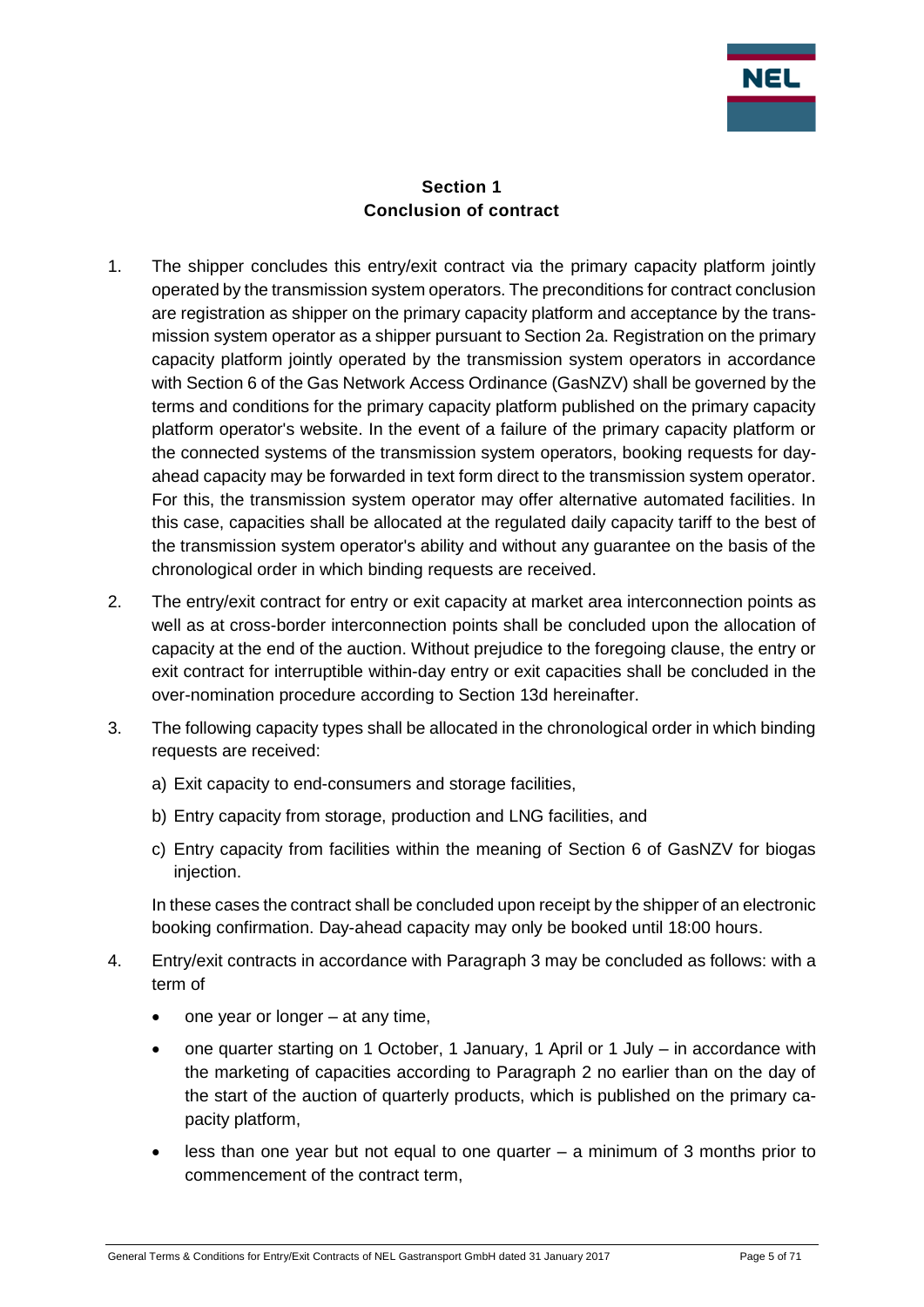

- less than one month a minimum of one month prior to commencement of the contract term.
- 5. The supplementary terms and conditions of the respective transmission system operator in the version applicable at the time of entry/exit contract conclusion shall be an integral part of this contract. In the event of conflict between the provisions of the entry/exit contract and the respective transmission system operator's supplementary terms and conditions, the terms of this entry/exit contract shall have precedence over said supplementary terms and conditions. Deviations from this entry/exit contract are possible to provide bundling at cross-border interconnection points. For the allocation of new, additional technical capacities at market area and cross-border interconnection points pursuant to Article 2 (3) of Regulation (EU) No. 984/2013 of the Commission dated 14 October 2013 as at the time these General Terms & Conditions take effect (hereinafter referred to as "new technical capacities") and prior to the implementation of the new European provisions concerning the new technical capacities in the Cooperation Agreement, the transmission system operators may specify additional and/or deviating provisions in respect of this entry/exit contract in the supplementary terms and conditions of the transmission system operator. The transmission system operator and the shipper may agree on provisions deviating from this contract to realise projects pursuant to Section 39 GasNZV.
- <span id="page-5-0"></span>6. The inclusion of any general terms and conditions of the shipper is contradicted.

## **Section 2 Definitions of terms**

The definitions of terms set forth in the following shall apply. Terms used in the singular also imply the plural.

- 1. Bundled capacity: exit capacity and the corresponding entry capacity that a shipper can book together in a single procedure.
- 2. Bundled booking point: consolidation of a bookable exit point and a bookable entry point between two domestic or one domestic and one foreign market area into a single point at which shippers can book bundled capacity.
- 3. Bundled nomination: a single nomination for a bundled booking point.
- 4. Day-ahead capacity: capacity bookable on the day before delivery as daily capacity.
- 5. Within-day capacity: capacity which after the end of the day-ahead auction can be booked by auction or over-nomination for the respective delivery day from the first hour of booking to the end of said day.
- 6. Primary capacity platform: booking platform jointly operated by transmission system operators.
- 7. Connection user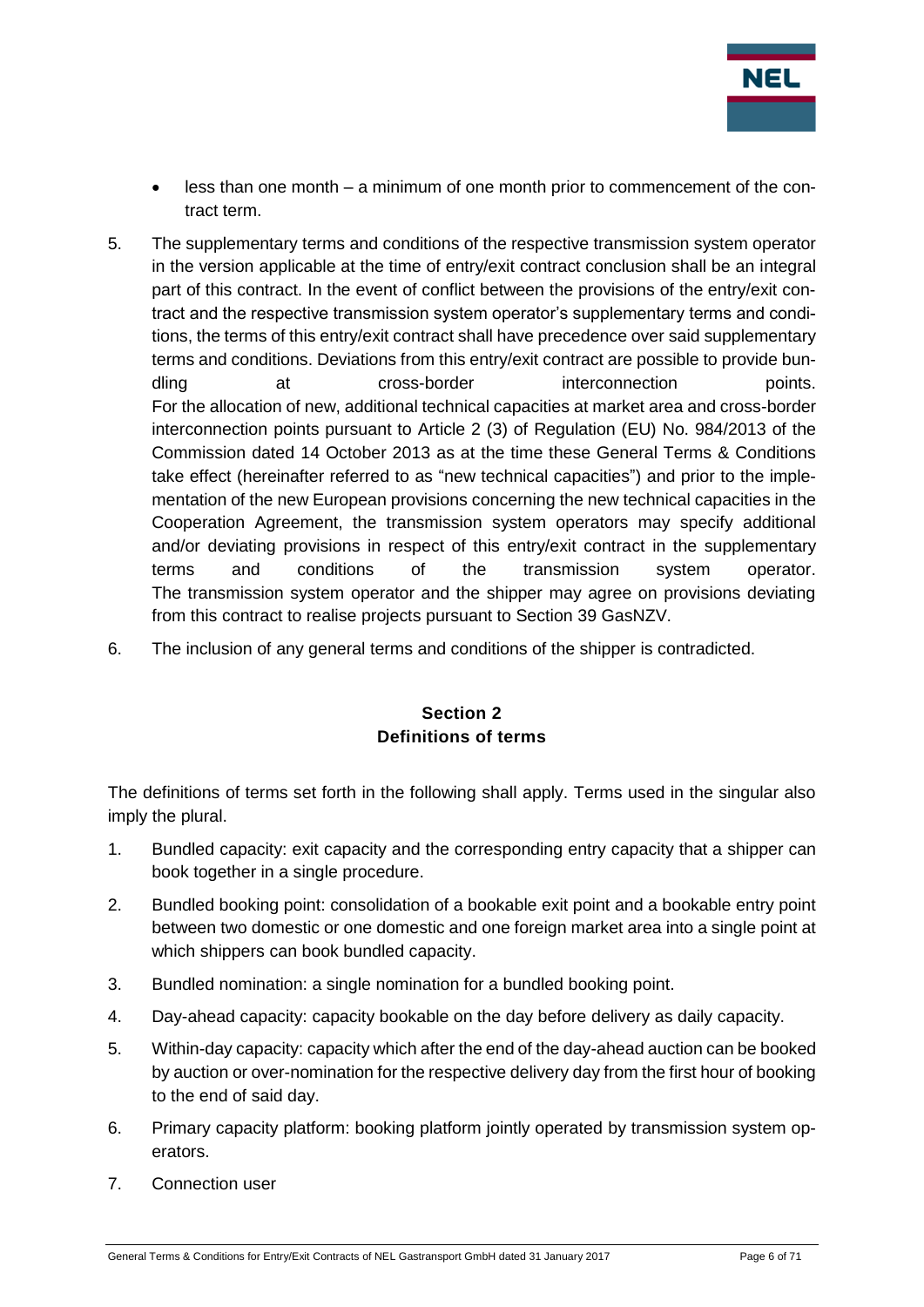

In accordance with Section 1 (3) NDAV (Ordinance Concerning General Conditions for Network Connection), shall also apply to medium and high-pressure networks.

8. Exit network operator

Network operator with whom the shipper concludes an exit/withdrawal contract in accordance with Section 3 (1) sentence 1 GasNZV, also in the form of a supplier framework agreement.

9. Exit point

A point within a market area where gas can be withdrawn by a shipper from a network operator's network to supply end-consumers or for injection into storage, or for transfer at market area boundaries and national borders. Several exit points grouped together within a zone in accordance with Section 11 (2) GasNZV shall also be deemed to be an exit point.

10. BEATE

Decision by the Federal Network Agency on provisions for the conversion of annual demand charges to demand charges for capacity rights of less than one year and for the proper determining of transport tariffs according to Section 15 (2) to (7) GasNEV of 24 March 2015 (Ref. BK9-14/608).

11. Balancing calorific value

Balancing calorific value is an advance estimate of an invoicing gross calorific value in a given calorific value area. It is subject to monthly review if necessary. A calorific value area is a network area in which a single invoicing gross calorific value is applied.

12. Balancing group number

A unique number assigned by the market area coordinator for a balancing group that principally serves the identification of gas quantity nominations/renominations.

13. Entry network operator

Network operator with whom the shipper concludes an entry/injection contract in accordance with Section 3 (1) sentence 1 GasNZV.

14. Entry point

A point within a market area where a shipper can transfer gas into the network operator's network from national borders, market area boundaries, domestic sources and production plants, LNG plants, biogas plants and storage facilities. Several entry points grouped together within a zone in accordance with Section 11 (2) GasNZV shall also be deemed to constitute an entry point.

15. Active transmission system operator

Transmission system operator designated by the transmission system operators connected at a market area interconnection point or at a cross-border interconnection point to receive the bundled nomination and to pass on said bundled nomination to the passive transmission system operator.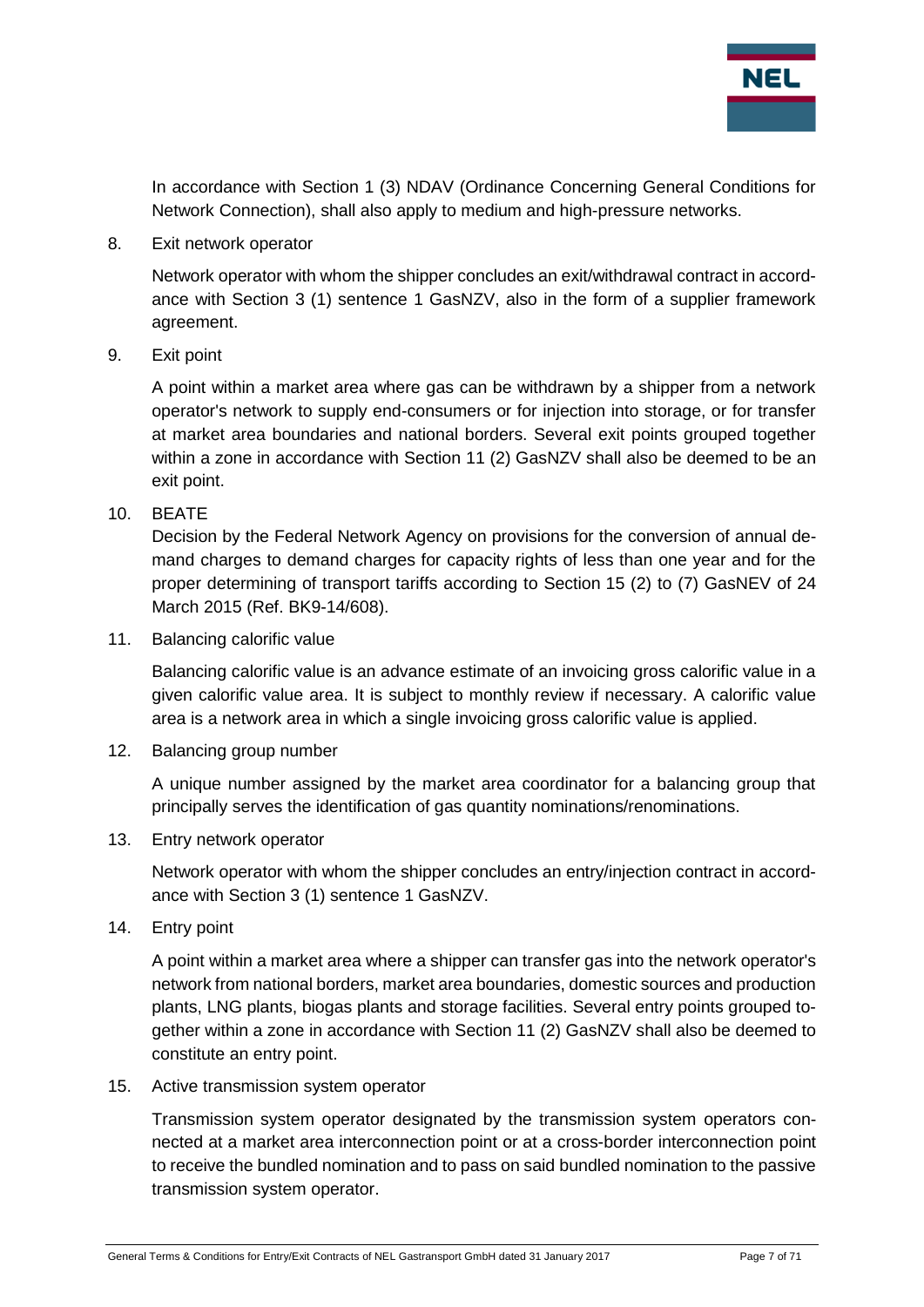

16. Passive transmission system operator

Transmission system operator receiving the bundled nomination from the active transmission system operator.

17. Active balancing group manager

Balancing group manager into whose balancing group the bundled capacity booked with the active transmission system operator has been included.

18. Passive balancing group manager

Balancing group manager into whose balancing group the bundled capacity booked with the passive transmission system operator has been included.

19. Gas business year

The period from 1 October, 06:00 a.m. of a given calendar year until 1 October, 06:00 a.m. of the following calendar year.

20. GeLi Gas (supplier business processes)

Uniform business processes and data formats determined by the Federal Network Agency (doc. no. BK7-06-067) dated 20 August 2007, or any directive replacing or amending this determination of the Federal Network Agency.

21. Capacity

Maximum hourly flow rate at an entry or exit point, expressed in kWh/h.

22. KARLA Gas

Determination in the matter of Capacity Management and Auction Proceedings in the Gas Sector issued by the Federal Network Agency (BNetzA) (Reference BK7-10-001) dated 24 February 2011 or a BNetzA determination which supplements or supersedes that determination.

23. Flow commitment

The contractual agreements outlined under Section 9 (3) sentence 2 no. 1 GasNZV.

24. Month M

Month M is the delivery month. The delivery month corresponds to the period from day 1, 06:00 hours of the delivery month until day 1, 06:00 hours of the following month.

25. Sub-balancing account

Sub-balancing accounts are accounts assigned to a balancing group that allow entry and exit quantities to be assigned to shippers and/or partial quantities to be clearly tracked.

26. Day D

Day D is the delivery day, which commences at 06:00 hours and ends on the following day at 06:00 hours

27. Interruptible capacity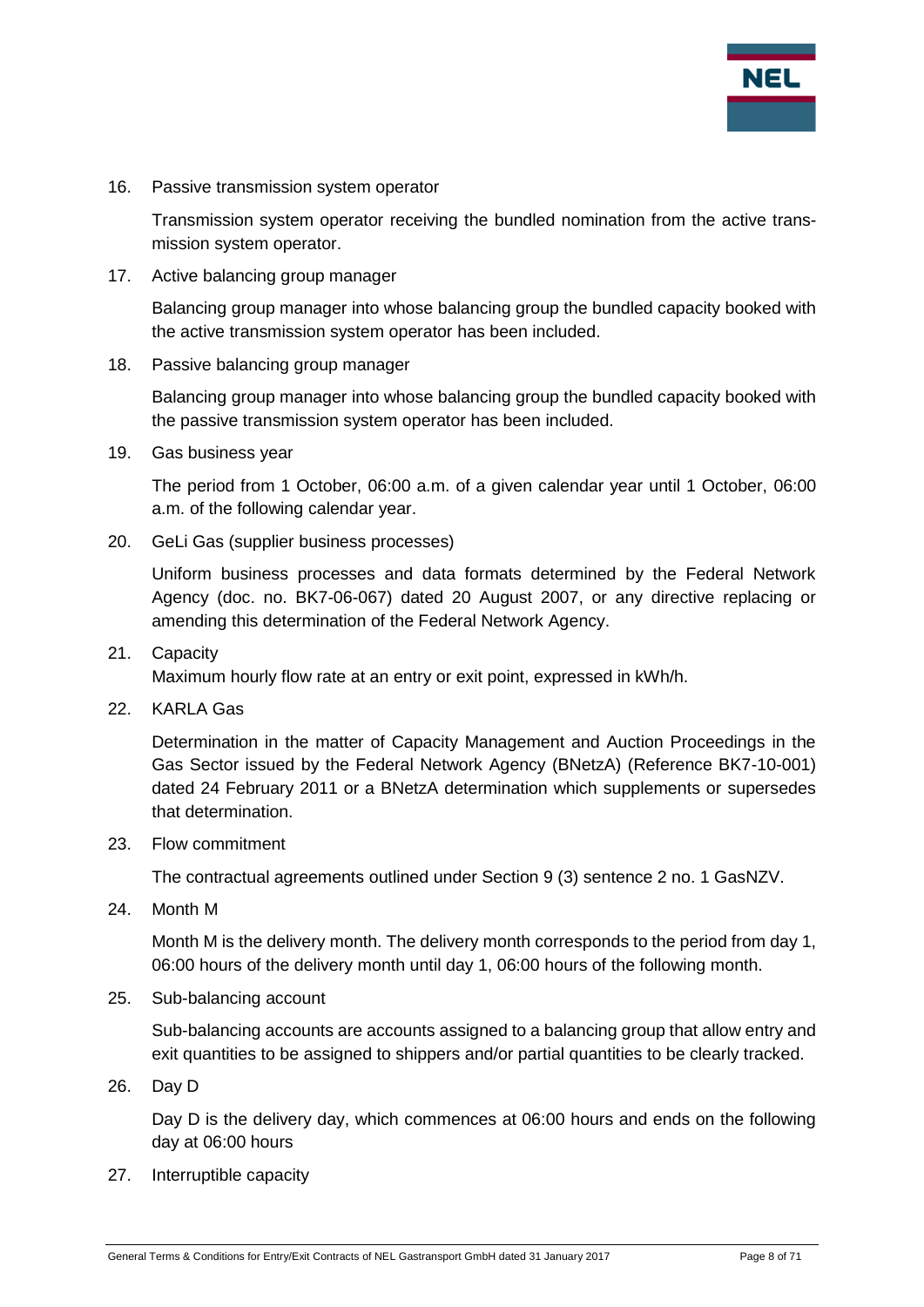

Capacity offered by the transmission system operator on an interruptible basis. The transmission system operator may interrupt the use of interruptible capacity.

28. Business days

In deviation from the definition of business days given in Section 2 no. 16 GasNZV, 'business days', with reference to deadlines, shall include every day except Saturdays, Sundays and public holidays. Any day recognised as a public holiday in any German Federal State shall be deemed to be a public holiday. 24 and 31 December shall always be deemed to be public holidays.

29. For all time indications, the official German time (Central European Time or Central European Summer Time (CET/CEST), as the case may be) shall apply.

#### <span id="page-8-0"></span>**Section 2a Admission to the primary capacity platform and to systems of the transmission system operator for processing network access**

- 1. The transmission system operator may request from the shipper a copy of its entry in the register of companies or, in the case of foreign shippers, equivalent documents to provide substantiation of authority to act on behalf of the company. The form provided via the primary capacity platform shall be completed and signed by a person or persons authorised to act on behalf of the shipper, in accordance with sentence 1 of this Paragraph 1. The name of at least one person authorised to represent the shipper as a user of the primary capacity platform shall be stated in the form. Sentence 2 of this Paragraph shall also apply to any user who may be added after the completion of admission.
- 2. The transmission system operator shall be entitled not to admit the shipper to use the primary capacity platform if there are justified grounds for requesting a deposit in accordance with Section 36 or an advance payment in accordance with Section 36a and the shipper does not provide security or make an advance payment in due time.
- 3. The transmission system operator shall admit the shipper to the use of the primary capacity platform immediately, but no later than 10 business days after receipt of the complete admission request in accordance with Paragraph 1 of this Section 2a, provided that the conditions for admission stated in Paragraphs 1 and 2 of this Section 2a have been met.
- 4. The shipper shall be obligated to notify the transmission system operator promptly of any changes relevant for admission, including the loss of a user. If the transmission system operator finds that the conditions for admission stated in Paragraphs 1 and 2 of this Section 2a are no longer met or are only met in part, the transmission system operator shall promptly notify the shipper thereof. The shipper shall be obligated to meet the missing conditions for admission stated in Paragraphs 1 and 2 of this Section 2a within 10 business days.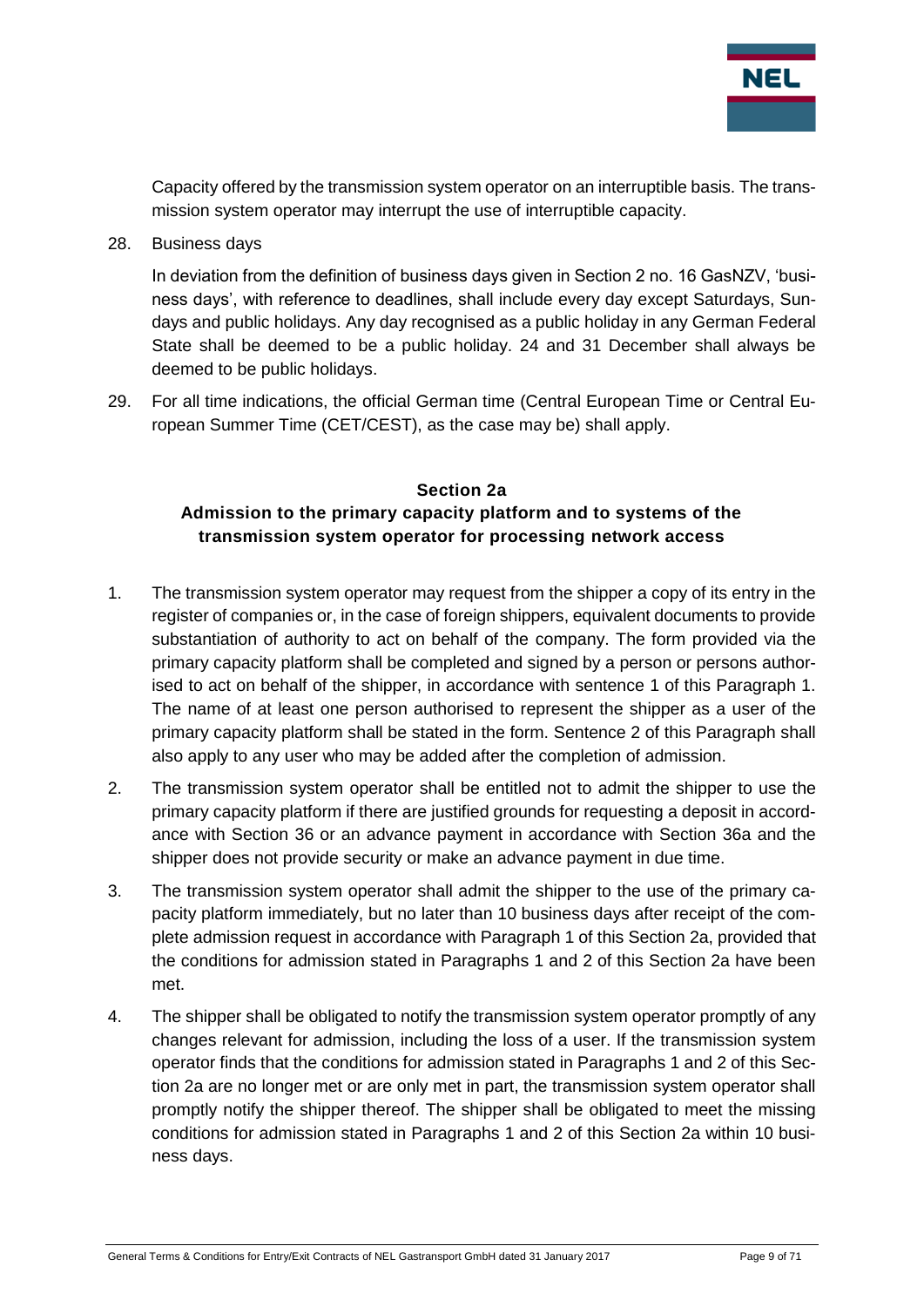

- 5. The shipper shall be obligated to use the access data provided to him with due care. Without limitation this includes protecting the access data from unauthorised use by third parties. The shipper shall promptly notify the transmission system operator if the access data have gone astray or if there is reasonable suspicion that they are in the possession of unauthorised third parties. All actions by the user confer rights and impose obligations upon the shipper.
- 6. The transmission system operator shall be entitled to withdraw any admission granted in the cases provided for in Sections 36 (9) and 37 and in the event of missing conditions for admission. The transmission system operator shall guarantee the performance of existing contracts, in particular with respect to the surrender of capacities under Section 16. In addition, the transmission system operator shall be entitled to deactivate the use of the primary capacity platform by individual users of the shipper for reasonable cause. The transmission system operator shall inform the shipper thereof promptly. The deactivation of the shipper or of individual users pursuant to the present paragraph shall entail the deactivation of the shipper and/or users for all systems of the transmission system operator. The shipper may apply for re-admission under the conditions stated above at any time.
- 7. When admitting the shipper to the primary capacity platform the transmission system operator shall also admit the shipper to the systems of the transmission system operator which are necessary for network access, and provide the shipper with the necessary access data. The provisions in Paragraphs 1-6 of this Section 2a apply mutatis mutandis to the use of said systems.

## **Section 2b Availability of the systems of the transmission system operator for processing network access**

<span id="page-9-0"></span>1. The right to use the systems of the transmission system operator for processing network access exists solely to the extent that the state of the art and the technical availability of said systems will allow. The transmission system operator may temporarily limit the service scope of the systems of the transmission system operator for processing network access if and to the extent that this is necessary to guarantee the security and integrity of said systems or to implement technical measures required to provide the services. The same applies in case of faults which are unforeseen or which, without limitation, are due to a power supply failure or to hardware and/or software faults and which result in a total or partial outage of the systems of the transmission system operator for processing network access. In such cases, there shall be no right to use the systems of the transmission system operator for processing network access. The transmission system operator shall in such cases promptly notify the shippers affected in an appropriate manner, minimise the impact on the shippers so far-as possible and without undue delay restore the availability of the systems of the transmission system operator for processing network access so far as it is commercially reasonable.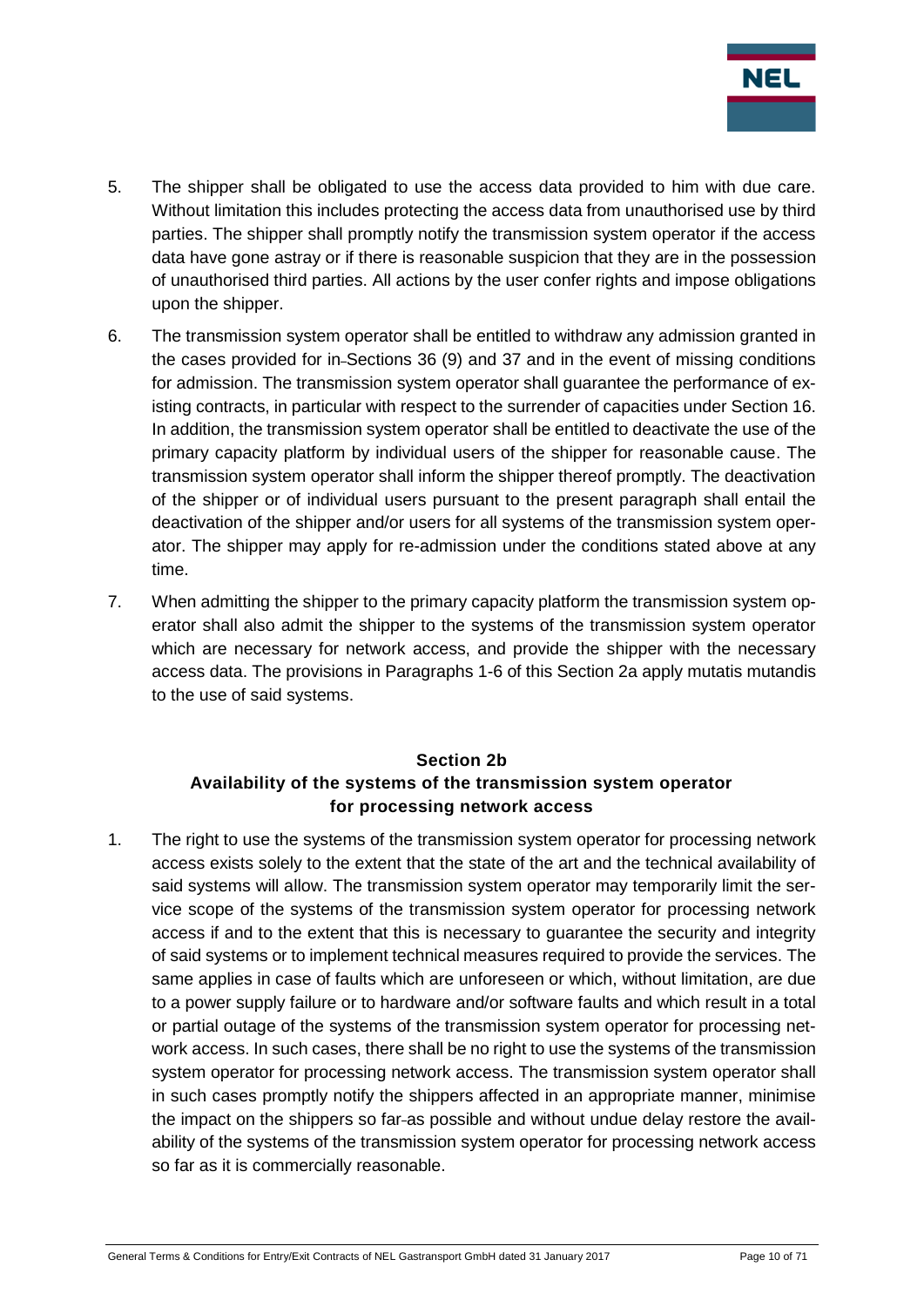

- 2. The use of the systems of the transmission system operator for processing network access is accordingly restricted or not possible for the duration of the restricted availability or non-availability as described in Paragraph 1 of this Section 2b. Ongoing processes will be aborted. The transmission system operator shall notify the shippers if said processes can be recovered at a later time.
- 3. In case of a restriction or failure of the system(s) the transmission system operator shall offer an alternative communication path – as a minimum by data portal, email or fax – for nominations and renominations.

#### **Section 3 Scope of the entry contract**

- <span id="page-10-0"></span>1. Upon the conclusion of an entry contract, the entry transmission system operator shall be obligated to make available the booked capacity at the respective entry points of the transmission system operator's network for the shipper in accordance with the entry contract.
- 2. The entry contract entitles the shipper to use the network from the entry point up to the virtual trading point of the respective market area.
- 3. The shipper shall be obligated to provide the gas quantities to be transported in accordance with Sections 12, 13 and 14 at the booked entry point and deliver them to the entry transmission system operator. The entry transmission system operator shall be obligated to take delivery from the shipper of the gas quantity in accordance with sentence 1.
- 4. It is not necessary to ensure the physical identity of the gas. Gas quantities may be provided and offtaken together with other gas quantities in a commingled stream.

#### **Section 4 Purpose of the exit contract**

- <span id="page-10-1"></span>1. Upon the conclusion of an exit contract, the exit transmission system operator shall be obligated to make available the booked capacity at the respective exit points of the transmission system operator's network for the shipper in accordance with the exit contract.
- 2. The exit contract entitles the shipper to use the network from the virtual trading point up to the exit point of the respective market area.
- 3. The exit transmission system operator shall be obligated to deliver to the shipper the gas quantities to be transported in accordance with Sections 12, 13 and 14 at the booked exit point. The shipper shall be obliged to take delivery from the exit network operator of the gas quantity in accordance with sentence 1 at the booked exit point.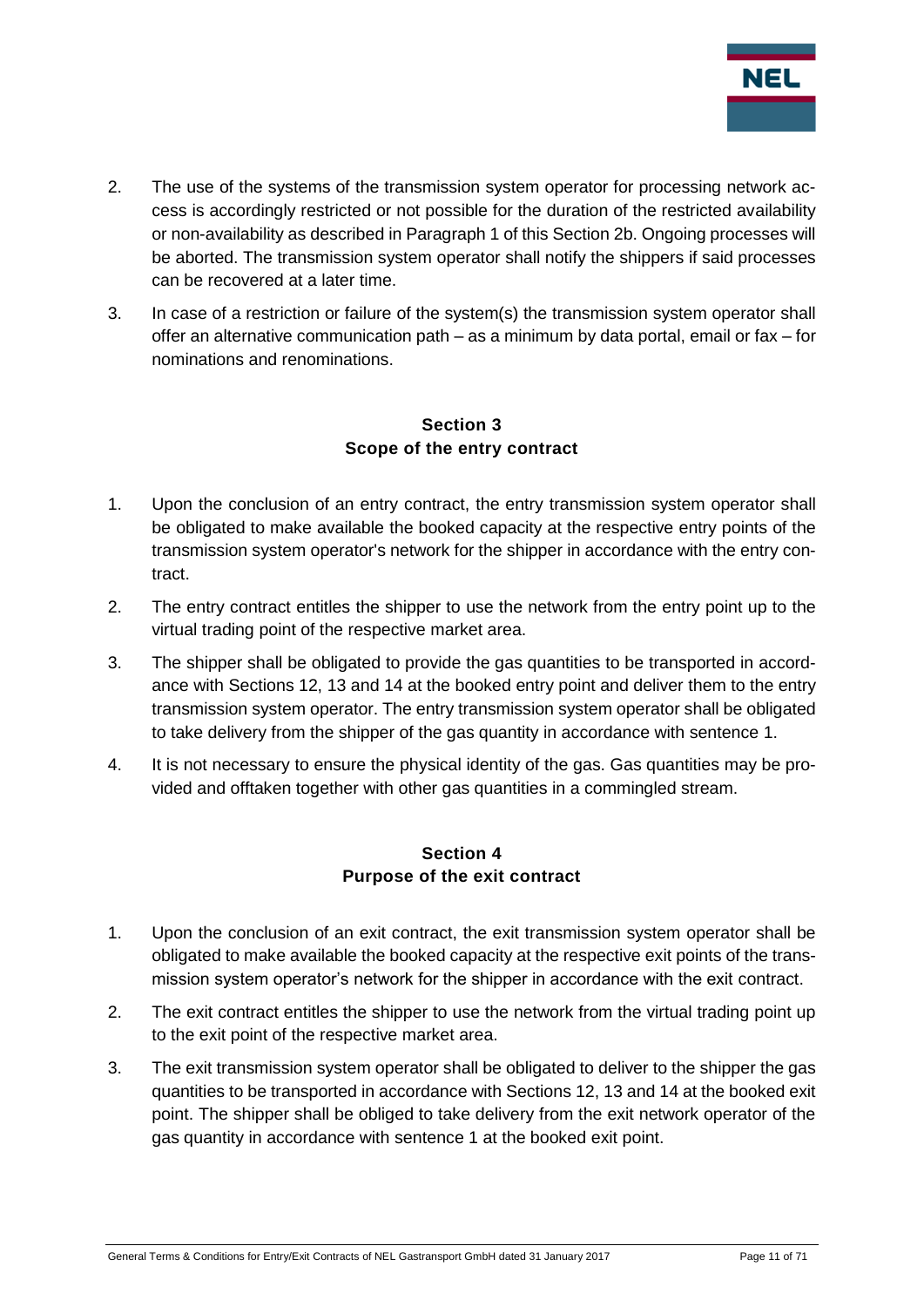

4. It is not necessary to ensure the physical identity of the gas. Gas quantities may be received or provided together with other gas quantities in a commingled stream.

#### **Section 5 General entry and exit requirements**

- <span id="page-11-0"></span>1. The shipper may feed gas to or offtake gas from the system if a balancing group contract is in place, the booked entry or exit point is included in a balancing group or sub-balancing account and the entry or exit gas quantity has been nominated if nomination requirements apply under Section 12 or 13.
- 2. Biogas quantities may be included in a separate biogas balancing group in accordance with Section 35 GasNZV. The priority transport of biogas can be ensured only if the biogas quantities concerned have been included in a separate biogas balancing group.
- 3. Booked capacity may only be used subject to any applicable capacity allocation restrictions and capacity usage restrictions.
- <span id="page-11-1"></span>4.

#### **Section 6**

## **Preconditions for use of booked capacity at market area interconnection and cross-border interconnection points**

- 1. Bundled capacity may be used only if the bundled booking point in the sense of Article 19 (3) of Regulation (EU) No. 984/2013 is included as an exit point in the delivering market area, and as an entry point in the receiving market area within the respective balancing groups formed.
- 2. Capacity may be used only subject to the prior conclusion of a balancing group contract or, in the case of bundled capacity, the prior conclusion of balancing group contracts and prior compliance with technical requirements (especially communications testing) for the use of the capacity.
- 3. The shipper shall, promptly, but no later than 18:00 hours on the day before delivery day, include in the balancing groups the bundled or non-bundled booking point at which it has acquired bundled or non-bundled day-ahead capacity. For firm within-day capacity, this inclusion shall be effected promptly after the end of the respective auction. For this purpose, the shipper shall notify the respective transmission system operators of the balancing group and/or sub-balancing account number during day-ahead and/or within-day booking. To make this inclusion possible, the shipper shall provide the transmission system operator with the selectable balancing group or sub-balancing account numbers once before their first-time use no later than 12:00 hours on the last business day prior to the booking. Inclusion in good time will only be possible if a communication test has been successfully completed in advance between the transmission system operator and the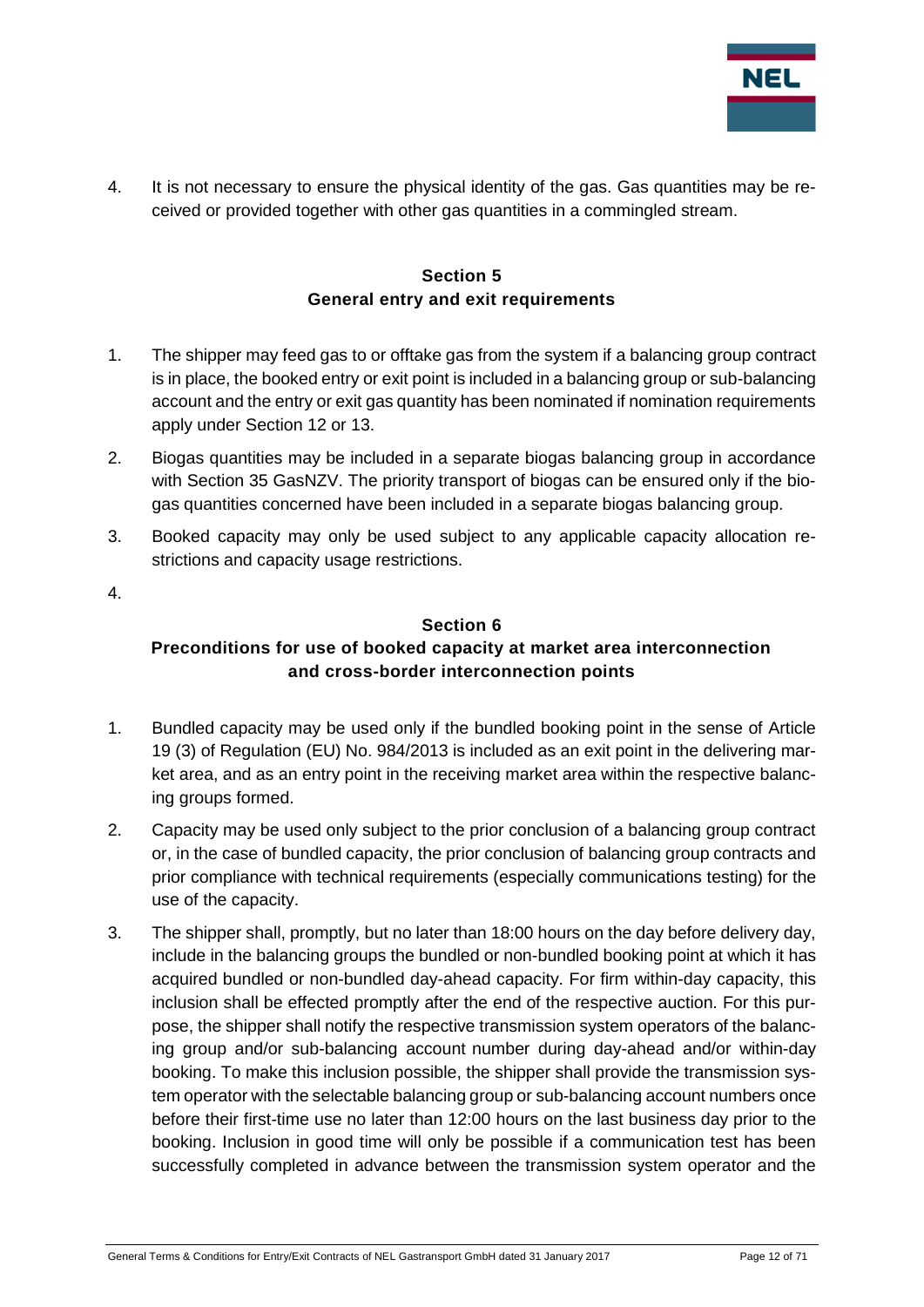

designated balancing group manager in accordance with Section 13b, and the authorisation required by Section 12 (1) has been submitted on one occasion.

- 4. A bundled booking point may be included in several balancing groups. Should the shipper wish to divide the bundled capacity booked by him at this point between several balancing groups/sub-balancing accounts, the shipper shall notify the respective transmission system operators of such division per bundled booking point. Paragraph 3 of this Section 6 shall apply mutatis mutandis. Sentences 1 and 2 shall not apply to bundled day-ahead or bundled within-day capacity.
- 5. Booked capacity may only be used subject to any applicable capacity allocation restrictions and capacity usage restrictions.
- 6. If several shippers include their bundled capacity in the same balancing group, or a single shipper or several shippers include bundled capacity in a balancing group in which nonbundled capacity has already been included, they are required to agree on the appointment of one balancing group manager who shall submit a consistent nomination for all capacities in accordance with Section 12 (1) herein below.

#### **Section 7 Inclusion of entry and exit points in balancing groups**

- <span id="page-12-0"></span>1. The shipper may include an entry or exit point in several balancing groups/sub-balancing accounts. In such case the shipper shall notify the transmission system operators of the capacity quantities include in the respective balancing group/sub-balancing account at that point. Exit points to end consumers and entry points at biogas plants may only be booked by one shipper, and only included in one balancing group.
- 2. Entry and exit points may only be included in balancing groups or sub-balancing accounts with identical gas quality (H or L-gas).
- 3. The shipper shall include the entry or exit point where it has acquired non-bundled dayahead capacity in accordance with Section 6 (3).

Any bundled or non-bundled capacity products with the exception of day-ahead and within-day capacity products shall be included no later than 12:00 hours on the business day preceding the delivery day. These capacity products can be included over the primary capacity platform or over the corresponding system of the transmission system operator for processing network access as part of the booking process. If the transmission system operator does not offer such a system the capacity products can be included by email or by fax.

4. To make this inclusion possible over the primary capacity platform or the system of the transmission system operator, the shipper shall provide the transmission system operator with the selectable balancing group or sub-balancing account numbers once before their first-time use no later than 12:00 hours on the last business day prior to the booking. The transmission system operator may waive the requirements of sentence 1 for his system.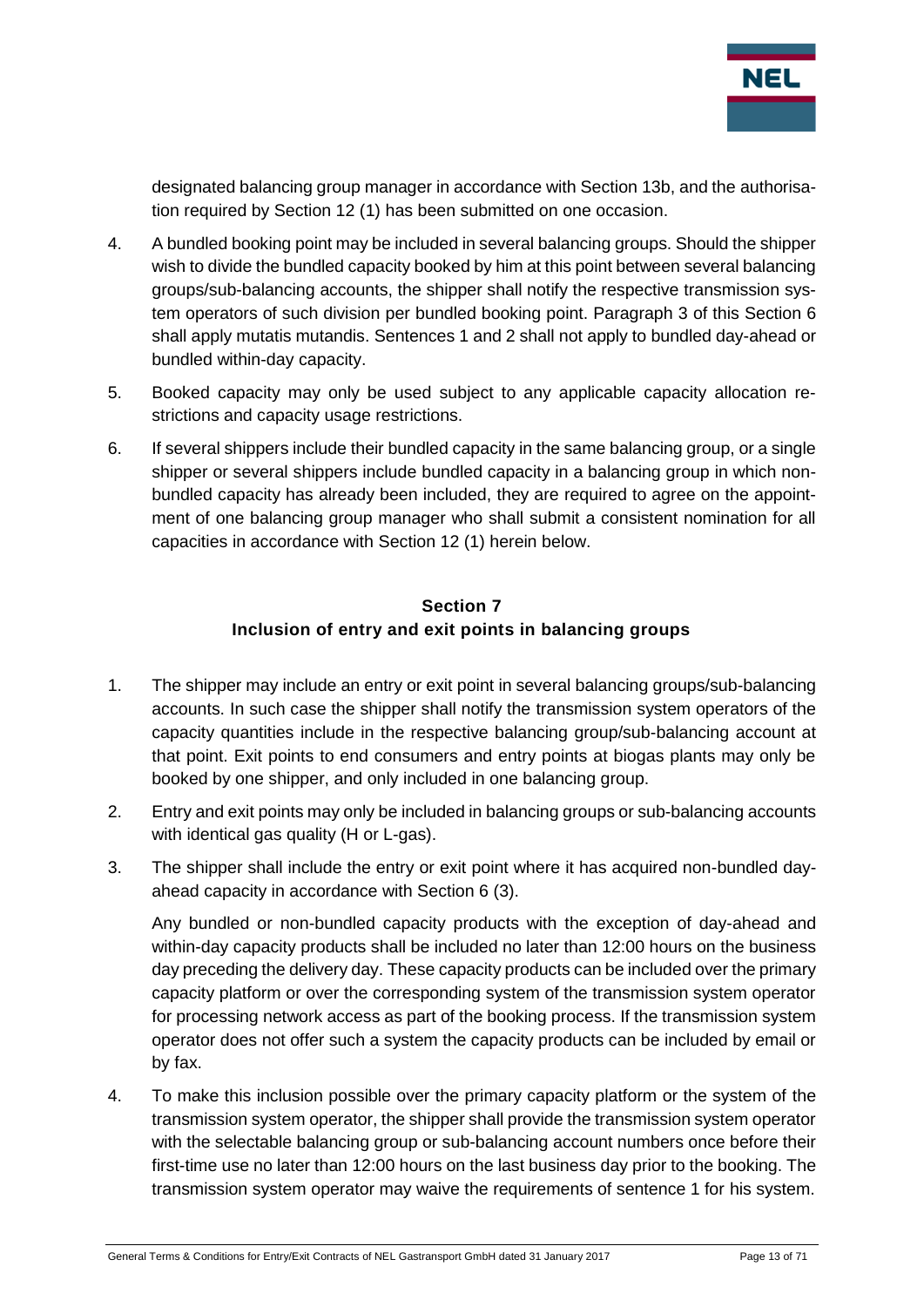

- 5. The shipper shall warrant that it has been authorised by the balancing group manager to include on behalf of the balancing group manager entry or exit points in a balancing group or a sub-balancing account. If the shipper itself is not the balancing group manager, the transmission system operator reserves the right to require the shipper to submit a power of attorney documenting such authorisation in justified individual instances. The shipper shall indemnify the transmission system operator against claims by third parties as a result of the shipper not holding the legally valid authorisation by the balancing group manager warranted by the shipper.
- 6. Paragraphs 7 and 8 of this Section 7 only apply to entry/exit points to/from gas storage facilities that give the storage customers access to another market area or to the market of a neighbouring country.
- 7. Entry and exit points at gas storage facilities at which the shipper has booked capacity which is not priced at a discounted transportation tariff in accordance with the provisions of Paragraph 2 lit. d) of the operative provisions of BEATE (hereinafter referred to as "non-discounted capacity") may be included up to the level of the booking of the nondiscounted capacity
	- in one or several specially designated balancing groups/sub-balancing accounts for non-discounted capacity, or
	- in any one or several other balancing groups/sub-balancing accounts without any special designation for non-discounted capacity.

The transmission system operator shall be entitled to specify in its supplementary terms and conditions that the allocation to the relevant account (discount account or non-discount account) may instead be made via different shipper codes.

8. Entry and exit points at gas storage facilities at which the shipper has booked capacity which is priced at a discounted transportation tariff in accordance with the provisions of Paragraph 2 lit. d) of the operative provisions of BEATE (hereinafter referred to as "discounted capacity") may be included up to the level of the booking of the discounted capacity only in one or several balancing groups/sub-balancing accounts without any special designation for non-discounted capacity.

## **Section 8 Bundled booking points**

<span id="page-13-0"></span>1. Market area interconnection points and cross-border interconnection points connecting transmission networks with each other shall be consolidated to form a single booking point for each flow direction. Capacities will only be bundled if the neighbouring foreign transmission system operator facilitates the bundling. If the neighbouring foreign transmission system operator does not facilitate the bundling then the provisions governing bundled capacities do not apply to the cross-border interconnection point concerned.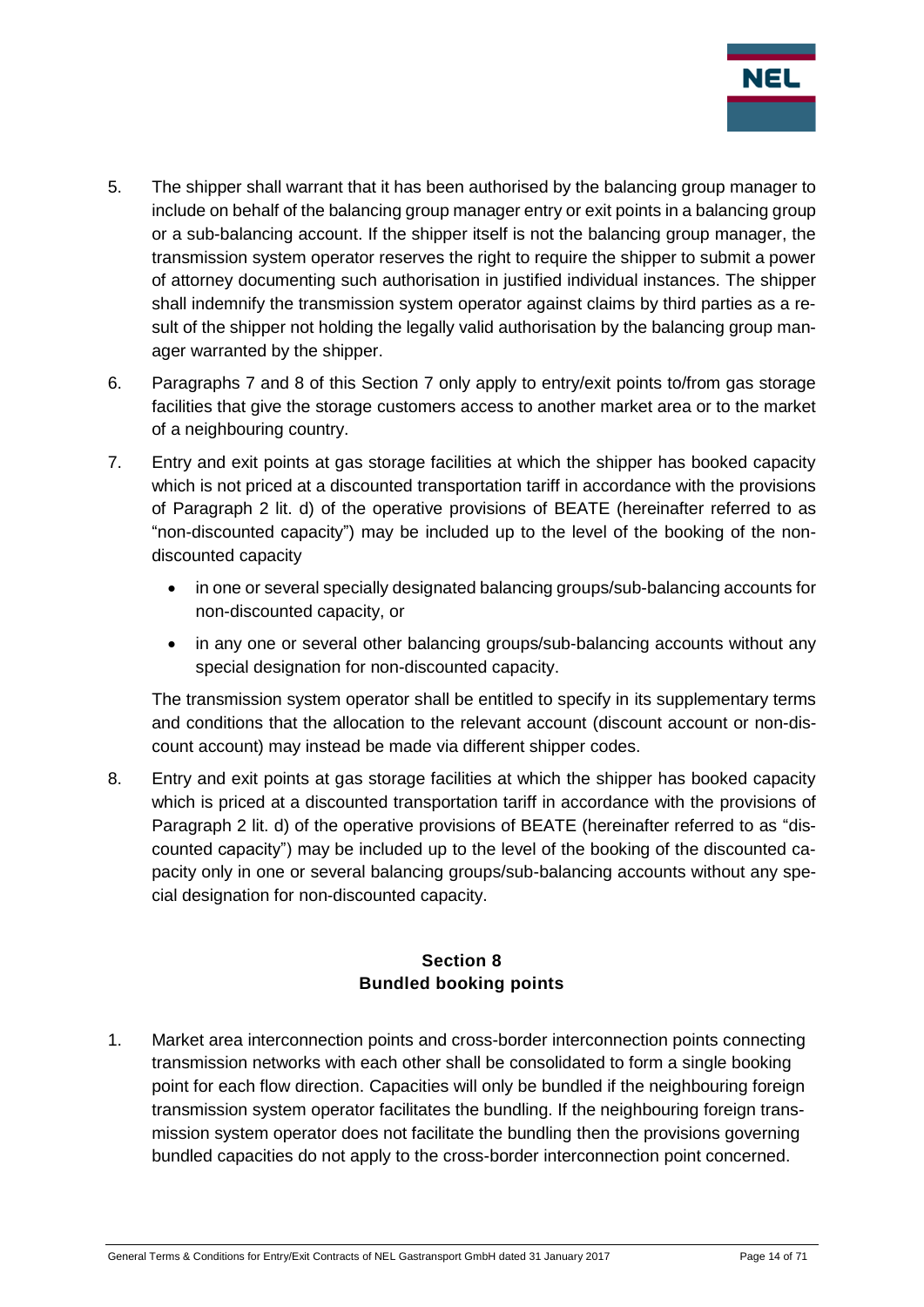

- 2. Shippers may book bundled capacity at bundled booking points on a firm basis. Booking enables the shipper to handle transport via a bundled booking using a bundled nomination provided the neighbouring foreign transmission system operator facilitates the nomination. This arrangement applies to new contracts. Old contracts (contracts concluded on or before 31 July 2011) shall not be affected unless shippers holding exit and corresponding entry capacity contracts request the amendment of these contracts. Where there is still an old contract on one booking side, non-bundled capacity may only be sold on the other booking side until expiry of the contract at the latest.
- 3. At bundled and non-bundled booking points, transmission system operators may also offer bundled and non-bundled capacity with capacity allocation restrictions and capacity delivery restrictions.
- 4. Bundling in accordance with Paragraph 1 of this Section 8 shall be carried out between the relevant individual booking points of the transmission system operators.
- 5. In the event of the marketing of bundled capacity pursuant to Section 1 (2), the auction surcharge shall be split between the adjacent transmission system operators and shall be indicated to the shipper via the booking confirmation. The respective transmission system operator shall invoice the shipper for its share of the auction surcharge. The transmission system operator shall be entitled to change its share in the auction surcharge for the future by agreement with the adjacent transmission system operator.
- 6. The parties to the contract shall be entitled and obligated to terminate the entry or exit contract when the corresponding contract at the bundled booking point is terminated. Accordingly, the parties shall be entitled to amend the contract if the corresponding contract is amended. The rights and obligations under the entry or exit contract at the bundled booking point shall be suspended for such time as the performance obligations under the corresponding contract at the bundled booking point are suspended or the corresponding contract is not yet effective.

#### **Section 9 Capacity products**

- <span id="page-14-0"></span>1. Without limitation, the capacity products listed below may be offered on a firm basis in accordance with Section 1 via the primary capacity platform:
	- a) Freely allocable entry capacity: Allows network use from the booked entry point to the virtual trading point of the market area where the booking was made (Section 3 (3) GasNZV).
	- b) Freely allocable exit capacity: Allows network use from the virtual trading point to the booked exit point of the market area where the booking was made (Section 3 (3) GasNZV).
	- c) Freely allocable entry capacity for biogas: Allows the same use as with a., but is only permitted for feeding biogas to the system.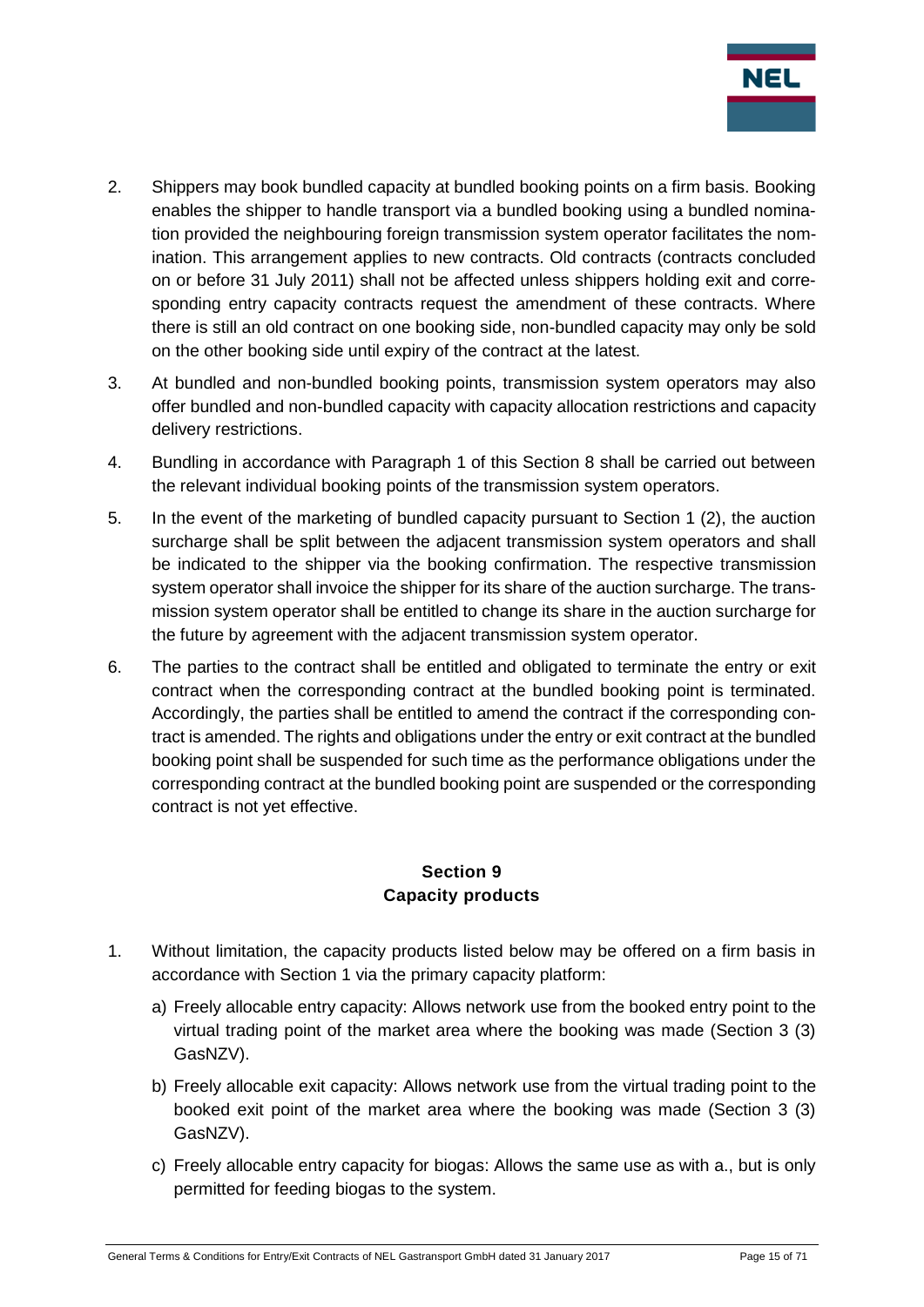

- d) Freely allocable exit capacity for biogas: Allows the same use as with b., but is only permitted for offtaking biogas.
- e) Restricted allocable capacity: Allows use of the network of the booked entry point to one or more defined exit points or the use of the booked exit point from one or several defined entry points. Use of the virtual trading point is excluded.

The transmission system operator shall offer the products in accordance with sub-paragraphs a) – d) on the basis of a procedure which is transparent, non-discriminatory, and standardised between transmission system operators, also on an interruptible basis. The transmission system operator shall be entitled only to offer interruptible capacities in the event that firm capacities are not available.

In their supplementary terms and conditions, transmission system operators may offer additional capacity products, including particularly capacity products with capacity allocation restrictions and capacity delivery restrictions as well as services related thereto. Transmission system operators shall publish capacity allocation restrictions and capacity delivery restrictions affecting individual entry or exit points on the primary capacity platform.

- 2. Depending on the offerings on the primary capacity platform, entry and exit contracts may be concluded on a yearly, monthly, quarterly or daily basis and additionally at market area interconnection points and cross-border interconnection points as a firm within-day capacity product. Further details are outlined on the primary capacity platform. Annual capacity products for market area interconnection points and cross-border interconnection points shall always begin on 1 October of a given year; quarterly products shall begin on 1 January, 1 April, 1 July or 1 October of a given year, and monthly products shall begin on the first day of the month.
- 3. The transmission system operator shall market available capacity on a firm basis in the following order:
	- a) Free capacity
	- b) Capacity released as a result of renomination restrictions under Section 17
	- c) Surrendered capacity under Section 16
	- d) Withdrawn capacity under Section 18.
- 4. The transmission system operator may offer reverse flow capacities at cross-border and market area interconnection points. Normally, reverse flow capacities may only be booked on an interruptible basis. Nevertheless, the transmission system operator may offer reverse flow capacities on a firm basis.
- 5. Capacity products shall begin and end at the beginning and end of a gas day.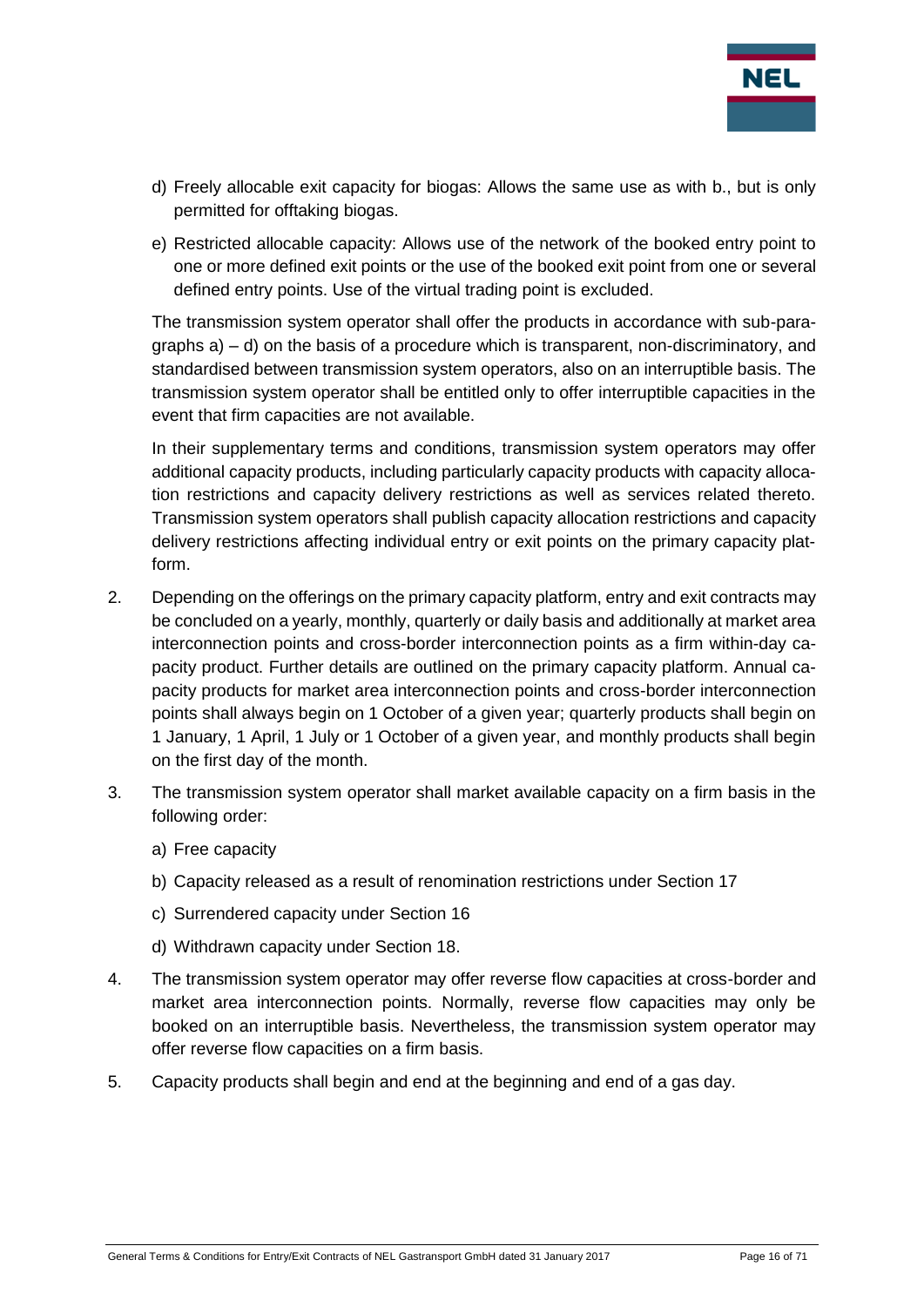

#### **Section 10 Conversion of interruptible capacity**

- <span id="page-16-0"></span>1. Holders of interruptible capacity at market area interconnection points or cross border interconnection points may submit bids to convert interruptible capacity into firm capacity at an auction of firm capacity (Section 13 (2) GasNZV). The shipper may specify in a binding bid whether its interruptible capacity is to be converted into firm capacity in whole or in part. Both partial conversion and the conversion of multiple interruptible capacities may be implemented in such manner that the transmission system operator permits separate bids to be made via the primary capacity platform.
- 2. Holders of interruptible capacity in accordance with Section 1 (3) a) c) may convert interruptible capacity into firm capacity if they make a binding declaration at the time of booking firm capacity that their interruptible capacity is to be replaced in whole or in part by firm capacity. Both partial conversion and the conversion of multiple interruptible capacities may be implemented in such manner that the transmission system operator permits separate bids to be made by the primary capacity platform.
- 3. If the shipper's capacity is converted in accordance with Paragraphs 1 or 2 of this Section 10, the shipper shall pay the applicable charges determined by auction (Paragraph 1) or published by the transmission system operator (Paragraph 2). The interruptible capacity held by the shipper shall be reduced by the capacity converted by the shipper in accordance with Paragraph 1 or 2 of this Section 10.
- 4. With the within-day conversion of interruptible to firm capacity, the shipper shall only pay the daily transportation tariffs for firm capacity to the extent of the conversion and irrespective of the time of conversion.

## **Section 11 Registration and deregistration of network use for supply to end-consumers**

- <span id="page-16-1"></span>1. The processing of supply to end-consumers at exit points is governed by the Federal Network Agency determination on uniform business processes and data formats dated August 20, 2007 (doc. no. BK7-06-067), or any determination replacing or amending the determination issued by the Federal Network Agency (GeLi Gas).
- 2. The booking of available capacities (e.g. subsequent bookings or additional bookings of capacities previously not booked) for supply to end-consumers that are directly connected to the transmission system of the transmission system operator shall not result in the initiation of registration or deregistration in accordance with GeLi Gas as stated in Paragraph 1 of this Section 11.
- 3. The shipper warrants that it is authorised by the balancing group manager and on behalf of the latter to carry out case-group changes for RLM exit points in accordance with GeLi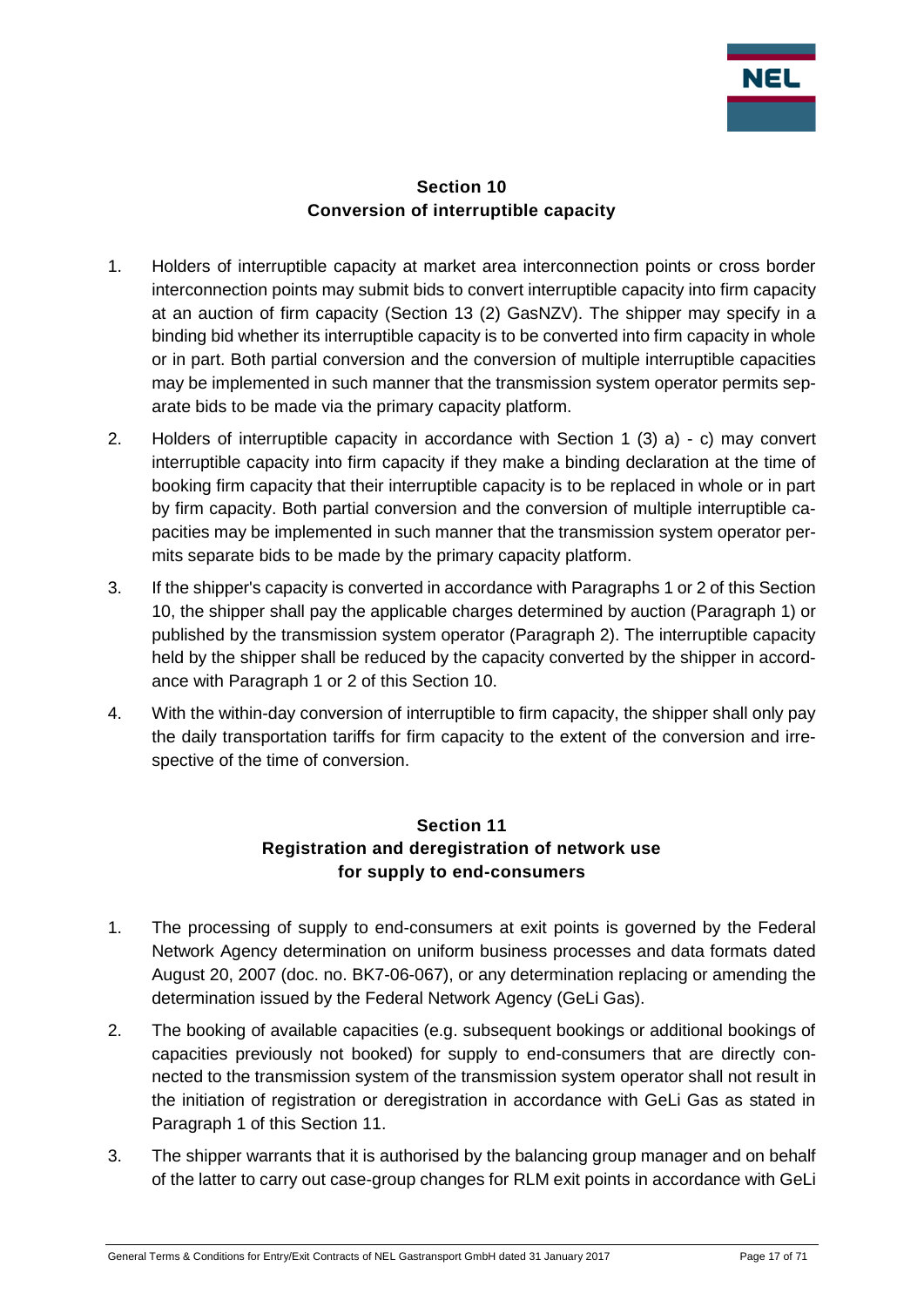

Gas by making balancing-relevant changes to master data or by notifying the start of delivery. If the shipper itself is not the balancing group manager, the transmission system operator reserves the right to require the shipper to submit a power of attorney documenting such authorisation in justified individual instances. The transmission of a copy of the power of attorney as an electronic document is usually acceptable for this purpose. The shipper shall indemnify the transmission system operator against claims by third parties as a result of the shipper not holding the legally valid authorisation by the balancing group manager warranted by the shipper.

#### <span id="page-17-0"></span>**Section 12 Nomination and renomination at market area interconnection points and cross-border interconnection points**

- 1. The balancing group manager appointed by the shipper for this purpose shall be responsible for nomination and renomination. The active balancing group manager shall be responsible for bundled nominations and bundled renominations. Bundled nominations and bundled renominations are governed by the "Business Requirements Specification for the Nomination and Matching Procedures in Gas Transmission Systems" (NOM BRS) as amended, published at www.entsog.eu. The active balancing group manager must have been authorised by the passive balancing group manager to submit a bundled nomination in accordance with NOM BRS to the relevant transmission system operator. The respective active transmission system operator at the booking point concerned is named on the relevant transmission system operator's website.
- 2. The balancing group manager shall nominate the gas quantities to be transported in connection with the use of firm capacity at a booking point by 14:00 hours of the day prior to the delivery day. This initial nomination shall be accepted if it is received by the transmission system operator by 14:00 hours. The nominated value in respect of the initial nomination shall otherwise be zero, unless the parties have agreed otherwise.
- 3. The nominating balancing group manager may replace his initial nomination by a renomination no later than two hours prior to the hour concerned. Renomination is permitted up to 90% of the capacity booked by the shipper at the booking point, subject to a minimum of 10% of the booked capacity. In the case of initial nominations of a minimum of 80% of the booked capacity, upward re-nomination of up to half of the non-nominated booked capacity shall be permitted. In the case of initial nominations of no more than 20% of the booked capacity, downward renomination of up to half of the nominated booked capacity shall be permitted. Allowable renomination amounts shall be rounded to whole kilowatt hours per hour using commercial rounding principles.
- 4. Nominations shall be first allocated to firm capacity products, and then to interruptible capacity products.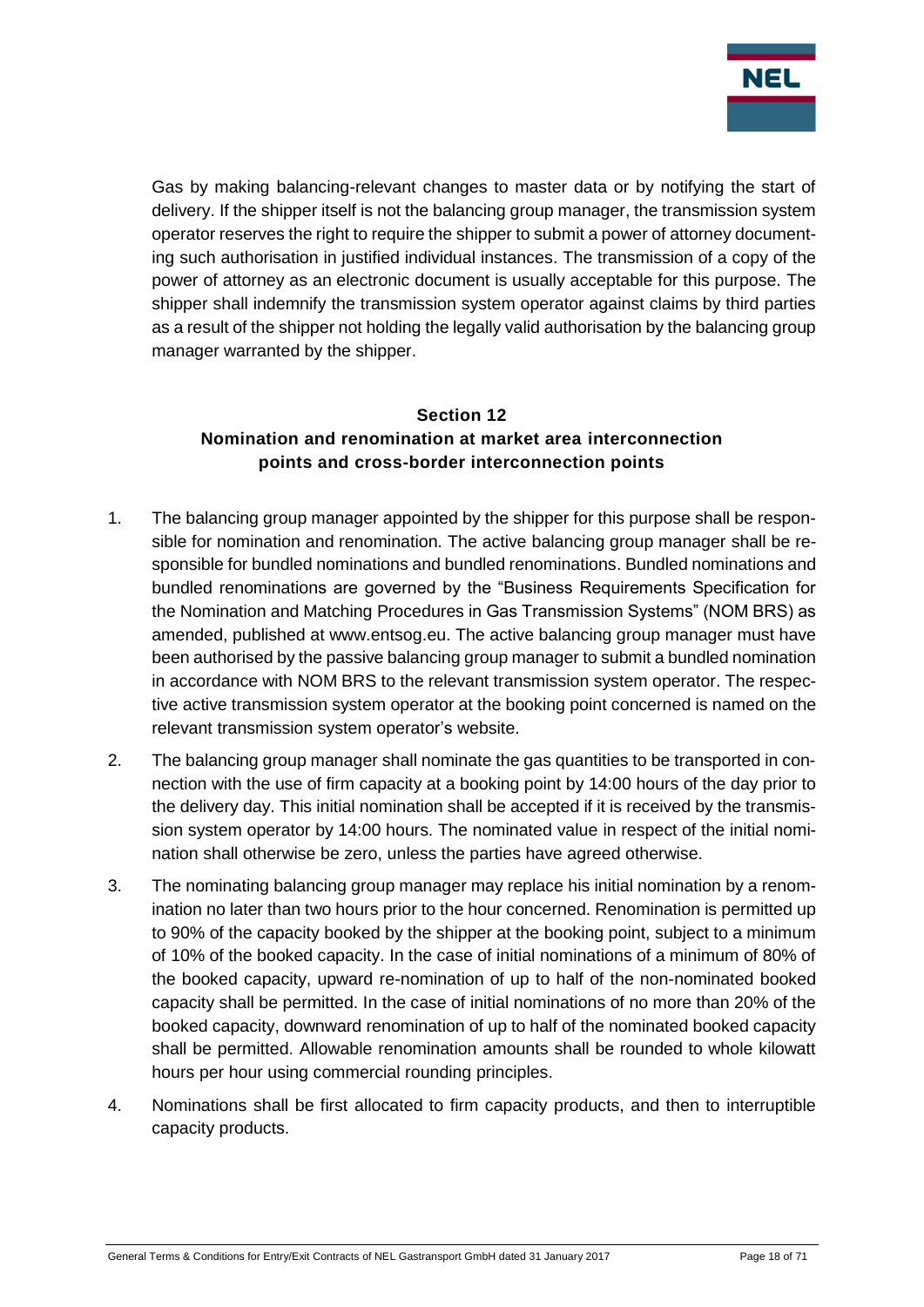

- 5. Renominations for firm capacity exceeding the amount permitted in accordance with Paragraph 3 of this Section 12 shall be accepted only up to the amount of total booked capacity. That part of the renomination which exceeds the quantity permitted shall be treated as a nomination of interruptible capacity, and shall be interrupted first.
- 6. Renomination of firm capacity falling below the quantity permitted by Paragraph 3 of this Section 12 shall be accepted. If interruption in the reverse flow direction is necessary, the renomination amount shall be raised to the minimum allowable renomination value.
- 7. The renomination restriction shall not apply to shippers that have booked less than 10% of the reported annual technical capacity at the booking point on a firm basis.
- 8. If several shippers include a booking point in the same balancing group, the balancing group manager may set up a sub-balancing account for every shipper in the balancing group. In such case, the responsible balancing group manager shall nominate gas quantities to the corresponding sub-balancing account for each individual shipper. In such cases, the renomination limits stated in Paragraphs 3 and 7 of this Section 12 shall apply to the total capacity of the shipper included in sub-balancing accounts at the respective booking point. In the event that sub-balancing accounts are not set up, the renomination limits shall apply to the total capacities at the booking point in a balancing group.
- 9. Nominations shall be submitted individually for each flow direction. Bundled capacity shall be nominated by submitting a bundled nomination. Bundled nominations shall be made by stating the point, direction of flow and balancing group code pairs in accordance with NOM BRS.
- 10. Day-ahead capacity and within-day capacity shall be disregarded when determining the permissible renomination range in accordance with Paragraph 3 of this Section 12.
- 11. The amount of booked capacity and the renomination limits calculated from such capacity in accordance with Paragraph 3 of this Section 12 shall be determined after 14:00 hours on the basis of the capacity booked under the entry or exit contract or the capacity included in the balancing group less capacity surrendered to the balancing group by 14:00 hours.
- 12. The amount of technical annual capacity required in accordance with Paragraph 7 of this Section 12 shall be published via the primary capacity platform by the transmission system operators in March each year for the following gas year. As far as a market area interconnection point is affected, the transmission system operators concerned shall jointly agree on the amount of technical annual capacity to be published.
- 13. The active balancing group manager shall send the bundled nominations in accordance with Paragraph 9, sentence 2 to the active transmission system operator. The active balancing group manager shall send the bundled nomination also on behalf of the passive balancing group manager. The active transmission system operator shall forward the bundled nomination to the adjacent passive transmission system operator as the matching partner. The passive transmission system operator shall check whether the authorisation of the passive balancing group manager in accordance with Paragraph 1 has been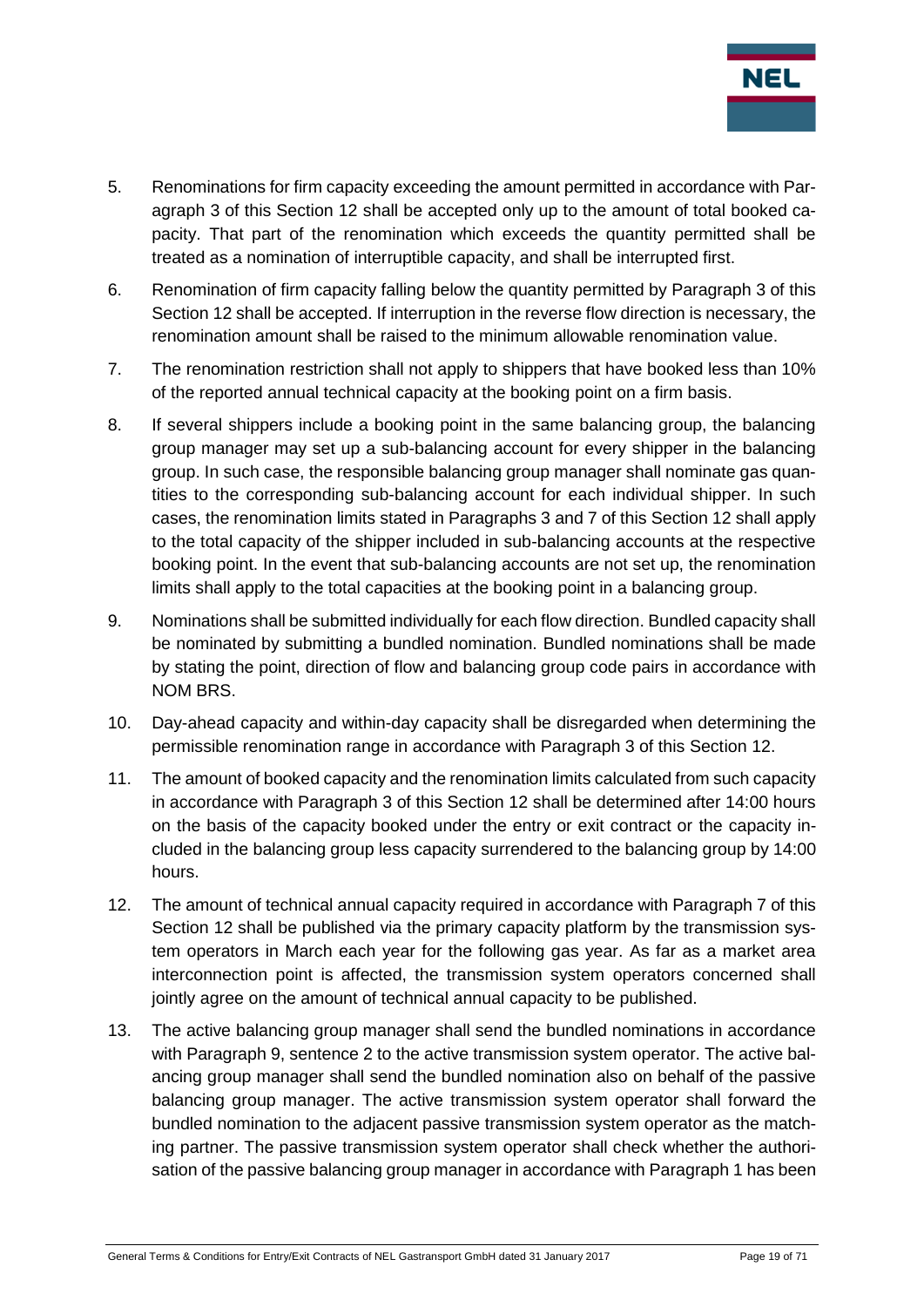

granted. At the end of the relevant matching cycle the relevant nomination confirmation shall be sent by the active transmission system operator to the active balancing group manager and by the passive transmission system operator to the passive balancing group manager.

- 14. Firm within-day capacity at market area interconnection points and cross-border interconnection points can be nominated 45 minutes after the end of the auction. Transmission system operators may also accept an earlier nomination.
- 15. The transmission system operator should notify the balancing group manager by 18:30 hours each day of the portfolio of capacities within its balancing group per point for the following gas day as follows:
	- Designation of the point.
	- Point ID (preferably the DVGW Energy Identification Code),
	- Flow direction (entry or exit),
	- Capacity product, provided that this is allowed by the agreed EDIFACT data format,
	- Total firm capacity included,
	- Information as to whether a renomination restriction applies and, if so, lower and higher renomination limits in accordance with Paragraph 3 of this Section 12,
	- Total interruptible capacity included,
	- Firm and interruptible shares of temperature related and restricted capacity products included, if such products are offered.

The transmission system operator shall use its best efforts to supply complete and correct information.

Within-day capacities are not shown in the capacity portfolio report.

The transmission system operator shall be entitled to send the information listed above in up to two transmissions. The shipper hereby consents to the forwarding of such data to the balancing group manager. The transmission system operator shall transmit the capacity portfolio report using the EDIFACT data format. The parties may agree on alternative arrangements.

#### **Section 13 Nomination and renomination**

<span id="page-19-0"></span>1. The shipper shall nominate to the entry network operator the entry quantities to be fed in at each entry point included in the shipper's balancing group. Exit nominations shall be submitted in the cases defined in Paragraphs 3 and 4 of this Section 13. It is not necessary to nominate physical biogas entry quantities. The respective transmission system operator may express a requirement for a technical entry notification in the event of an entry according to sentence 3. The transmission system operator may waive nominations at entry points defined by itself.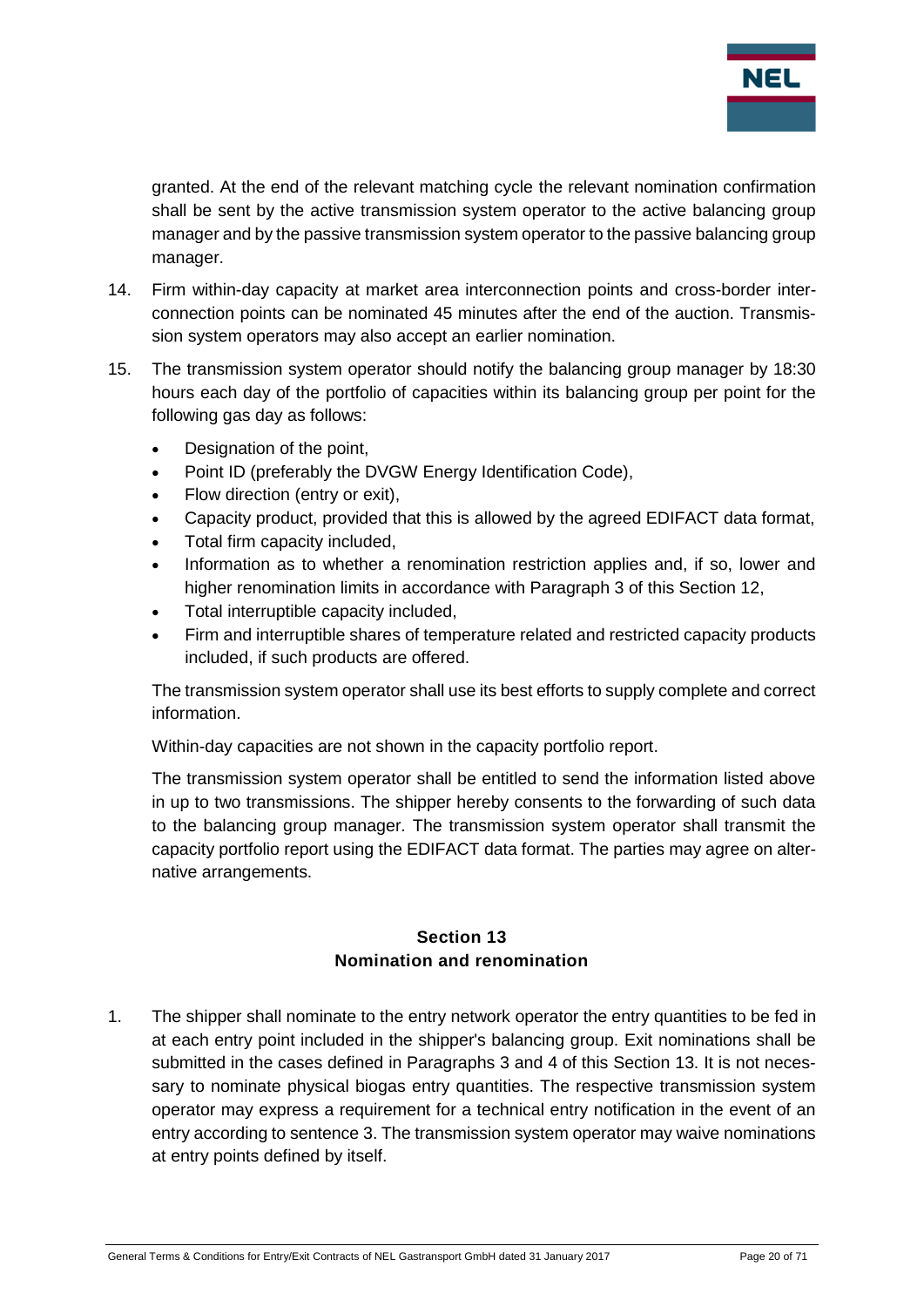

Nominations shall first be allocated to firm capacity products, then to interruptible capacity products. Nominations shall be submitted individually for each flow direction. Nomination of balancing groups or sub-balancing accounts with day-ahead capacities shall be made from 18:30 hours. Transmission system operators may accept nominations before 18:30 hours to the best of their ability. Renomination rights remain unaffected.

- 2. Shippers may authorise a third party (e.g. the balancing group manager) to make nominations. This third party shall make nominations to the transmission system operator on behalf of the contracting shipper. The balancing group manager shall be authorised to submit combined nominations for several shippers in the event that the shippers have designated the same balancing group for the inclusion of their entry or exit points. If the balancing group manager does not submit a combined nomination as described above or a shipper submits a nomination directly, the capacities concerned shall be included in sub-balancing accounts.
- 3. At exit points that are not exit points to end-consumers the shipper shall nominate to the exit network operator the exit quantities to be offtaken at the respective exit point. The transmission system operator shall be entitled to include provisions concerning such nominations in its supplementary terms and conditions.
- 4. If several shippers have booked capacities at the same exit point and included this exit point in different balancing groups, the respective shippers shall submit nominations to the exit network operator. This shall not apply if nomination is not required on the basis of allocation rules. Nomination obligations shall also apply if a shipper has included the same exit point in different balancing groups.
- 5. For operational handling of transport nomination and renomination and in the event of an amendment of the allocation rules resulting in a nomination obligation, the initial setup of communication processes between entry/exit network operators or infrastructure plant operators and shippers or the shipper's third-party contractor, if nomination is required at entry and exit points, is required, with an implementation period of a maximum 10 business days. This also applies to the active balancing manager and the passive balancing manager.
- 6. If a communication process for the requested booking point has already been set up in accordance with Paragraph 5 of this section 13 and the point concerned is not a complex point, the implementation period shall not exceed 10 business days. The transmission system operator shall use its best efforts to allow implementation within a shorter period. Without limitation, any points where specific services for the matching process are provided by third parties, manual processes for the implementation of matching are required for at least one party, foreign network operators are concerned or at least at one side of an interconnection point a pipeline owned jointly by several network operators ("Bruchteilseigentum") is concerned, shall be deemed to be a complex point. The transmission system operators shall indicate these complex points on the primary capacity platform.
- 7. If a communication process for the requested booking point has already been set up in accordance with Paragraph 5 of this Section 13 and if a complex point in accordance with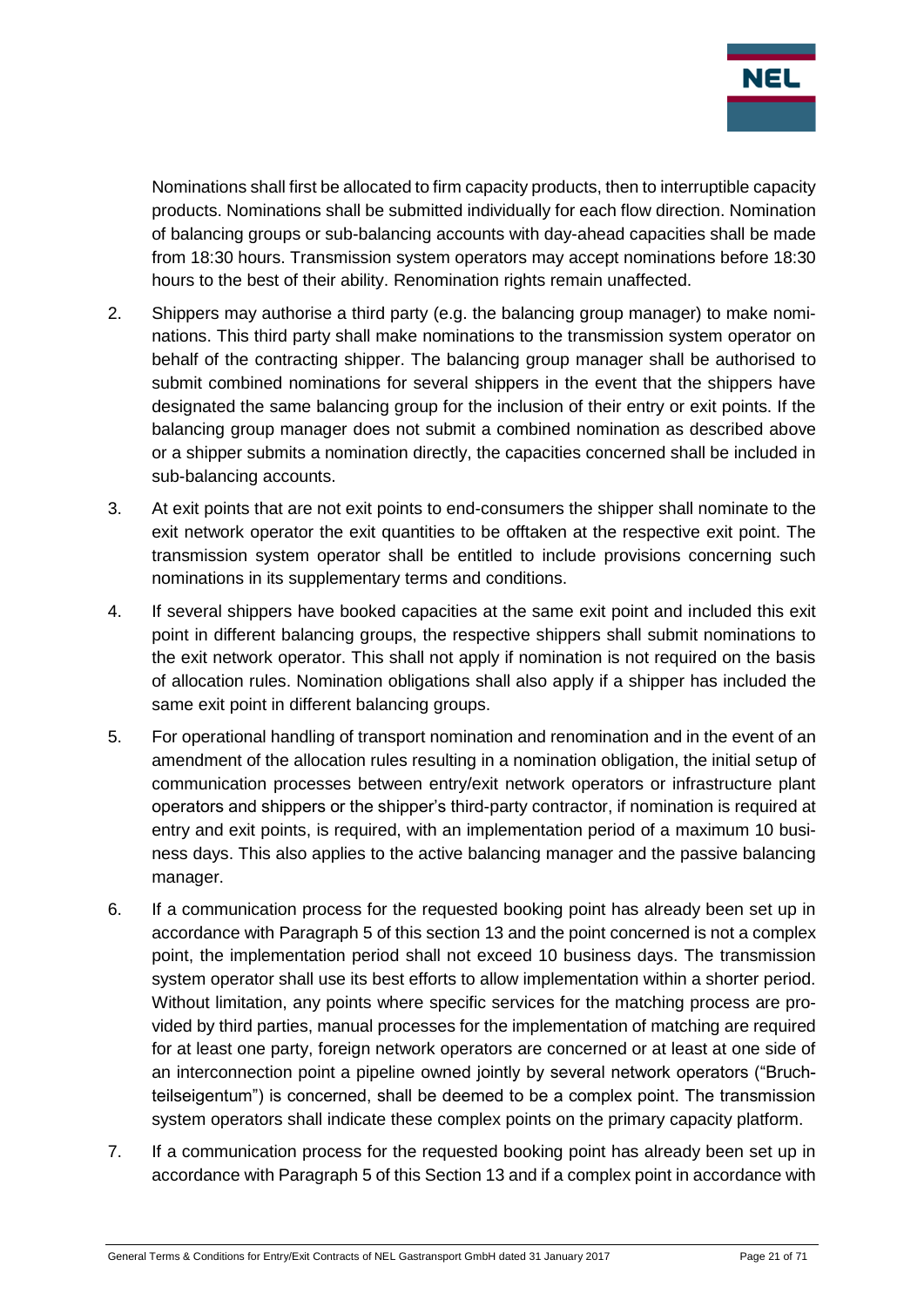

Paragraph 6 of this Section 13 is not concerned, the implementation period shall not exceed one business day.

- 8. For entry/exit points implemented in accordance with Paragraphs 5 to 7 of this Section 13, no special implementation periods apply in the event of implemented balancing group numbers or shipper code combinations.
- 9. The applicable provisions outlined in Common Business Practice "CBP Harmonisation of the Nomination and Matching Process" in its current version, posted on the transmission system operator's website, shall apply to nominations and renominations. A deviation from the provisions mentioned in sentence 1 is allowed in the event that the adjacent transmission system operator at a cross-border interconnection point does not apply the provisions outlined in Common Business Practice CBP.
- 10. Except as otherwise provided for in Section 12, Section 13 shall also apply to nomination and renomination at market area interconnection points and cross-border interconnection points.

#### **Section 13a Operational processing of nominations**

- <span id="page-21-0"></span>1. The transmission system operator and the shipper as the nominating party undertake to be available for 24 hours on each gas day. Accessibility shall be ensured via one single phone number and via a further communication channel (email or fax). Furthermore, the nominating party and the transmission system operator shall at all times be able to receive, to send and to process the data required for the handling of nominations.
- 2. Data in connection with nomination shall be exchanged consistently in machine-readable and appropriate form on the basis of whole numbers of units of energy [kWh / h] on an hourly basis. Any deviation from this procedure shall be agreed with the transmission system operator. For the exchange of all data and messages necessary for the nomination process, the transmission system operator and the nominating party agree to use the standard nomination modes using the Edig@s data format via an AS 2 link. Data is exchanged via an AS 4 link as soon as the transmission system operator is obligated to use this method. If the shipper is not obligated to use AS 4, the parties may use AS 2 for an interim period. If this communication channel is not available, then nomination data shall be exchanged over an alternative communication channel specified by the transmission system operator.
- 3. The nominating party shall notify the transmission system operator promptly of any obstacles to the establishment or use of interfaces as defined in Sections 13a to 13c, to mutual cooperation or to the procedures.
- 4. In the event that nominations are required, the data formats defined pursuant to  $Ediq@s$ shall apply. These requirements shall apply mutatis mutandis to renominations. The nominating party shall ensure that congruent nominations for all points requiring nomination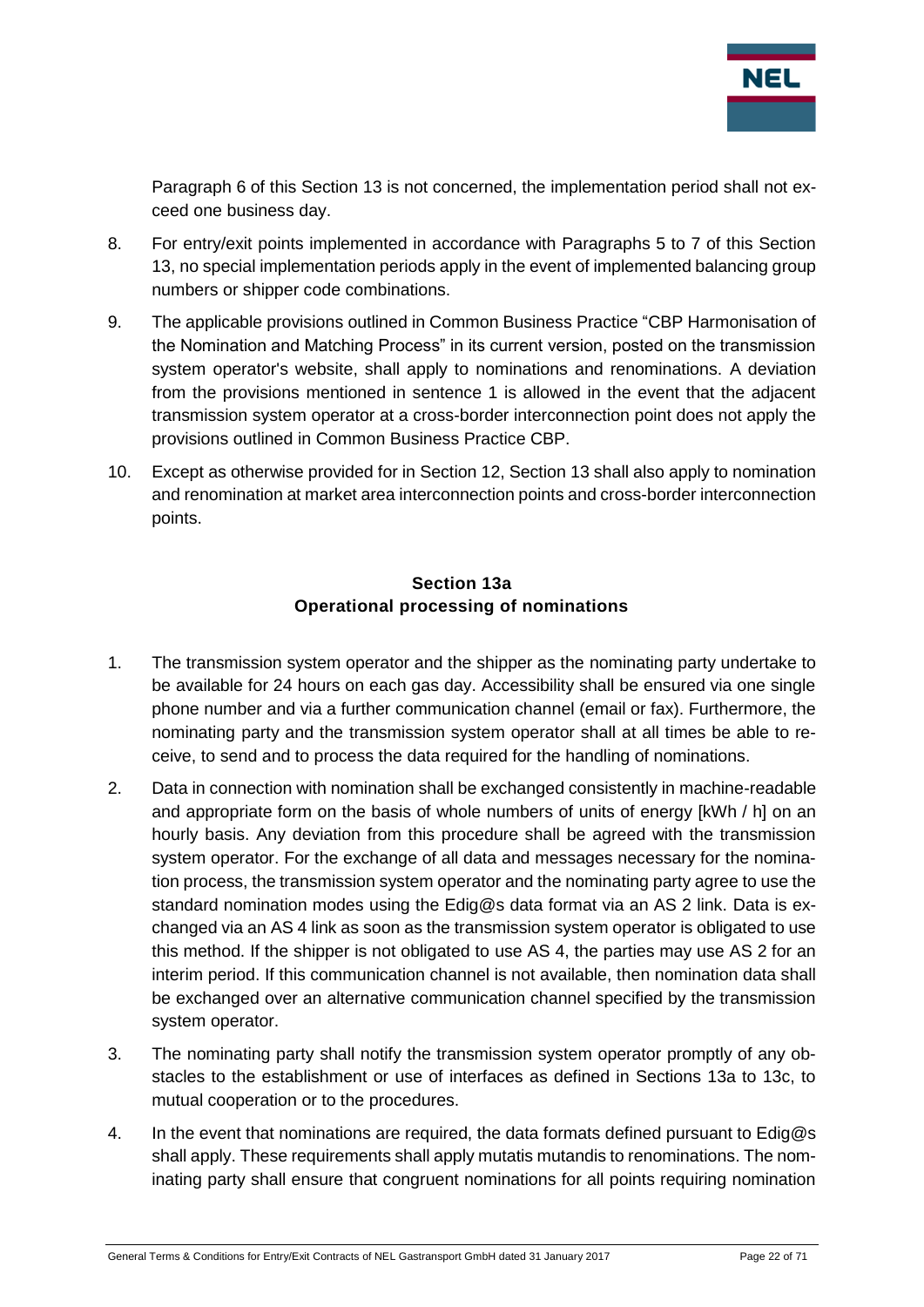

are presented to the parties affected by the nominating process, and that the nomination is transmitted in due time. Only the nomination values confirmed by the transmission system operator shall be authoritative.

5. The transmission system operator may refuse the nomination if any contractual terms are not met or if the nomination is incomplete. If the amount of the nomination exceeds the amount of the capacity included in the balancing group or sub-balancing account, the transmission system operator may limit the nomination to this amount. In this case, the shipper shall be deemed to have submitted a nomination with such limited amount. The further auxiliary conditions and/or capacity limitation rights for capacity products of the transmission system operator pursuant to the supplementary terms and conditions shall remain unaffected. Nominations for bookings of interruptible within-day capacity subject to the requirements of Section 13d may not be limited according to sentence 2 of this Paragraph 5.

## **Section 13b Communication test**

- <span id="page-22-0"></span>1. The transmission system operator shall perform a communication test with the nominating party. During the communication test the transmission system operator checks whether the shipper or shipper's authorised contractor is able to transmit notices and communications concerning the processing of the contracts using the agreed nomination modes and agreed data formats to the transmission system operator, and receive such notices and communications from the transmission system operator. The transmission system operator shall advise the shipper of the specific requirements for the communication test. The shipper or its authorised contractor shall give advance notice of any changes affecting compliance with the communication requirements.
- 2. The transmission system operator shall have the right to repeat a communication test at any time during the term of the respective entry and exit contract.
- 3. For such time as the nominating party does not successfully complete the communication test pursuant to the criteria defined by the transmission system operator for reasons for which the nominating party is responsible, the transmission system operator may set all the nominations by the nominating party for the following gas days after the date when the communication test was not successfully completed to zero (0), using a standardised method of the respective transmission system operator.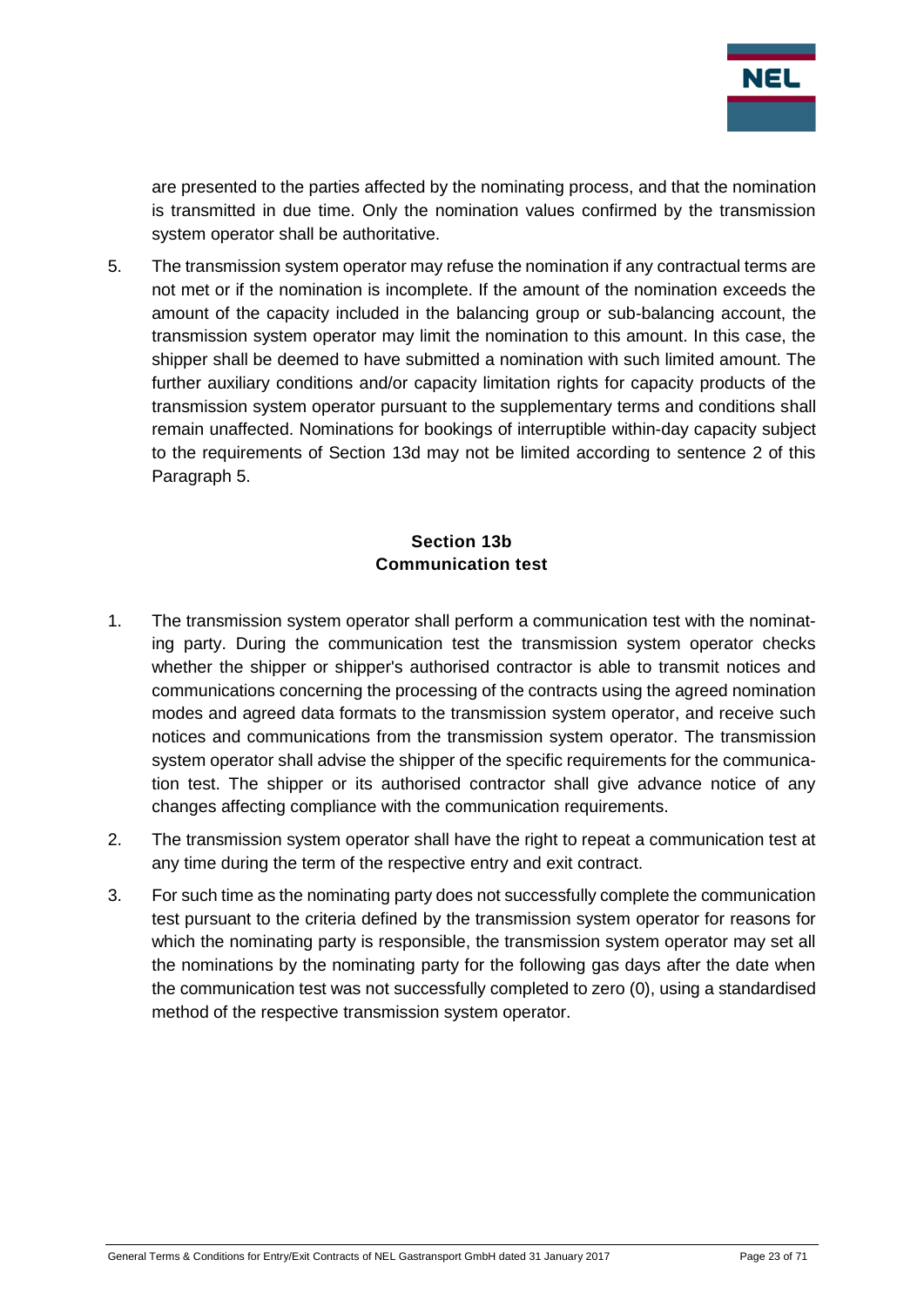

#### **Section 13c Alignment of nominations ("Matching")**

- <span id="page-23-0"></span>1. The nominating party shall ensure that it submits nominations for the entry points and exit points of the balancing group which require nomination to the respective network or plant operator.
- 2. At all points where nomination is required, the transmission system operator shall carry out matching with the adjacent grid or plant operators and synchronise all the nominations received with the adjacent system operators affected in each case, taking into account the lesser rule in accordance with the provisions of the Common Business Practice (CBP). The restriction for renominations pursuant to Paragraph 5, sentence 2 and Paragraph 6, sentence 2 of Section 12 hereinabove shall be taken into account, unless they are invalidated at a booking point by the aforementioned lesser rule.
- 3. If the respective pair of balancing group numbers or sub-balancing account numbers do not agree upon matching, or are unknown on either side, the nomination or renomination for the gas day shall be set to zero (0). The same shall apply to cross-border interconnection points if the shipper codes do not match.

## **Section 13d Over-nomination at market area interconnection and cross-border interconnection points**

- <span id="page-23-1"></span>1. Booking interruptible within-day capacity through over-nomination is only possible if the firm capacity is marketed in full at the respective booking point or if interruptible capacity only is offered.
- 2. If the total nominations by the balancing group manager exceed the capacity included by the shipper in the balancing group or sub-balancing account for the particular combination of booking point and direction, then that proportion of the nomination shall be deemed an offer to book interruptible within-day capacity provided the requirements of Paragraph 1 are satisfied. The contract is concluded without any explicit declaration of acceptance by the transmission system operator. The transmission system operator shall inform the shipper that the interruptible within-day capacity has been booked.
- 3. Interruptible within-day capacity through over-nomination at a booking point may be used by the shipper on an interruptible basis subject to a lead time of two hours provided that booking point already has a balancing group or sub-balancing account in which the shipper has included capacity for the relevant gas day. If several shippers have included capacity in the same balancing group or the same sub-balancing account for the relevant gas day, then the over-nomination shall be distributed among the respective shippers pro rata the capacity which they have respectively included. The over-nomination shall be rejected if no capacity has been included in the balancing group or the sub-balancing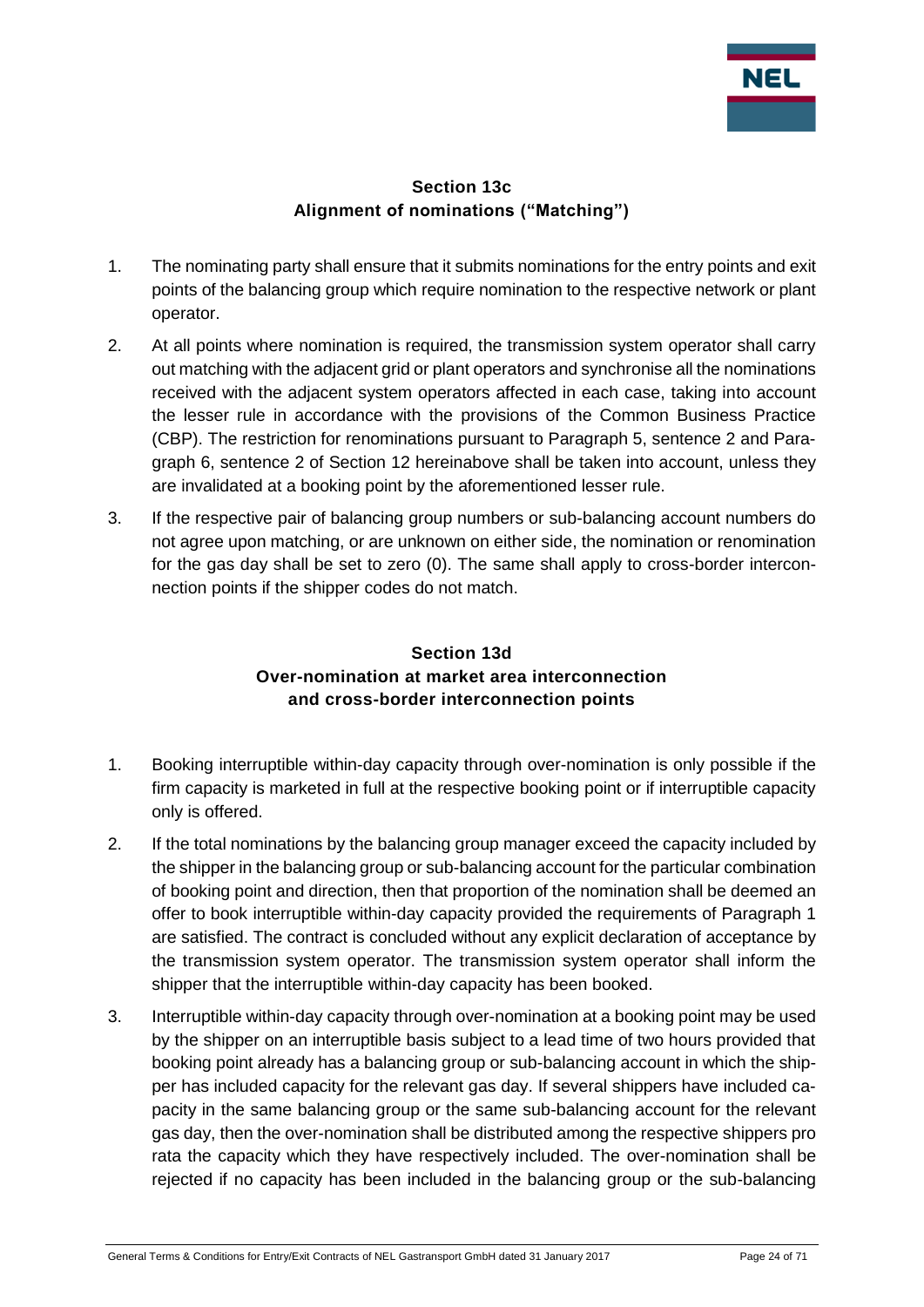

account for the relevant gas day. In their supplementary terms and conditions the transmission system operators may make provision for the over-nomination option irrespective of whether capacity is included or not.

- 4. The respective daily tariffs for interruptible capacity are charged for interruptible withinday capacity from over-nomination. Further details on the invoicing of bookings of interruptible within-day capacity through over-nomination are provided in the transmission system operator's price list.
- 5. The nomination replacement procedure according to Section 14 shall not apply to overnomination.

#### **Section 14 Nomination replacement procedure**

- <span id="page-24-0"></span>1. Transmission system operators shall offer a nomination replacement procedure if technically feasible and economically viable. This requires the transmission system operator and shipper to conclude a separate contract. The transmission system operator shall indicate on its website whether a nomination replacement procedure is offered. If a nomination replacement procedure is offered, the conditions for such procedure shall be published on the transmission system operator's website.
- 2. The nomination replacement procedure may be agreed to begin or end on the first day of a month. An implementation deadline of 10 business days applies to the conclusion and termination of contracts for such procedures. When initially applying the procedure, the shipper shall notify the entry or exit network operator of the entry or exit points whose metering data are to be utilised in the nomination replacement method, in addition to concluding the agreement 20 business days before the nomination replacement procedure agreed with the entry network operator is applied. Sentence 3 shall apply mutatis mutandis to notice of termination of application of the nomination replacement procedure.
- 3. The nomination replacement procedure shall be applied only if sufficient firm capacity is booked for the respective points in an entry or exit contract. A nomination replacement procedure shall not be applied to capacity booked as interruptible.
- 4. If the transmission system operator offers an online flow control or time lag method, the prerequisite for use is the availability of a flexible flow source to which the transmission system operator with whom the shipper has concluded a nomination replacement procedure agreement has access. The virtual trading point is not a flexible flow source, but may connect a flexible flow source with entry or exit points whose metering data are utilised in the nomination replacement procedure. The transmission system operator with whom the shipper has concluded the nomination replacement procedure agreement shall also be responsible for controlling the entry quantities at the agreed entry point. This is based on metering data from one or more entry or exit points. The shipper shall make the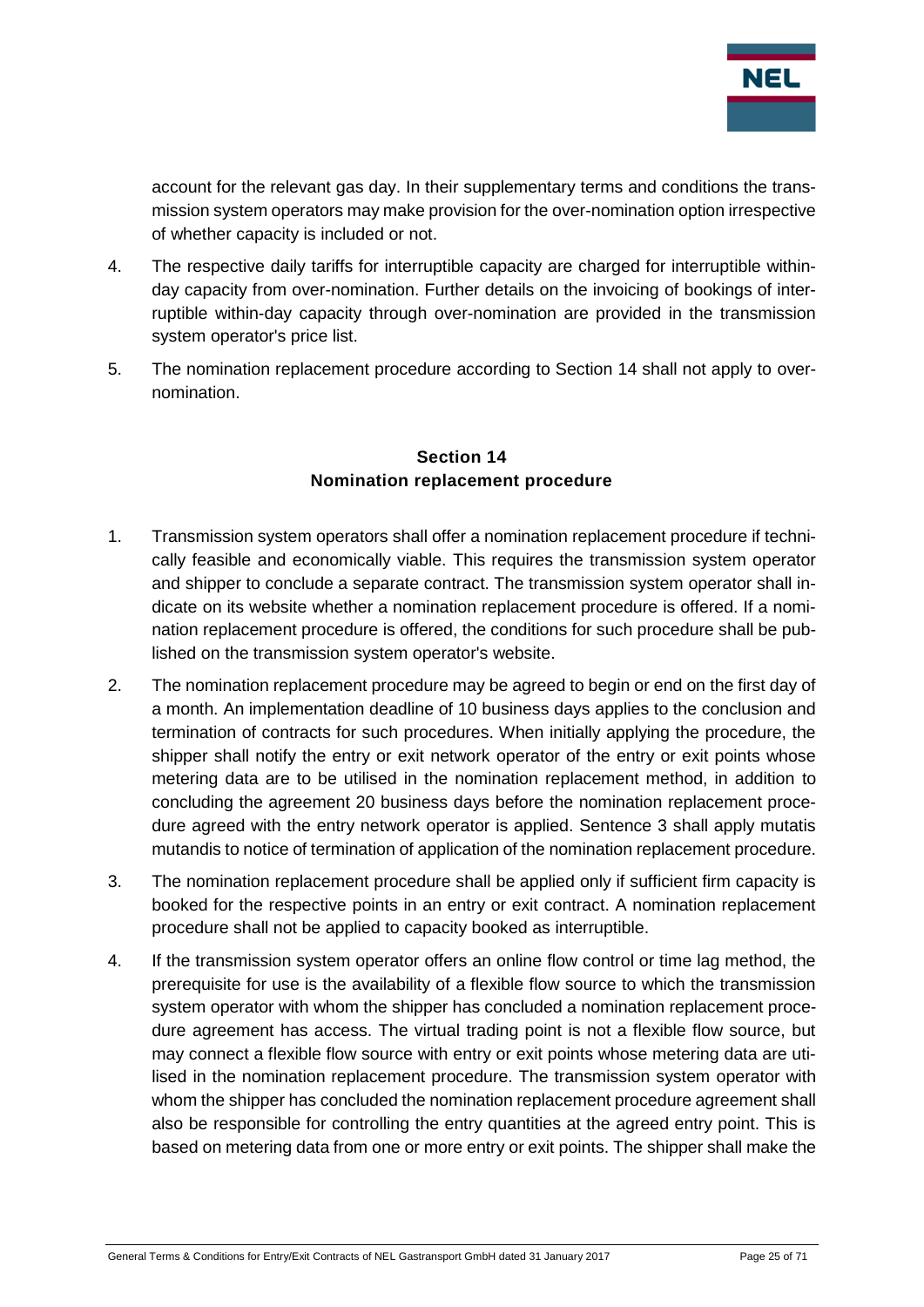

metering data available. With the time-lag method, the hourly metered value shall be deemed to be a nomination for the entry point; the maximum time lag shall be 4 hours.

#### **Section 15 Technical feed in and offtake notices**

- <span id="page-25-0"></span>1. For end-consumers with recording demand metering and generally unpredictable, extremely high and volatile gas consumption, the exit network operator may require prior technical offtake notice and compliance with the technical limits stated in Section 8 (5) GasNZV, where this is necessary for maintaining system integrity on the network. In any such case, the exit network operator shall publish the relevant metering point. In addition, the exit network operator shall notify the shipper in writing under an existing contract in advance of retroactive introduction of the obligation to submit technical offtake notices in advance.
- 2. If the exit network operator requires offtake notices in accordance with Paragraph 1 of this section 15, EDIG@s-messages shall be used. If the shipper is not able to generate EDIG@s-messages, the parties may agree on another format on a transitional basis. For this purpose, the parties shall agree on the type, extent, technical details of provision and documentation of data.
- 3. The procedure stated hereinabove shall apply mutatis mutandis to technical feed in notices in accordance with Section 13 (1).

## **Section 16 Surrender of capacity**

- <span id="page-25-1"></span>1. The shipper shall be entitled to surrender booked firm capacity in whole or in part, with respect to the booking period and quantity, to the transmission system operators via the joint booking platform (primary capacity platform) at any time up to 14:00 hours on the day before delivery day. Any subsequent primary use or secondary marketing of the surrendered capacities by the shipper is excluded, except as provided for in Paragraph 8 of this Section 16.
- 2. Bundled firm capacity may be surrendered in bundled form only.
- 3. Confirmation of capacity surrender shall be given to the shipper via the joint booking platform with a time stamp. This confirmation shall not release the shipper from its payment obligation.
- 4. Capacity may be surrendered for any day or days in the future and for any proportion of the capacity originally booked.
- 5. The transmission system operators shall market surrendered capacities as primary capacity under the applicable rules. They may combine surrendered capacities and any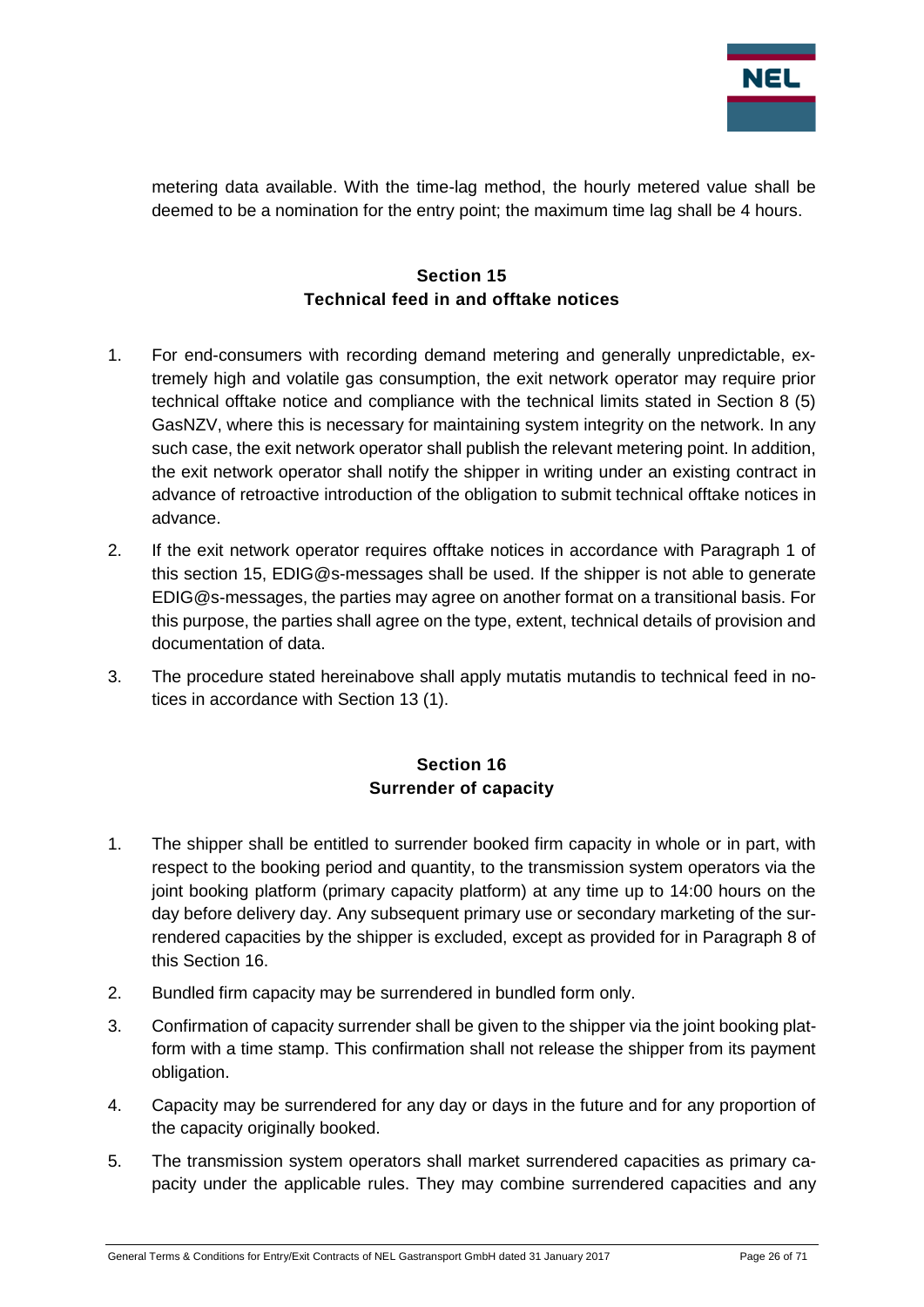

primary capacity that is still available to offer products of longer duration. Surrendered capacity shall be marketed subordinated to primary capacity available for the period in question. If a shipper surrenders capacity by 09:00 hours on the 7th calendar day prior to the day of the notification of the amount of the capacity offered in an annual, quarterly or monthly auction, said surrendered capacity shall be taken into account for the calculation of the marketable capacity for the relevant auction. The foregoing cannot be guaranteed for capacity surrendered after the above deadline. If the capacity is not taken into account for the calculation as described above, it will be offered in subsequent auctions of products with shorter terms.

- 6. If the transmission system operator markets surrendered capacity, in whole or in part, the shipper shall be released from its obligation to pay for such surrendered capacity which has been marketed. The extent of release from the obligation to pay depends on the revenues obtained for surrendered capacity subject to a maximum limit of the regulated transport tariff for the period of primary marketing and the amount of re-marketed capacity. If the capacity surrendered by the shipper was obtained at an auction, the obligation to pay the surcharges to be added to the regulated transport tariff remains unaffected.
- 7. If several shippers surrender capacity for a particular day, the capacities shall, in the event of a capacity surplus, be re-marketed by the transmission system operator in the order in which they were surrendered (time stamp).
- 8. Surrendered capacity that could not be re-marketed shall be made available again to the shipper daily for the following day after the completion of day-ahead marketing, but no later than 18:30 hours for use in the balancing group in which it had been included prior to surrender.
- 9. The transmission system operator shall issue to the shipper a credit note for the tariff referred to in Paragraph 6 of this Section 16. Such credit notes shall be issued monthly and shall be set off against any outstanding transportation tariffs.
- 10. The release of the shipper from payment obligations in accordance with Paragraph 6 of this Section 16 shall apply only upon the receipt of the credit note by the shipper. Credit notes shall be issued in the month following marketing of the capacity.
- 11. The transmission system operator shall notify the shipper by 18:30 hours of the capacity amount which has been made available again in accordance with Paragraph 8 of this Section 16.
- 12. The provisions of Section 16 shall not apply to exit points to end-consumers. Section 16 GasNZV shall remain unaffected.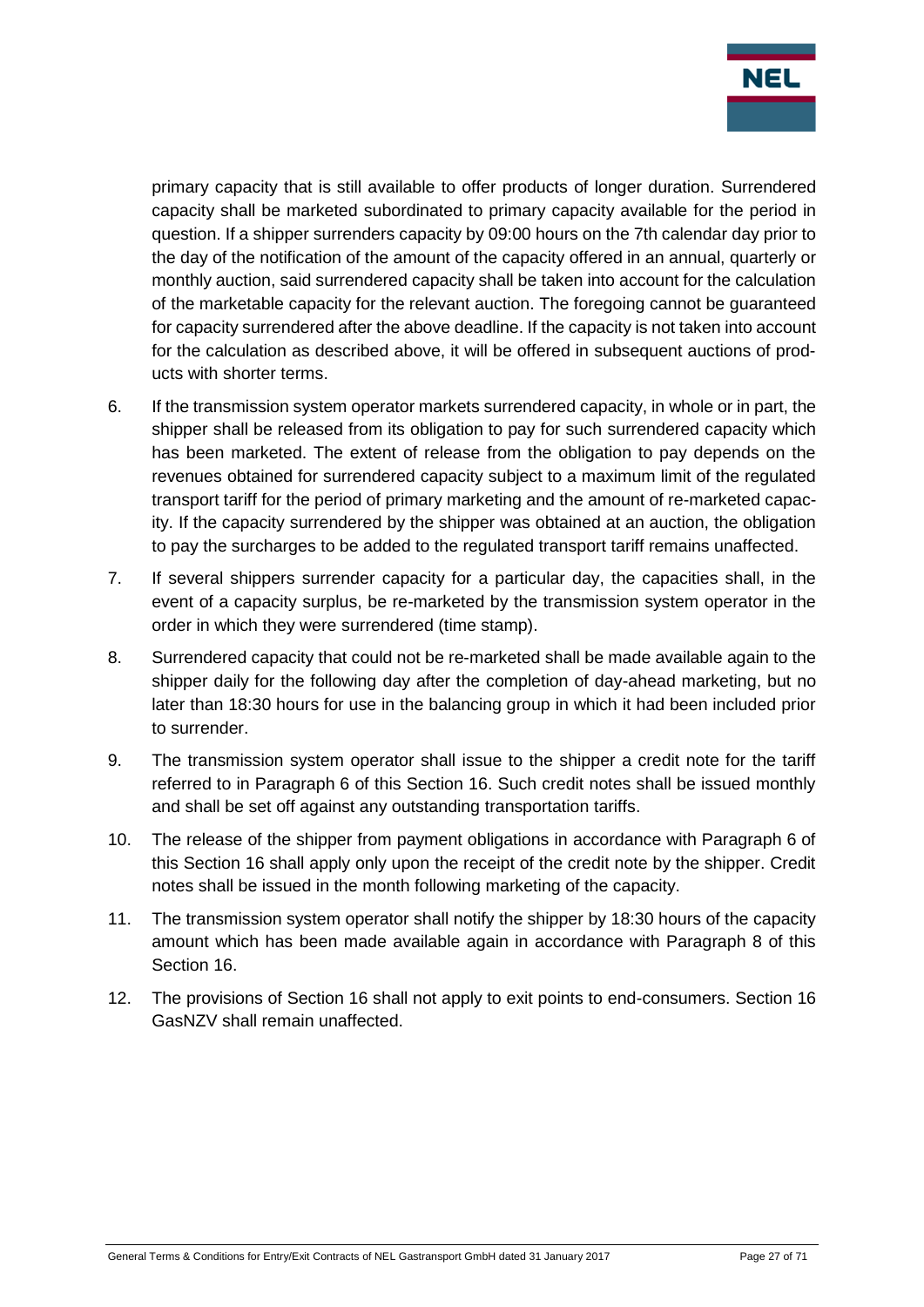

#### **Section 17**

#### <span id="page-27-0"></span>**Offering by transmission system operator of firm capacity left unused at short notice in accordance with Section 16 (2) GasNZV**

- 1. The transmission system operator may offer firm capacity booked by the shipper that cannot be used in whole or in part for the next day, taking into account existing renomination rights.
- 2. The shipper shall remain obligated to pay charges if capacity is successfully remarketed.
- <span id="page-27-1"></span>3. Section 16 (4) GasNZV shall not apply.

#### **Section 18 Withdrawal of capacity left unused for a significant time in accordance with Section 16 (3) and (4) GasNZV**

1. Pursuant to Section 16 (3) GasNZV, the transmission system operator may withdraw firm capacity left unused or partially unused by the shipper over a significant period at any entry or exit point with the exception of market area and cross border interconnection points if a contractual bottleneck occurs. For market area and cross border interconnection points Section 18a shall apply to the withdrawal of capacities insufficiently utilised in the long term.

A contractual bottleneck shall be deemed to exist in the event of a network access denial in accordance with Section 20 EnWG (Energy Industry Act).

- 2. Withdrawal shall apply to all contracts in place for the entry or exit point which have a combined term of at least one year, irrespective of the terms of the individual contracts concerned.
- 3. Capacity shall be withdrawn in the amount of firm capacity booked by the shipper left continuously unused on an hourly basis over a period of 3 consecutive months or more in the preceding calendar year. One of the three months shall be January, February, March, October, November or December. If several such periods of three consecutive calendar months can be identified, the minimum amount of capacity continuously not utilised in each such period shall be determined and then the lowest such minimum value shall be determined. Capacity shall only be withdrawn up to said lowest minimum value. The capacity to be withdrawn shall be determined on the basis of the capacity continuously available to the shipper during the previous calendar year, in terms of both timing and quantity. Any partial resale, surrender or reduction in booked capacity by the shipper shall be taken into consideration.
- 4. The shipper shall be entitled to appeal against the withdrawal of capacity in accordance with Section 16 (4) GasNZV.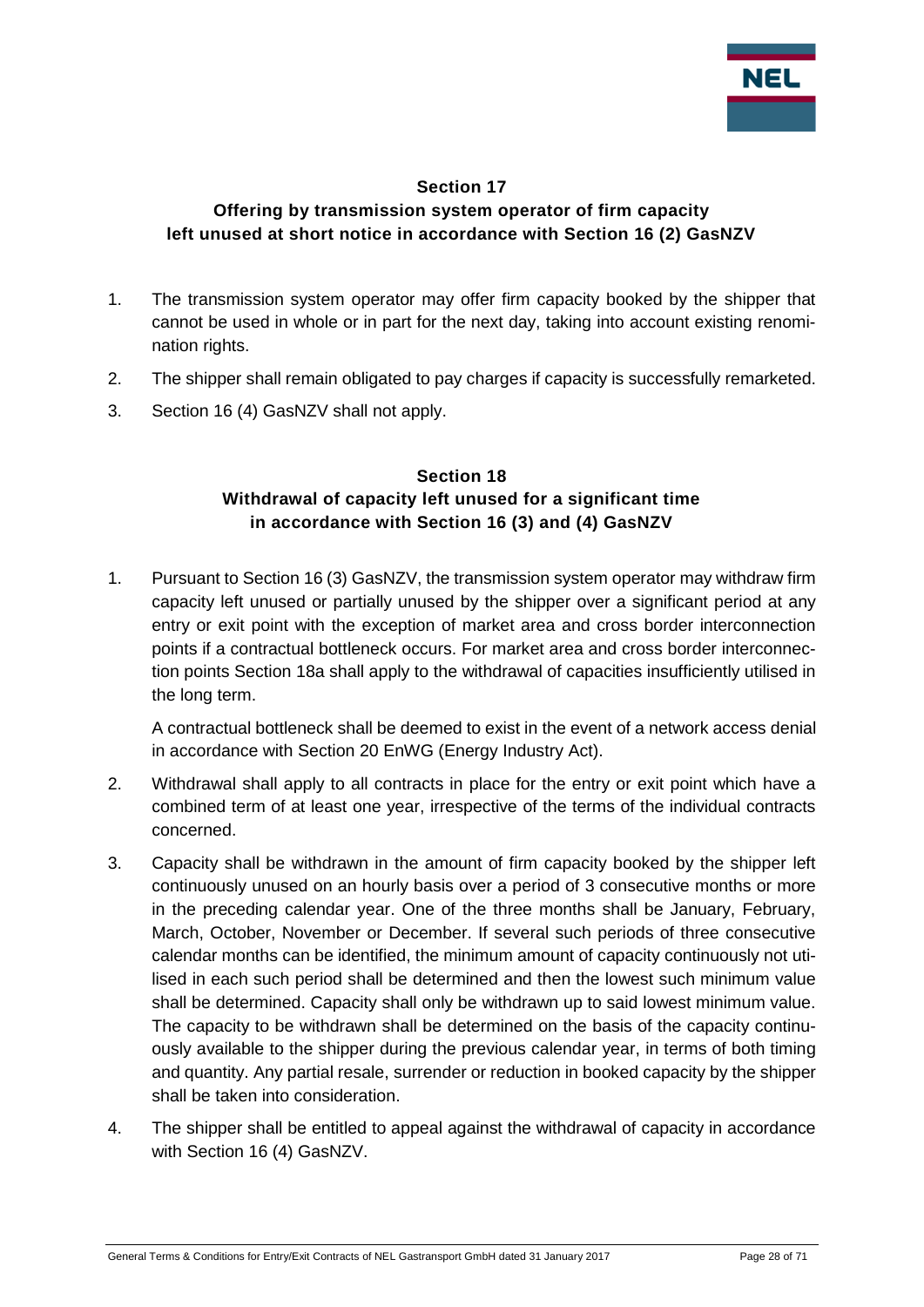

- 5. If several shippers have booked capacities at an entry or exit point and include such capacities in same balancing group in a combined nomination, the transmission system operator may withdraw capacity from the respective shippers proportionately, weighted by the capacity booked at that entry or exit point. This shall not apply if the balancing group manager makes nominations for each shipper in separate sub-balancing accounts.
- <span id="page-28-0"></span>6. Section 16 shall apply mutatis mutandis to the invoicing and handling of withdrawn capacity that is actually marketed.

#### **Section 18a Withdrawal of capacities insufficiently used in the long term at market area and cross border interconnection points**

- 1. At market area and cross border interconnection points, the transmission system operator shall withdraw capacities if required by the Federal Network Agency. The transmission system operator shall regularly provide the Federal Network Agency with all data necessary to monitor the extent to which booked capacities under contracts with an effective duration of more than one year or succeeding quarters covering at least two years are used. Each primary use or secondary trading of withdrawn capacity by the shipper is excluded subject to sentence 4. Withdrawn capacity that could not be re-marketed will be made available again to the shipper on each day for the following day no later than 18:30 hours for use in the balancing group in which it was included prior to surrender. Furthermore the rights and obligations of the shipper under the entry/exit contract shall remain unaffected until the time of marketing of the capacity by the transmission system operator and to the extent to which the capacity is not marketed by the transmission system operator.
- 2. Section 16 shall apply mutatis mutandis to the invoicing and handling of withdrawn capacity that is actually marketed.

#### **Section 19 Secondary trading**

- <span id="page-28-1"></span>1. In accordance with Section 12 (2) GasNZV, the shipper may only transfer booked capacity for use or assign booked capacity to a third party by using the secondary platform. Bundled capacity may only be transferred for use or assigned as bundled capacity. The transfer for use and assignment of entry and exit contracts/contract rights shall be subject to the following provisions.
- 2. The shipper may transfer for use capacity rights (with or without nomination rights) under an entry or exit contract by a third party in whole or in part without the permission of the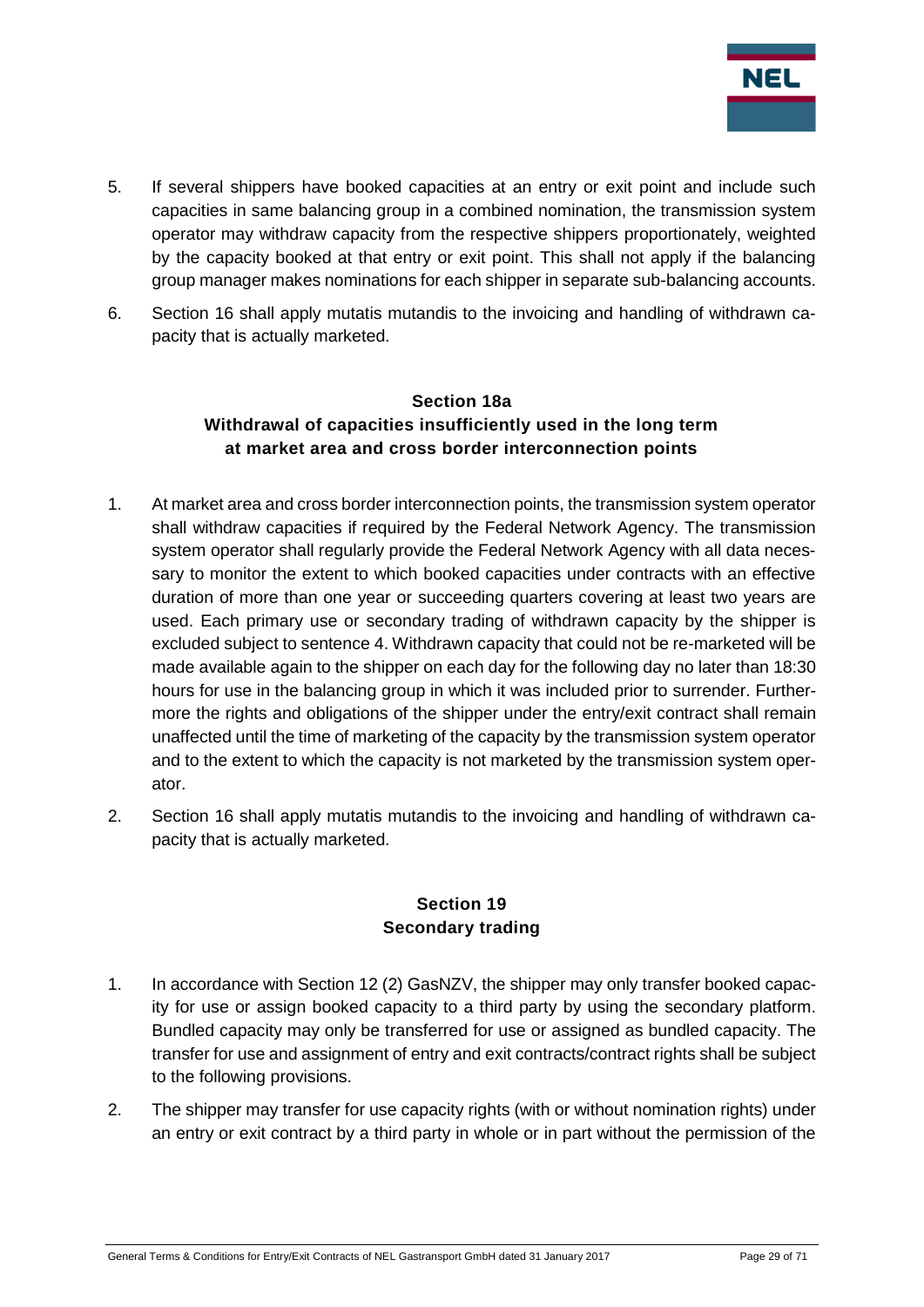

transmission system operator. The shipper shall remain obligated towards the transmission system operator to perform its obligations under the entry or exit contract, including without limitation the payment of charges.

3. The shipper may assign the entry or exit contract to a third party in whole or in part with the permission of the transmission system operator. The third party concerned shall be subject to approval by the transmission system operator. Permission may only be withheld for reasons that would justify the rejection of initial conclusion of an entry or exit contract with the third party in question. Without limitation, the transmission system operator shall be deemed to have such justification in the event that the third party meets the conditions for requiring a deposit under Section 36 and has not provided a deposit. The assignment of an entry or exit contract to a third party shall be binding upon the transmission system operator provided each shipper being party to the assignment has submitted to the transmission system operator a request for consent in text form to this effect by no later than 11:00 hours on day D-3 business days, and the transmission system operator has given its consent. Sentence 2 applies mutatis mutandis. The transmission system operator shall use its reasonable efforts to facilitate an assignment even if the participating shippers only request consent by 11:00 hours on day D-1. The transmission system operator shall be entitled to request that at the time of the assignment, the transferring shipper has included all of the capacities concerned in a balancing group or sub-balancing account, and that the assignee shipper must also specify a balancing group or subbalancing account when the secondary marketing is concluded.

Where an entry or exit contract is assigned to a third party for a period of less than one year pro rata temporis, the transportation tariffs for the assigned capacity shall be determined using the multiplier relevant for the term of the assigned capacity according to the Federal Network Agency's 'Determination of 24 March 2015 setting out requirements for converting annual demand charges to demand charges for capacity rights of less than one year and for the proper determining of transport tariffs according to Section 15 (2) to (7) GasNEV (BEATE).

#### **Section 20 Technical requirements**

- <span id="page-29-0"></span>1. The shipper shall ensure that the gas available for entry meets the requirements in accordance with Section 19 GasNZV. Gas quantities to be delivered shall be in accordance with Code of Practice G 260, 2nd Gas Family, of the German Technical and Scientific Association for Gas and Water (DVGW) as amended from time to time, and to the applicable nominal value of the Wobbe number. Section 36 (1) GasNZV states the technical requirements for biogas entry.
- 2. On its website the transmission system operator shall publish the technical requirements, including gas quality and pressure specification, for the gas to be fed in at the respective entry or exit points. These published technical requirements shall form an integral part of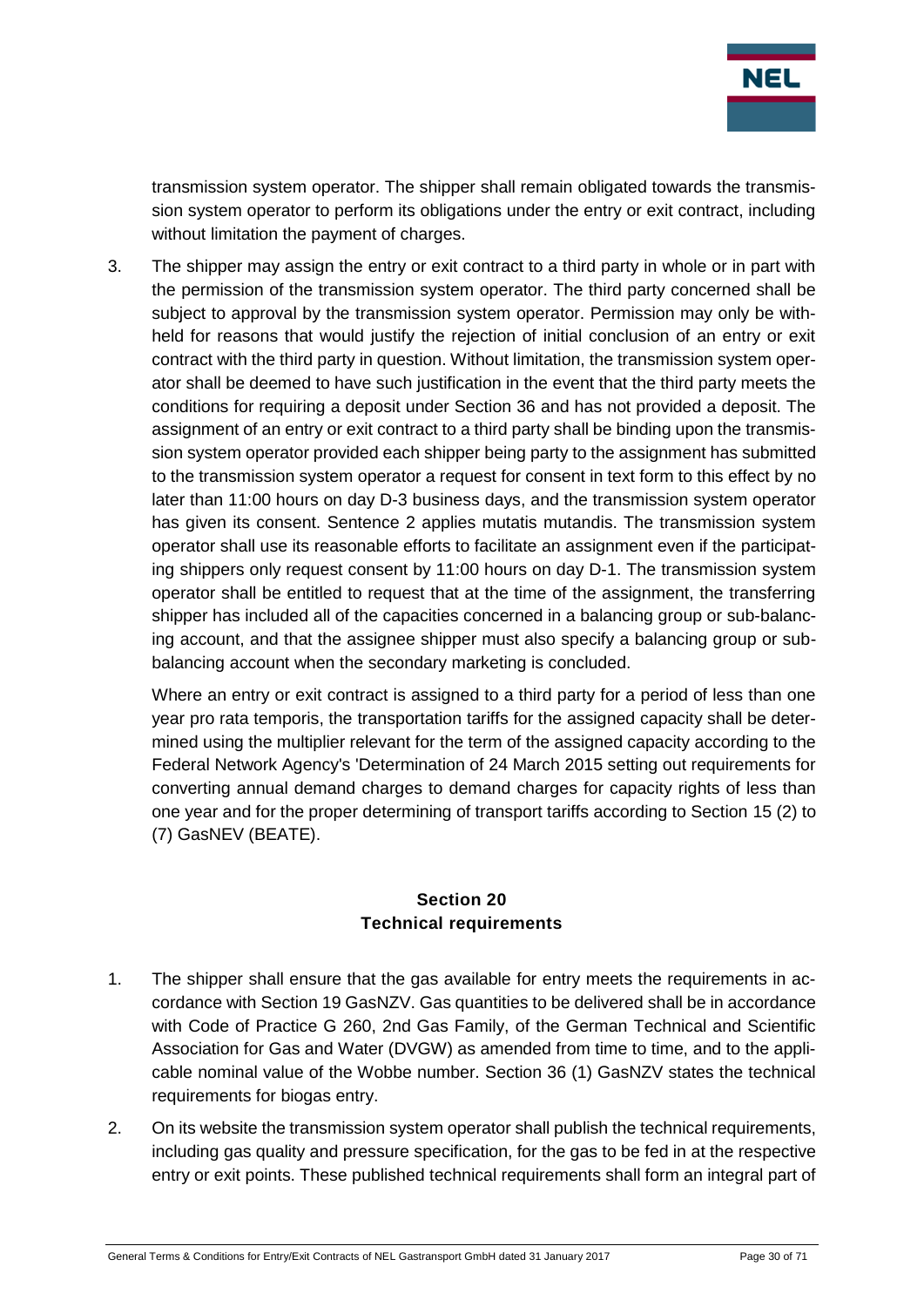

the entry or exit contract and may further narrow the requirements referred to in Paragraph 1 sentence 2 of this Section 20 and/or provide for additional requirements. Either party shall be entitled to request that an impartial third party investigate whether the gas quality conforms to the transmission system operator's requirements in accordance with sentence 1. If the parties cannot reach agreement on an impartial third party within one month of the receipt of the other party's request, such investigation shall be conducted by the Engler-Bunte-Institut at Karlsruhe University. The party requesting the investigation shall bear the cost of investigation if compliance is confirmed. If compliance is not confirmed, the respective other party shall bear the cost.

- 3. The transmission system operator shall notify shippers in text form, as promptly as possible given the circumstances, of any changes in technical requirements which may be necessary as a result of statutes or official regulations or changes to technical rules of the DVGW. The transmission system operator shall amend the respective contracts affected by changes with effect from the effective date of the amendments or technical rules of DVGW in accordance with sentence 1. In the event that a change in technical requirements is necessary to fulfil the transmission system operator's obligations under applicable laws and ordinances to cooperate, the transmission system operator shall be entitled to make such changes to the respective contract concerned within 4 months after notifying the shipper thereof in text form. A change of the technical requirements in accordance with sentence 3 may become necessary, without limitation, if the transmission system operator agrees with other transmission system operators, with due consideration for Section 15 (1) EnWG and Section 7 (1), Paragraph 2 GasNZV, upon provisions on the gas quality at a network interconnection between said transmission system operators and if said gas quality differs from the technical requirements published so far in accordance with Paragraph 2, sentence 1 without violating the specifications pursuant to Paragraph 1 and Paragraph 2 sentence 2. If the contractual changes referred to in sentences 1 and 3 have an adverse effect on the shipper's use of capacity, the shipper shall be entitled to terminate the respective contract as of the effective date of the change with 3 months' notice. If the transmission system operator provides notice under sentence 1 less than 4 months in advance of the effective date of the change, the shipper shall be entitled to terminate the contract in question without notice as of the effective date of the change.
- 4. In deviation from sentence 3 of Paragraph 3 of this Section 20, the transmission system operator shall be entitled to change gas quality or pressure specifications without the shipper's consent by giving advance notice of 3 years before the start of the conversion period. The transmission system operator shall inform the shipper thereof in text form as early as possible under the given circumstances.

In case of a change of gas quality from L-gas to H-gas as part of the L-gas/H-gas market area conversion, the transmission system operator shall give the shipper minimum notice of 2 years and 4 months before the anticipated start of the conversion period. The conversion date for balancing purposes as part of the market area conversion which is within the said conversion period, and which is the first day of the month from which allocation values are notified in H-gas balancing groups only, shall be announced at least 1 year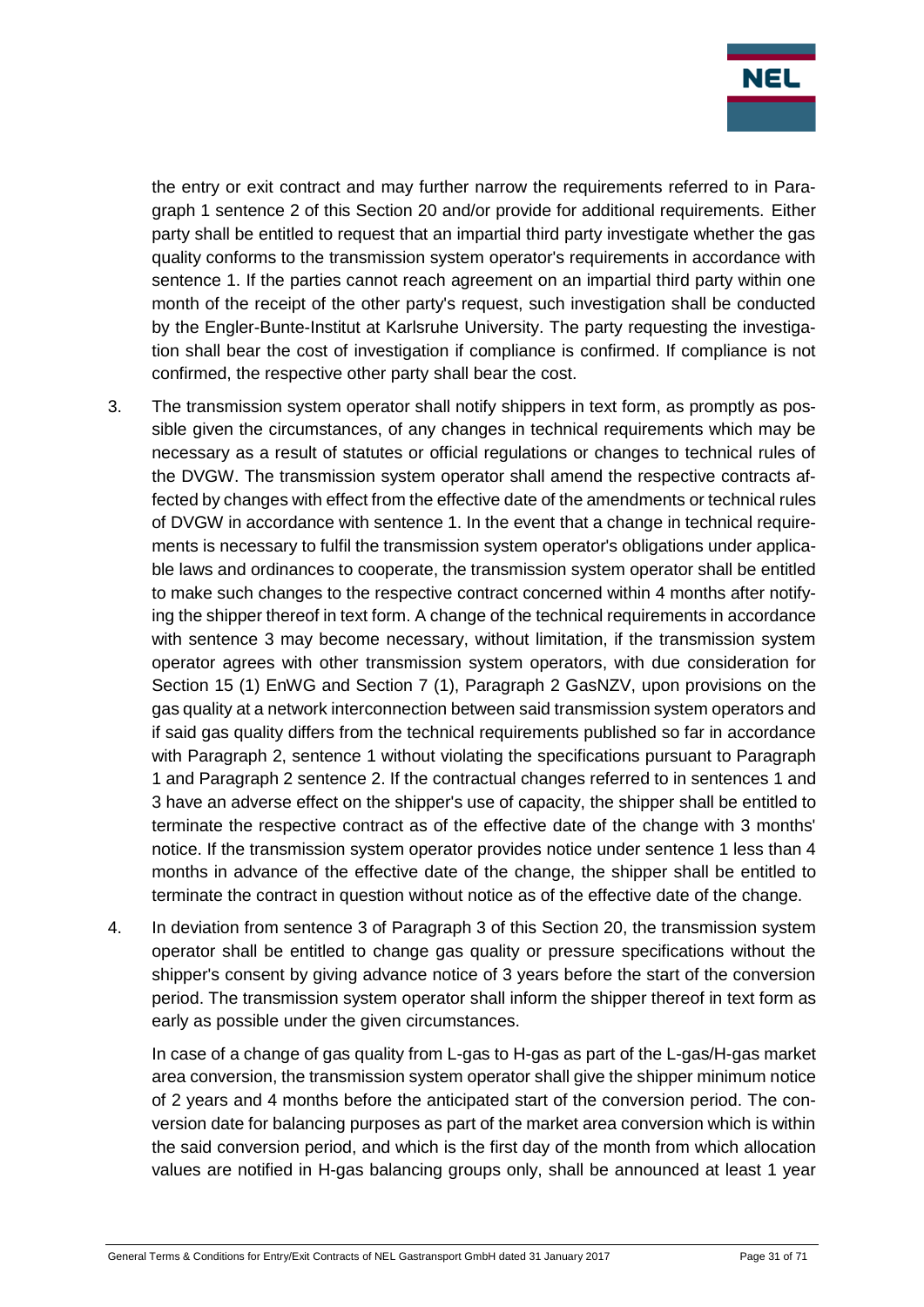

before the conversion. The shipper shall be obligated to notify the balancing group manager of the conversion period and the conversion date for balancing purposes. The shipper shall ensure that the entry and exit points that are relevant to the conversion are included in H-gas balancing groups/sub-balancing accounts according to the existing deadlines in advance of the conversion date for balancing purposes.

In deviation from Paragraphs 1 and 2 of this Section 20, the transmission system operator may, with the shipper's consent, change the gas quality or pressure specification subject to a shorter period of notice.

If a new entry or exit contract begins during the notice periods after the transmission system operator has announced a change, the notice periods already applicable shall also apply to that contract. Any change in gas quality or pressure specifications shall be limited to the entry or exit points affected by the change. The contract affected by the change shall be amended with effect from the effective date of the change in gas quality or pressure specifications. In the event that the transmission system operator changes gas quality or pressure specifications in accordance with Paragraphs 1 and 2 of this Section 20 without the shipper's consent, the shipper shall be entitled to terminate the contract for the corresponding entry or exit points with one year's notice as of the effective date of the change in gas composition or pressure specifications.

5. In deviation from Paragraphs 3 and 4 of this Section 20, the transmission system operator shall be entitled to change the gas quality from L-gas to H-gas without giving the shipper any prior notice and without the shipper's consent once the conversion charge no longer applies. Sentence 1 of this Paragraph 5 shall not apply in the event of a change of market area allocation, which is governed by Paragraph 7 of Section 31. The transmission system operator shall inform the shipper of the gas quality change without delay after agreement of the conversion schedule among the network operators concerned, but not less than 13 months prior to the conversion date for balancing purposes. In justified cases the conversion date for balancing purposes may be postponed within the notice period commenced. The date may also be brought forward by no more than three months relative to the original conversion date for balancing purposes, as advised, as long as a minimum notice period of six months prior to the changed conversion date for balancing purposes is observed. The shipper shall not be entitled to terminate the contract on account of the gas quality change after the conversion tariff is no longer charged. The opportunity to feed the existing national gas production capacities into the system shall be retained to the extent required in future.

## **Section 21 Non-compliance with gas quality or pressure specification**

<span id="page-31-0"></span>1. If gas quantities supplied by the shipper at the entry point do not meet the technical specifications for gas quality or pressure in accordance with Section 20 (1) and (2) (hereinafter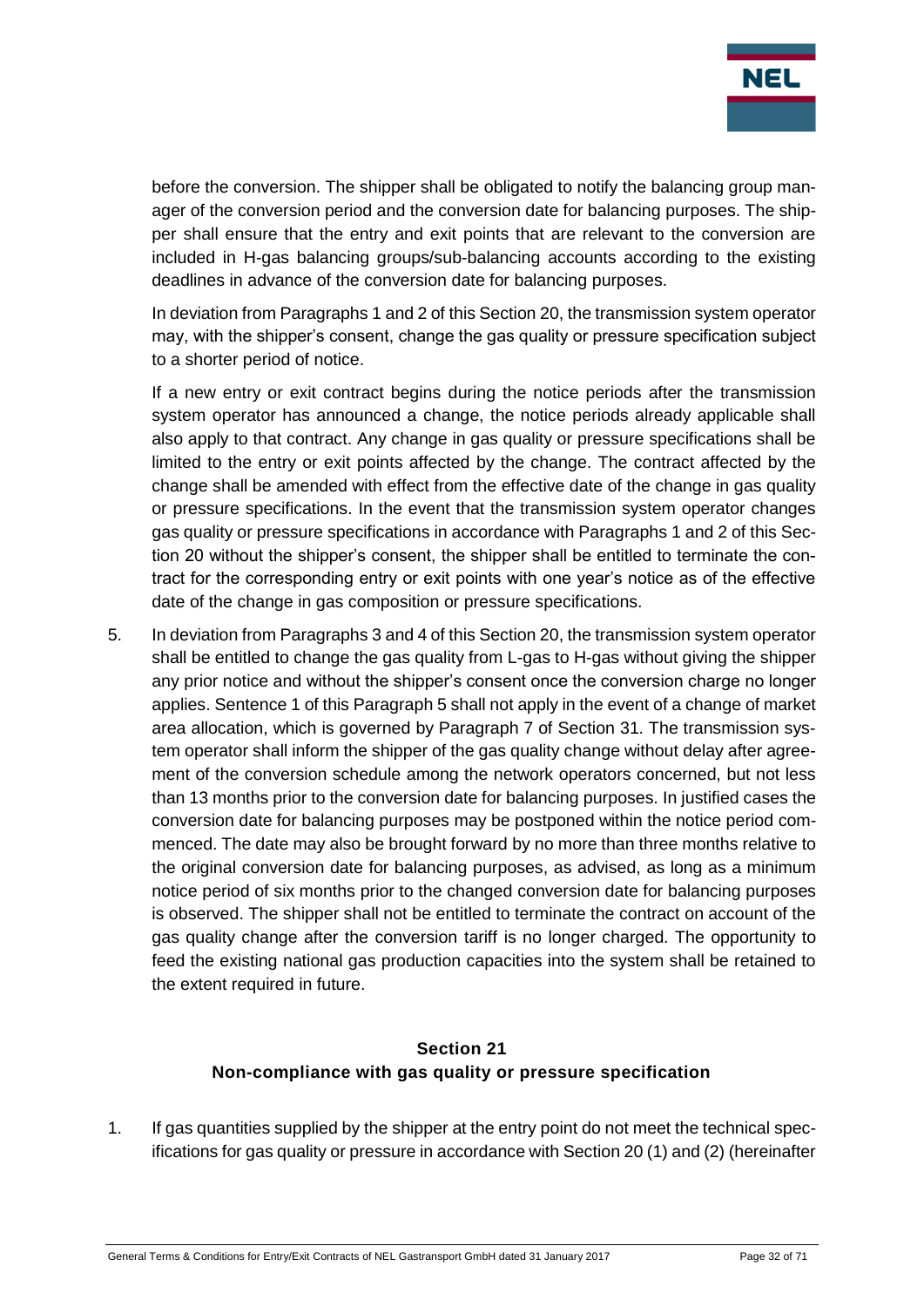

referred to as "off-spec gas"), the entry network operator shall be entitled to refuse acceptance of the off-spec gas in whole or in part. In any such case, the shipper shall immediately adjust its nomination at the entry point concerned accordingly and reduce the supply of off-spec gas at that entry point accordingly. None of the transmission system operator's rights as towards the shipper shall be affected.

- 2. If gas quantities supplied by the exit network operator at the exit point do not meet the technical specifications for gas quality or pressure in accordance with Section 20 (1) and (2), the shipper shall be entitled to refuse acceptance of the off-spec gas in whole or in part. The exit network operator shall in any such case immediately reduce the supply of off-spec gas at that exit point accordingly. None of the shipper's rights as towards the exit network operator shall be affected.
- 3. In the case of reduction in accordance with the preceding provisions, renominations shall be made immediately in order to avoid imbalances.
- 4. Each party shall promptly inform the other party if it becomes aware of the supply of offspec gas at an entry or exit point, or expects off-spec gas to be supplied.

#### **Section 22 Allocation of quantities**

- <span id="page-32-0"></span>1. The entry network operator to whom entry nominations were submitted in accordance with Section 12 (1) and (2) and Section 13 shall determine for each balancing group or sub-balancing account the gas quantities fed in at entry points and allocate such quantities to the respective balancing groups or sub-balancing accounts based on nominations or using the allocation procedure specified by the transmission system operator.
- 2. In allocating biogas entry quantities, any liquefied petroleum gas quantities added by the entry network operator for conditioning for adjustment to the calorific value required for the entry network operator's network in accordance with Section 36 (3) GasNZV shall not be taken into consideration.
- 3. The exit network operator shall allocate gas quantities taken off at exit points to storage facilities, at market area interconnection points and at cross-border interconnection points to the respective balancing groups or sub-balancing accounts on the basis of nominations or using the allocation procedure specified by the transmission system operator.
- 4. For each balancing group or sub-balancing account, the exit network operator shall determine the gas quantities taken off at exit points to metered end-consumers ("RLM") based on metered values and shall allocate such quantities accordingly to the balancing group or sub-balancing account concerned.
- 5. For each balancing group or sub-balancing account the exit network operator shall determine the gas quantities taken off to end-consumers with standard load profiles at exit points and shall allocate such quantities to balancing groups or sub-balancing accounts on the basis of the standard load profile determined by the exit network operator.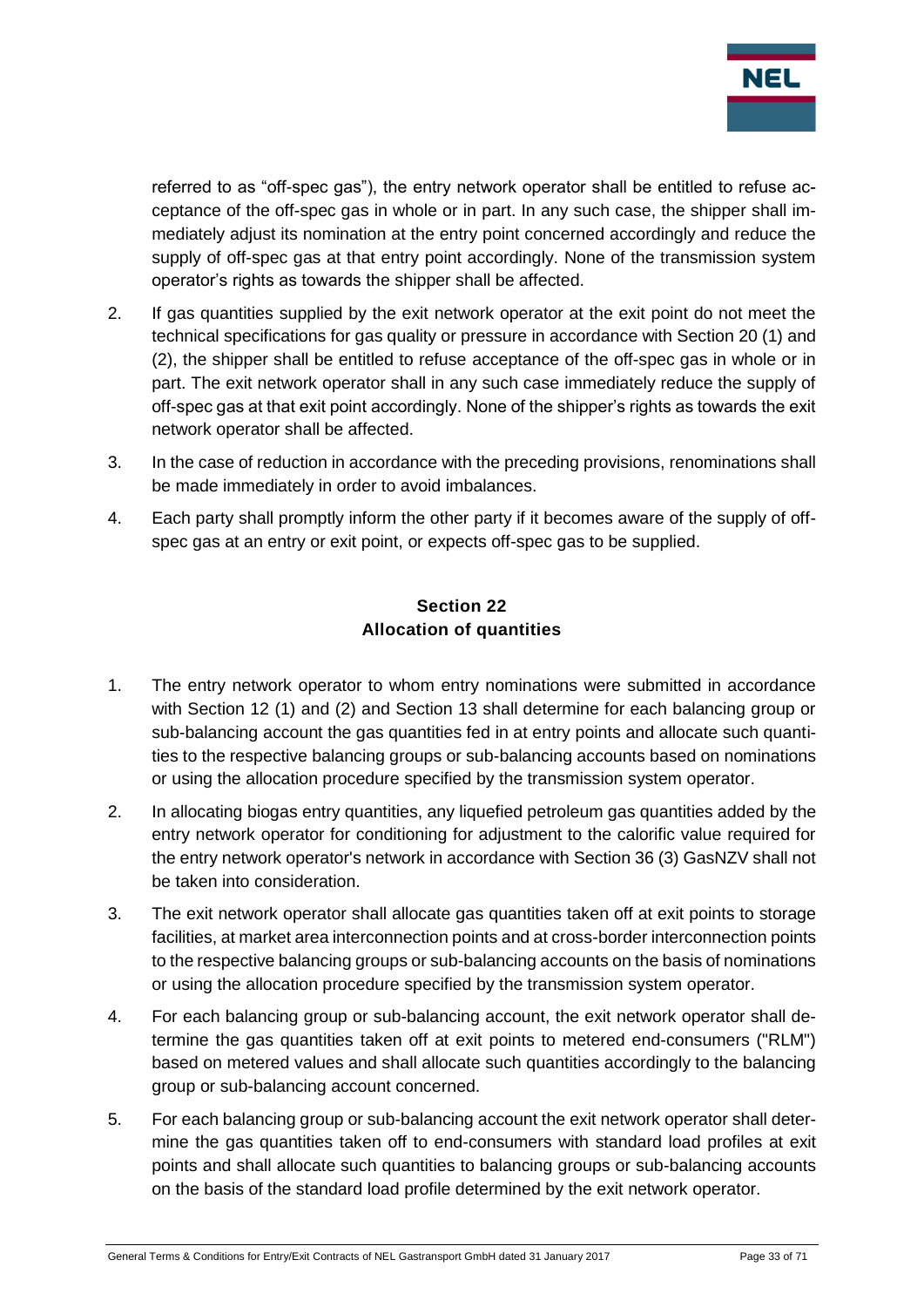

6. If entry or exit points are included in several balancing groups, shippers and the respective entry/exit network operators shall agree on and implement allocation rules in the entry/exit contract to ensure that gas quantities allocated to this point are only accounted for once.

## **Section 23 Meter operation and metering**

- <span id="page-33-0"></span>1. Metering data determined by the transmission system operator or a third party in accordance with Section 21b of the Energy Industry Act (EnWG) shall be used by transmission system operators for balancing and calculating supply overruns and deficits and capacity limit overruns.
- 2. Regarding the performance of meter operations, if it is a meter operator the transmission system operator is a meter user in the sense of the German Weights and Measures law and to this extent is responsible for meeting all of the requirements and obligations imposed by the said law.
- 3. Unless otherwise agreed between the connection user and a third party in accordance with Section 21 b EnWG, the provisions outlined below shall apply, in which case the transmission system operator shall be the meter operator and metering service provider. As the metering service provider, the transmission system operator shall provide metering data to the shipper.

The transmission system operator shall determine the type, number and size of metering and control devices, in accordance with Section 8 of the Metering Access Regulation (MessZV). Such determinations shall be appropriate with respect to the consumption amount and consumption behaviour and shall also give adequate consideration to energy industry interests. The transmission system operator shall provide and operate the metering and control devices required for measurement and meter reading for metered endconsumers.

4. For remote reading, a suitable, externally dialable telecommunications connection without time limit and a 230 V connection shall be available on the end consumer's premises. The transmission system operator may use a GSM modem instead of a telecommunications connection. Upon request, the transmission system operator shall notify the end consumer of the relevant technical specifications (distances between connections, connections to metering installation etc.). Remote reading shall be available prior to commencing supply to a RLM meter or the conversion of an SLP into an RLM meter. The establishment and use of telephone and electricity connections shall be free of charge to the transmission system operator. Any cost incurred as a result of delays caused by the transmission system operator shall not be borne by the shipper or the end consumer. Any cost incurred as a result of delays caused by the end consumer shall not be borne by the transmission system operator.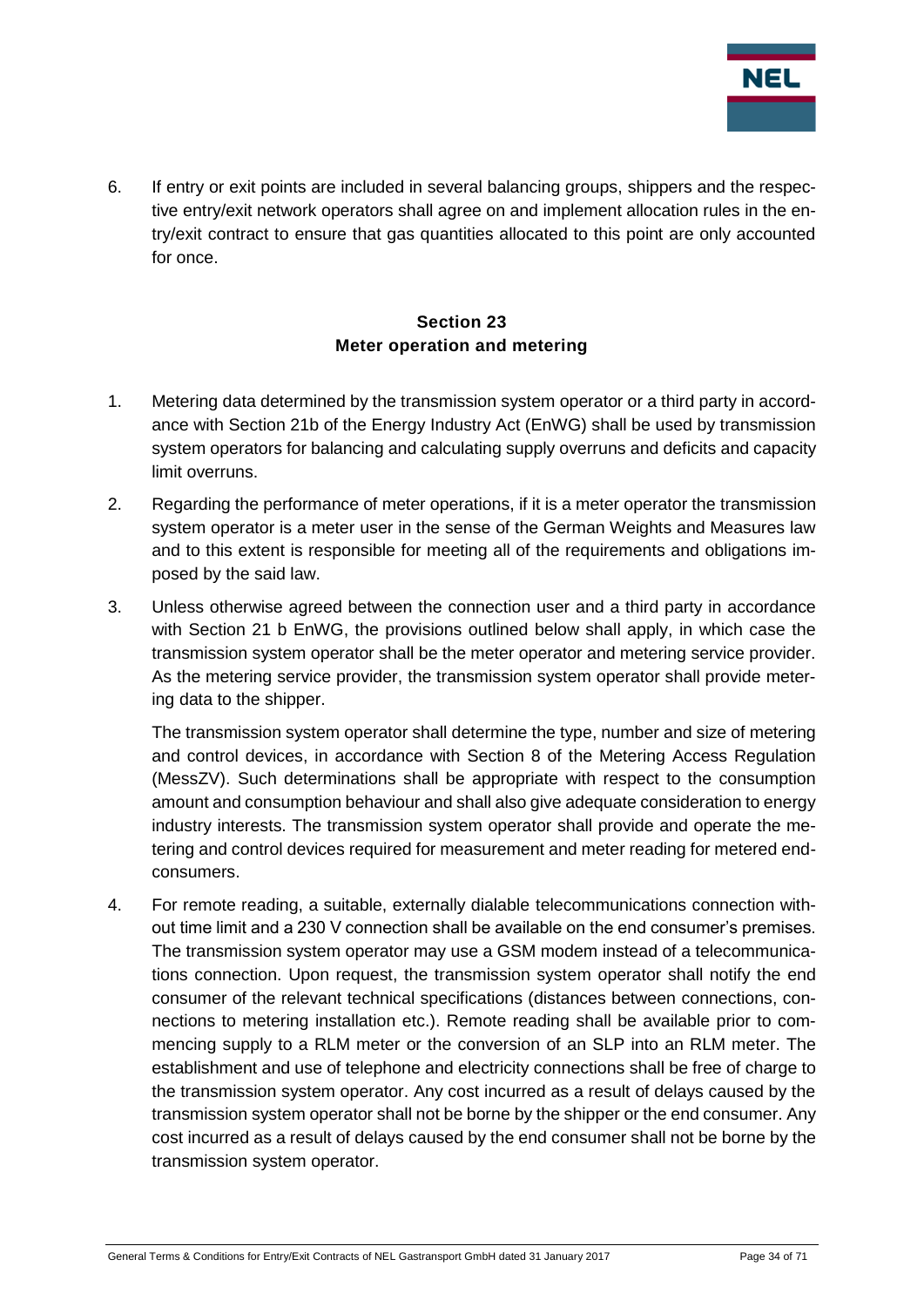

5. The transmission system operator shall notify the shipper promptly, but no later than at 13:00 hours each day, of the previous day's load profile, recorded hourly and read daily at the RLM exit points in the MSCONS format. The load profile energy amounts shall be calculated using the balancing calorific value.

After the end of the supply month, all load profiles shall be plausibility-checked in accordance with DVGW (German Technical and Scientific Association for Gas and Water) code of practice G 685 and substitute values shall be calculated or corrected if applicable. Load profiles shall be converted using the calorific value used for invoicing. The transmission system operator shall notify the shipper of the load profile at RLM exit points for the supply month no later than on day M +10 business days. Any correction shall be highlighted in the data submitted.

If the transmission system operator calculates replacement values using DVGW code of practice G 685, the load profile shall also be submitted to the shipper, converted using the balancing calorific value, within M +10 business days.

The calorific value and compressibility factor Z shall be published on MSCONS.

Transmission system operators have an obligation to submit, without delay, to a shipper upon the shipper's request the load profiles at RLM exit points to end-consumers, which are recorded and read out at hourly intervals.

- 6. For RLM exit points, the load profile determined according to Paragraph 1 of this Section 23 shall be corrected on day M+12 business days using the invoicing gross caloric value in accordance with DVGW code of practice G 685. If a correction of the gas law deviation factor (K) is necessary in accordance with DVGW code of practice G 486 this shall also be taken into account. For all RLM timelines, the exit network operator shall on day M+12 business days notify the market area coordinator of the complete monthly timeline converted using the balancing gross calorific value and the complete monthly timeline converted using the invoicing gross calorific value in the applicable ALOCAT format as amended from time to time.
- 7. For end consumers supplied using the load profile method, metering devices shall be read by the transmission system operator, its agent or by the end consumer at the request of the transmission system operator at regular intervals not substantially exceeding 12 months on a date and in accordance with a schedule determined by the transmission system operator. If an agreement in accordance with Section 40 (2) sentence 2 EnWG is in place, the shipper shall observe the meter reading schedule specifications stated therein.

The transmission system operator shall arrange for interim meter readings in accordance with GeLi Gas between regular readings, including without limitation upon a change of supplier, relocation of the end-consumer, termination of this contract or a material change in demand. If this is not possible, the transmission system operator may estimate consumption by way of extrapolation or on the basis of the last reading. Due consideration shall be given to the actual situation.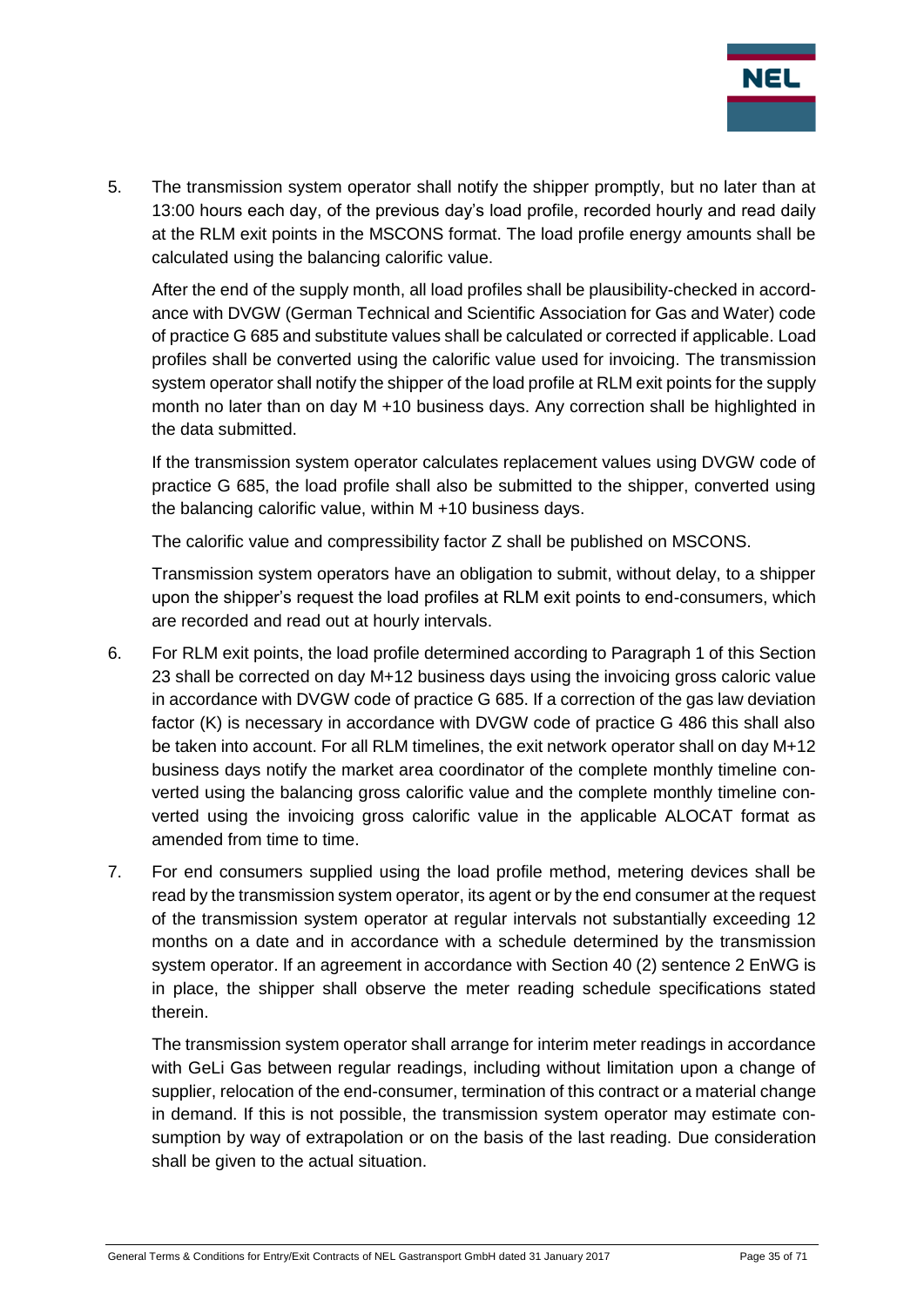

- 8. The shipper shall make additional payment to the transmission system operator for any additional reading requested by the shipper.
- 9. If an inspection of metering equipment reveals that error margins have been exceeded, the amount overcharged or undercharged shall be reimbursed or paid as the case may be.

If the error of an SLP end-consumer's metering device cannot be determined with accuracy or the device does not give any reading or cannot be read properly, the transmission system operator shall estimate consumption for the period since the last accurate meter reading on the basis of the average consumption for the metering periods preceding and following reading, or the previous year's consumption. Due consideration shall be given to the actual situation.

If the amount error of an SLP end-consumer's metering device cannot be determined with accuracy or the device does not give any reading or cannot be read properly, replacement values for missing or implausible values shall be determined in accordance with the latest valid version of DVGW code of practice G 685.

Claims in accordance with Section 23 (1) sentence 1 shall be restricted to the reading period preceding determination of the error, unless the impact of the error can be determined over a longer period. In any such case, claims shall be limited to a maximum of three years.

- 10. Unless otherwise agreed in accordance with Section 21 b (2) or (3) EnWG, metering data provided by the metering service provider to the transmission system operator and processed by the transmission system operator should be used as a basis for implementation and invoicing under the contract. Section 8 (2), (3) and (4) shall apply in the event that the metering data are not made available to the transmission system operator or not made available properly to the transmission system operator or the data made available are implausible.
- 11. A written request from the connection user and the shipper is required for recording demand metering with an annual offtake of less than 1,500,000 kWh and a maximum hourly offtake rate of less than 500 kWh/h in accordance with Section 24 (1) GasNZV, or below the limits specified by the transmission system operator in accordance with Section 24 (2) GasNZV.

The shipper shall bear the cost of changeover from standard load profile metering to recorded demand profile metering in the cases described above, unless otherwise agreed.

Following conversion and commencement of recorded demand metering, charges for recorded demand metering shall be in accordance with the price list published by the transmission system operator, regardless of actual consumption and annual energy quantities.

12. The quantity of biogas entering the system shall be stated in "kWh" as the product of volume at normal conditions multiplied by invoicing calorific value, i.e. the calorific value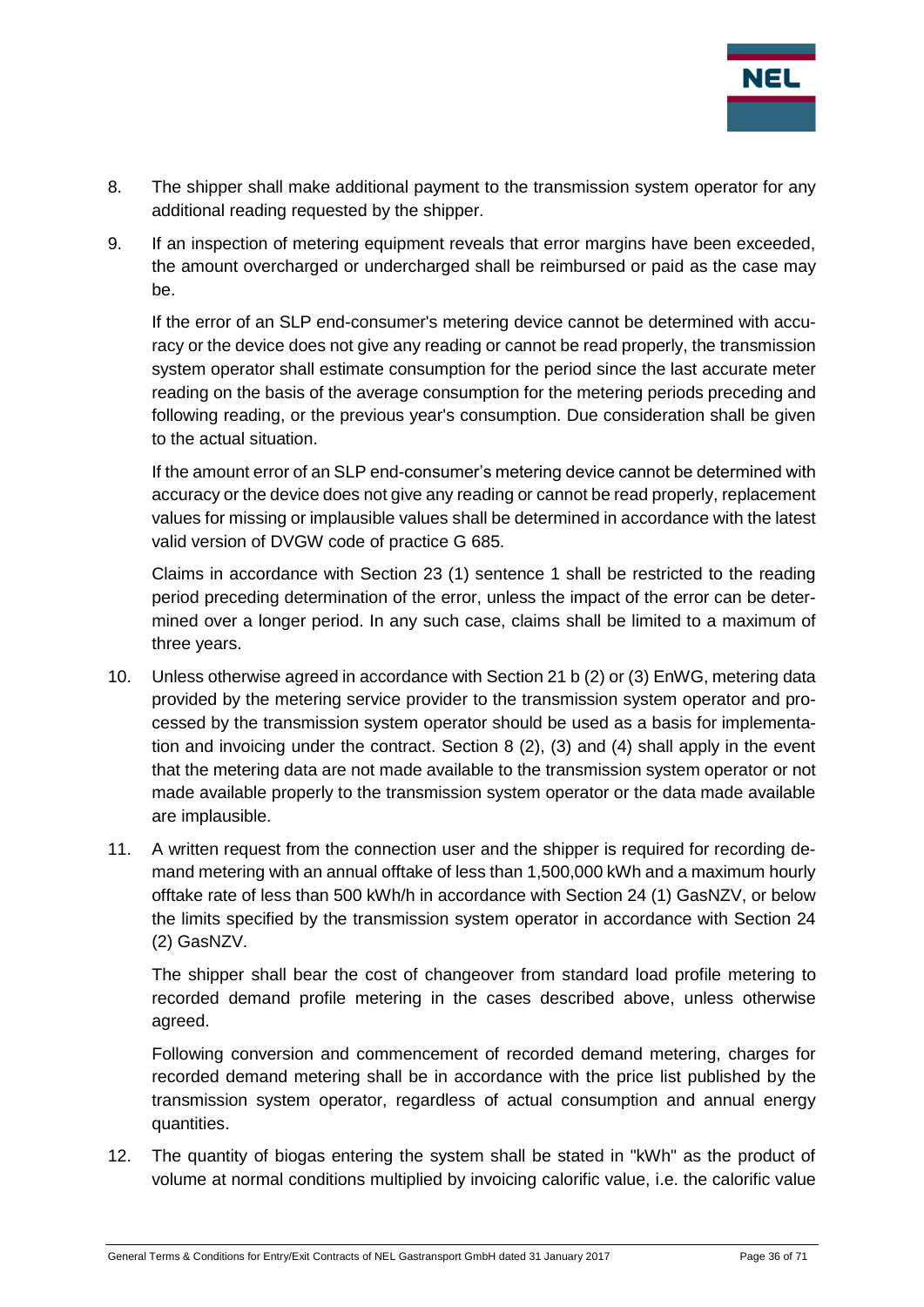

for invoicing determined for the entry point. The transmission system operator shall be entitled to calculate replacement values if no metering data are available for biogas quantities delivered by the shipper. Replacement values shall be determined in accordance with DVGW code of practice G 685.

#### **Section 24 SLP surplus and shortfall quantities**

- <span id="page-36-0"></span>1. Invoicing of surplus and shortfall quantities by the transmission system operator shall be in accordance with the guideline drawn up by the associations AFM+E, BDEW, BNE and VKU entitled "Processes for Determining and Billing Surplus and Shortfall Quantities" *("Prozesse zur Ermittlung und Abrechnung von Mehr-/Mindermengen Strom und Gas")* as amended, subject to Paragraphs 2 to 7.
- 1. The transmission system operator shall calculate the surplus and shortfall quantities when the measurement values and data required for invoicing have been determined. For each SLP exit point, the consumption of the SLP exit points determined in accordance with DVGW code of practice G 685 shall be compared with the final quantity allocated by the transmission system operator to the balancing groups and/or sub-balancing accounts including any substitute allocation values of the market area manager for the respective surplus/shortfall period which have been divided up by the transmission system operator.
- 2. The surplus/shortfall period always covers the booking period and the balancing period.

Surplus quantities arise as quantity differences in the surplus/shortfall period if the exit gas quantity at the exit point is less than the gas quantity allocated by the transmission system operator to the balancing group/sub-balancing account. Shortfall quantities arise as quantity differences in the surplus/shortfall period if the exit gas quantity at the exit point is greater than the gas quantity allocated by the transmission system operator to the balancing group/sub-balancing account. The transmission system operator shall pay the shipper for surplus quantities. The transmission system operator shall invoice the shipper for shortfall quantities. Invoices shall be raised even with zero surplus/shortfall quantities.

3. The shipper may request the ongoing monthly transmission of a monthly list of allocation quantities broken down by day and by exit point.

The transmission system operator shall provide the requested allocation list for all exit points assigned to the shipper for balancing purposes in month M. When requested, the allocation lists shall be transmitted in the third month following month M and before the transmission of the first surplus/shortfall invoice containing the month concerned. No allocation list shall be transmitted for months in which the shipper is not allocated any exit points for balancing purposes.

The balanced quantities shown in the allocation list by exit point must be given in kWh rounded to 3 decimal places using commercial rounding principles. The balanced quantity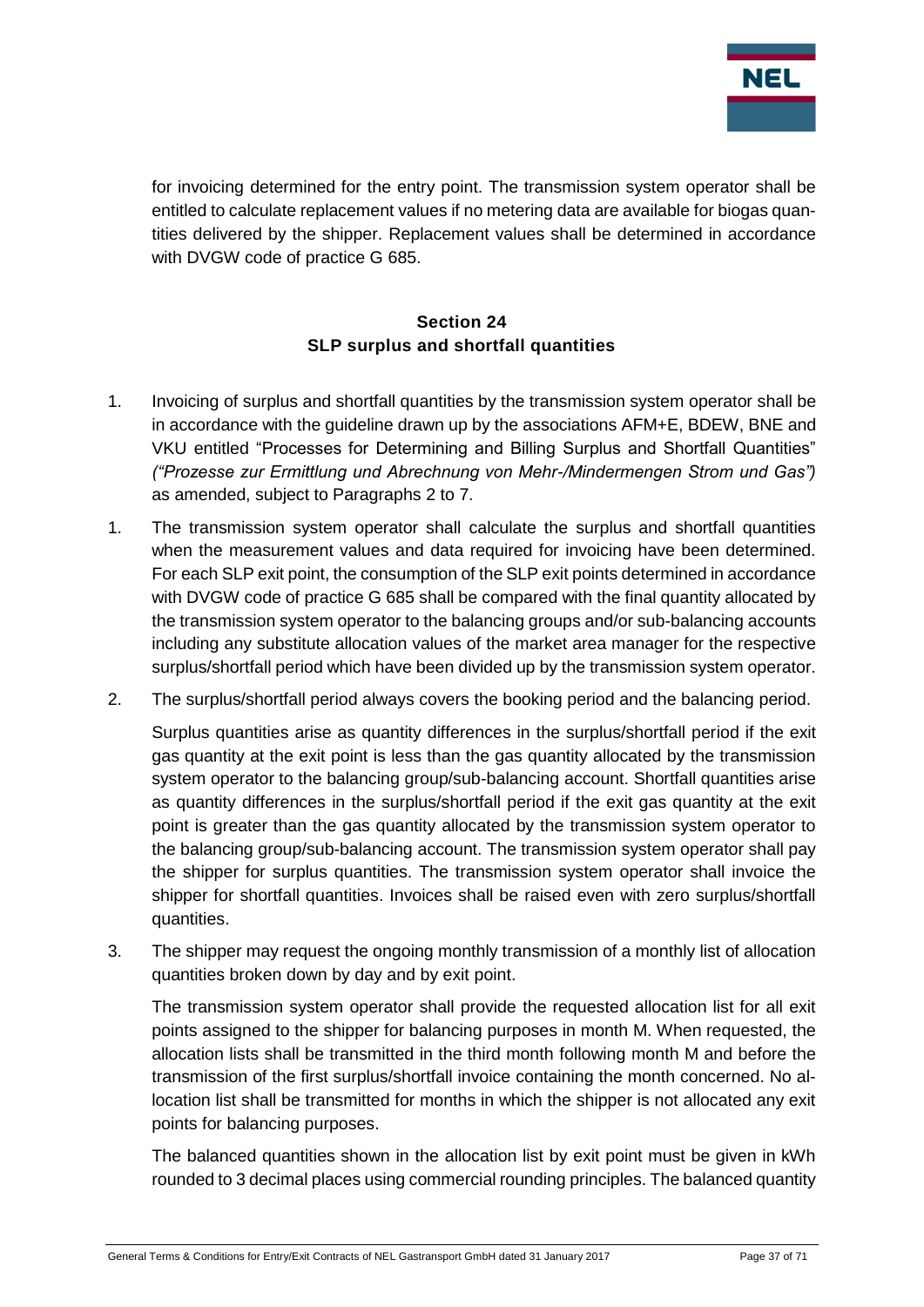

notified by the transmission system operator for the surplus/shortfall period may differ from the total of daily values in the allocation list by exit point as a result of rounding differences. Rounding differences may result in differences between the allocation list by exit point and the balancing group result from the allocation processes up to a maximum of 744 kWh per balancing group and month. Where such differences exceed 744 kWh per balancing group, the shipper shall be entitled to require the transmission system operator to provide appropriate proof.

4. The surplus/shortfall quantities shall be respectively invoiced or credited by the transmission system operator to the shipper in electronic format on the basis of the standard national surplus/shortfall price published by the market area manager, as may change from time to time, for the invoicing period.

Invoices shall be raised not earlier than the end of the second month following the end of the month in which the surplus/shortfall period ends (M + 2M) and not later than the end of the third month in which the surplus/shortfall period ends  $(M + 3M)$ .

Before invoicing, the transmission system operator shall communicate the balanced quantity in an electronic format if balancing has taken place in the surplus/shortfall period. In this case the invoice shall be raised by not later than the end of the 10th business day following the communication of the balanced quantity.

- 5. The settlement of surplus and shortfall quantities between transmission system operator and shipper shall only be exempt from energy tax if one party to the contract has received a declaration by the other party's responsible customs office in accordance with Section 38 (3) of the Energy Tax Act (EnergieStG). The other party shall be notified promptly in writing of any changes pertaining to the declaration, including for example the revocation thereof by the responsible customs office.
- 6. Corrections to surplus/shortfall quantity invoices between transmission system operator and shipper after the 1 April 2016 which were initially raised before 1 April 2016 using the old procedure shall without exception be carried out with the old procedure used up until 31 March 2016. The parties shall always use the pricing method which was valid at the time when the surplus/shortfall quantity was first settled.

## **Section 25 Tariffs**

<span id="page-37-0"></span>1. The shipper shall be obligated to pay to the transmission system operator the transportation tariffs stated in the respective contract in accordance with the price list, including the respective specific capacity charge, plus any surcharge for capacity in accordance with Section 1 (2) and the metering charge, as well as the meter operation charge and billing charges plus any applicable concession or other charges and taxes including biogas pass-on costs in accordance with Section 20 b of the Gas Transport Tariff Ordinance (GasNEV) and market area conversion costs to be passed on in accordance with Section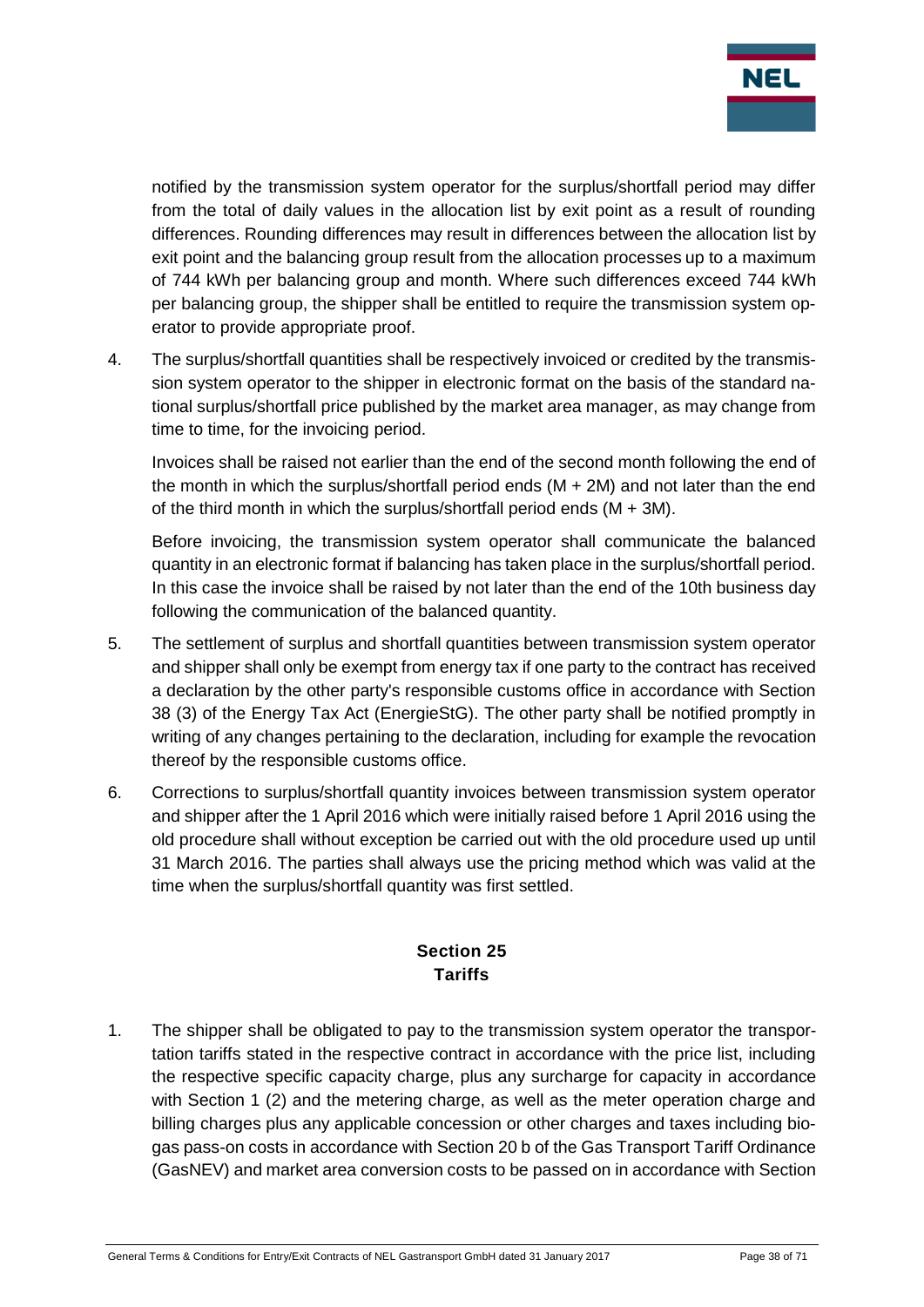

19 a, Energy Industry Act (EnWG). The charges applicable under the pricelist of the transmission system operator shall be posted on the transmission system operator's website.

- 2. In determining revenue caps in accordance with Section 17 (1) of the Incentive Regulation Ordinance (ARegV) and adjusting such caps in accordance with Section 17 (2) ARegV in conjunction with Section 4 (3) to (5) ARegV and Section 5 (3) ARegV in conjunction with Section 17 ARegV, the transmission system operator shall be entitled to adjust transportation tariffs if this results in a transportation tariffs increase. The transmission system operator shall adjust transportation tariffs if this results in lower tariff charges. In accordance with Section 5 (3) ARegV, the difference between the revenue actually realised and the revenue which it is feasible to realise shall be taken into account in full. In such cases, the transmission system operator shall adjust tariff charges in accordance with Section 17 ARegV in conjunction with the provisions of Section 2 (2) and (3) GasNEV and Section 5 (3) ARegV. The transmission system operator shall notify the shipper promptly in text form of adjusted transportation tariffs (price list).
- 3. Transportation tariffs may only be adjusted with effect from January 1 of the following calendar year.

The transmission system operator may utilise its own regulation account for processing differences arising in connection with increases and reductions (Section 5 ARegV).

- 4. In the event of an increase in transportation tariffs and charges, the shipper may terminate the contract either in whole or partially, with reference to the amount of capacity booking, by 10 business days' notice in writing with effect from the effective date of the adjustment. If the shipper does not receive the information in accordance with Paragraph 2 sentence 5 of this Section 25 at least 20 business days prior to the effective date of the adjustment, the shipper shall in deviation from sentence 1 of this Paragraph 4 be entitled to terminate the contract in whole or partially, with reference to the amount of capacity booking, within 10 business days after receiving such information with 5 business days' notice in writing, with effect from the effective date of the adjustment at the earliest. Partial termination under sentences 1 and 2 of this Paragraph 4 shall only be permitted if the capacity is reduced consistently for the whole remaining term of the contract. The shipper shall not have any termination right under sentences 1 and 2 of this Paragraph 4 if the increase in transportation tariffs is lower or equal to the increase in the consumer price index for Germany (VPI) as published by the Federal Statistical Office ("Statistisches Bundesamt"). For this purpose, the relevant increase shall be the increase in the annual average of the VPI compared to the preceding year last published by the Federal Statistical Office before the date of the announcement of the adjustment of transportation tariffs.
- 5. The discount for discounted capacity at entry/exit points to/from gas storage facilities which give the storage customers access to another market area or to the market of a neighbouring country will only be granted to the shipper in accordance with the provisions of Paragraph 2 lit. d) of the operative provisions of BEATE if the shipper can prove to the transmission system operator that it complies with the conditions detailed in Section IX No. 8 (Requirement 2) of the grounds of the BEATE decision. If the storage operator no longer provides such proof, the non-discounted capacity as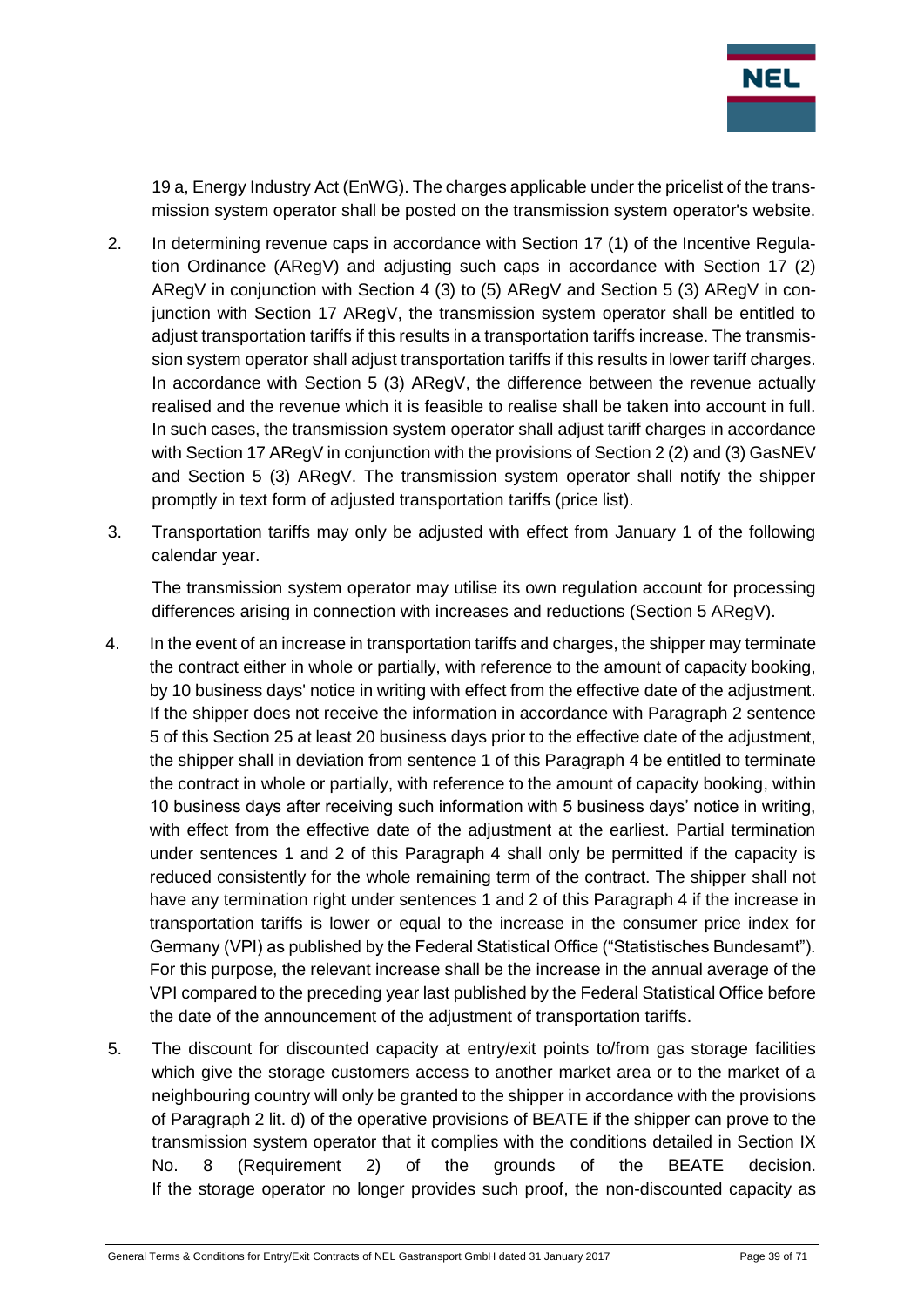

stated by the transmission system operator for the relevant entry or exit point shall apply to the discounted capacity from the time such proof is found to be lacking. The transmission system operator shall inform the shipper in text form without delay that the discount is no longer granted. In such case, the shipper is entitled in accordance with Paragraph 4, sentences 1 to 3 to terminate the respective contract.

- 6. In the event that taxes and other public levies due on transportation tariffs and charges under the respective contract – including taxes and other public charges on services forming the basis for transportation tariffs and charges under the respective contract – are introduced, eliminated or adjusted, the transmission system operator shall implement a corresponding increase or reduction in transportation tariffs and charges under the respective contract as of the effective date of the introduction, elimination or adjustment of such taxes/public charges, unless the revenue cap applies.
- 7. In the event that revenue caps are adjusted in view of hardship in accordance with Section 4 (4) sentence 1 no. 2 ARegV, the transmission system operator shall be entitled to adjust transportation tariffs in accordance with the Federal Network Agency determinations, or on January 1 of the following calendar year.
- 8. The transmission system operator shall also be entitled and/or obligated to adjust transportation tariffs and charges in accordance with Paragraph 1 of this Section 25 if such adjustments are required pursuant to legal or regulatory changes or judicial decisions.
- 9. The right and obligation of the transmission system operator to adjust transportation tariffs shall apply to all entry and exit capacities, regardless of the manner in which they are allocated.
- 10. The transmission system operator shall pay to the shipper a flat rate for network costs avoided in connection with biogas physically fed directly to the system, in the amount provided for by law. Network costs avoided shall be settled finally on a monthly basis on the basis of the technical quantity calculation in accordance with Section 23 (11). Any liquefied petroleum gas quantities added by the network operator for conditioning for adjustment to the calorific value required for the network operator's network in accordance with Section 36 (3) GasNZV shall not be taken into consideration.
- 11. The conditions concerning transportation tariffs,charges and payments stated in the supplementary terms and conditions of the transmission system operator posted on the internet shall also apply.
- 12. For exit points to end-consumers, the shipper shall pay the stated meter operation charge/metering charge in accordance with Paragraph 1 of this Section 25 for such time as the transmission system operator is the metering service provider in accordance with Section 21 b EnWG at the respective exit point to the end-consumer. The transmission system operator shall inform the shipper in the event that it becomes the metering service provider or is no longer the metering service provider, including without limitation in the event of a change in the metering service provider in accordance with Section 21b (2) EnWG.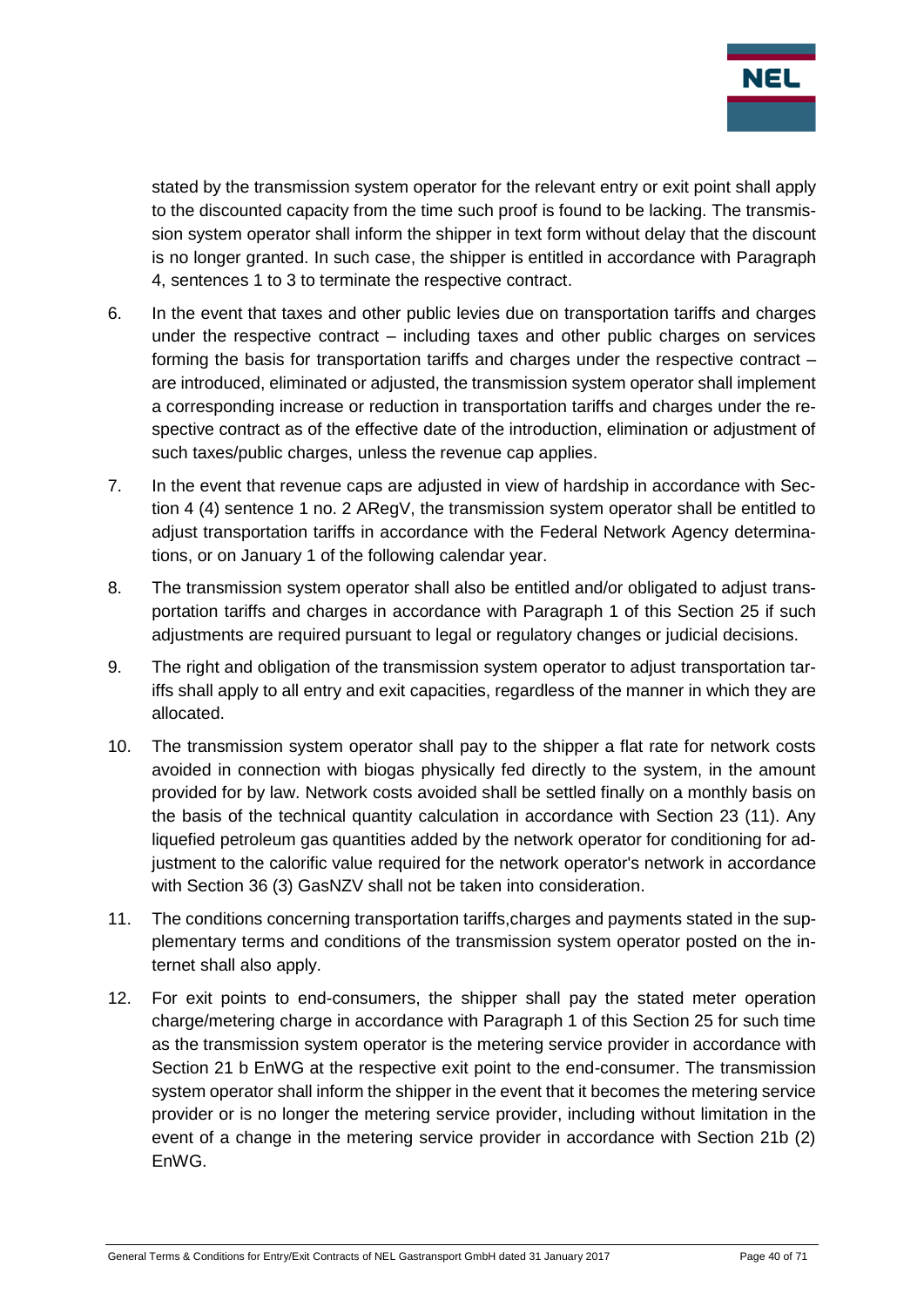

#### **Section 26 Invoicing and payment**

- <span id="page-40-0"></span>1. The transmission system operator can set out procedures for invoicing and any payments on account in its supplementary terms and conditions. The network use billing process provided for by GeLi Gas shall remain unaffected.
- 2. If there is a reasonable indication of an evident error in the invoice, the shipper shall be entitled to postpone or refuse payment.
- 3. The transmission system operator shall be entitled to charge a flat late payment penalty. The shipper shall be entitled to prove that the loss or damage suffered by the transmission system operator by reason of late payment is lower than such penalty.
- 4. The transmission system operator shall refund any overpayment and the shipper shall pay any outstanding amount resulting from calculation errors in invoice amounts or invoicing data. Invoices shall not be corrected later than three years from the receipt of the invoice concerned.
- 5. The parties may only offset counterclaims that are uncontested or upheld by enforceable judament.
- 6. The place of performance for payments is the transmission system operator's administrative centre. Payments are deemed made on time when the amounts concerned are credited to the transmission system operator's specified bank account within the payment period indicated by the transmission system operator.

## **Section 27 Taxes**

<span id="page-40-1"></span>1. The shipper shall pay the applicable charges plus energy tax at the applicable rate on gas quantities delivered by the transmission system operator to a shipper who is not a supplier within the meaning of Section 38 (3) of the Energy Tax Act (EnergieStG).

Such a delivery shall be deemed to have taken place, without limitation, in the event that the transmission system operator delivers gas quantities to the shipper at the exit point in addition to the gas quantities delivered by the shipper to the transmission system operator for transport.

If gas quantities are delivered to a shipper that is a registered supplier within the meaning of Section 38 (3) EnergieStG, the shipper shall document to the transmission system operator that it meets the requirements of Section 38 (3) EnergieStG by submitting a current registration certificate in accordance with Section 78 (4) of the Energy Tax Regulation (EnergieStV) issued by the responsible customs office, establishing that the shipper is entitled to purchase gas quantities tax-free as a registered supplier. Documentation that the shipper meets the requirements of Section 38 (3) of EnergieStG shall be provided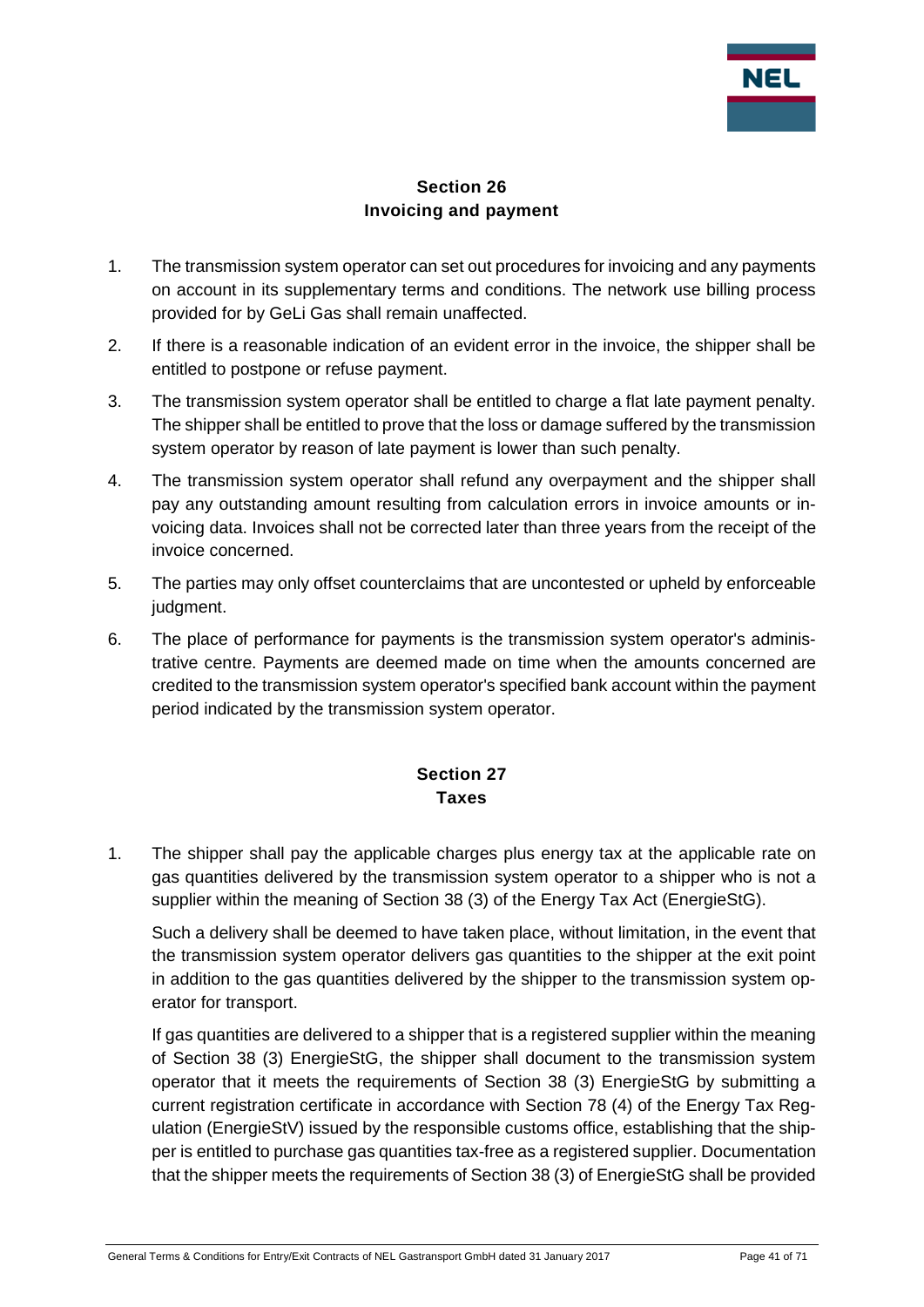

to the respective transmission system operator no later than one week before the date of delivery. If adequate documentation that the shipper meets the requirements of Section 38 (3) EnergieStG is not submitted within the prescribed period, the transmission system operator may invoice the shipper for charges due plus energy tax at the applicable rate on the gas quantity delivered.

The shipper shall notify the transmission system operator promptly in writing if the shipper is not or is no longer a supplier within the meaning of Section 38 (3) EnergieStG. A current delivery confirmation from the customs administration is required for address changes, company name changes and changes in legal organisational form. The shipper shall reimburse the transmission system operator for resulting energy tax payable if this requirement is not met on time.

- 2. All transportation tariffs and charges stated in the contract do not include applicable taxes. The shipper shall pay such taxes in addition to the transportation tariffs and charges.
- 3. The charges per the relevant contract and these provisions, plus any surcharges thereon, represent the payment amount for the purposes of the Value Added Tax Act (UStG), and do not include Value Added Tax (VAT). The shipper shall pay VAT at the applicable rate to the transmission system operator in addition to such charges, unless the reverse charge mechanism applies. If the recipient of the service fulfils the conditions of the Value Added Tax Act, it shall submit to the other party as proof of the applicability of the reverse charge mechanism the certificate for resellers of natural gas (UST 1 TH) in accordance with Section 13b sub-section 2 (5), lit. b and subsection 5 of the Value Added Tax Act for the first time one week before the delivery as well as the current certificate after expiry of the validity period of the previous certificate without being explicitly asked to do so. If invoicing is by way of a credit note procedure in accordance with Section 14 (2) sentence 2 of the Value Added Tax Act, the invoice must carry the note "Gutschrift" ("credit") (Section 14 (4) no. 10 of the Value Added Tax Act).

#### **Section 28 Maintenance**

- <span id="page-41-0"></span>1. The transmission system operator shall be entitled to carry out maintenance (servicing, inspection and repair) on its pipeline system, as well as measures for the construction, modification and expansion of systems. The transmission system operator shall be released from obligations under this contract if and to the extent that the transmission system operator is not able to fulfil its contractual obligations as a result of such measures. The shipper shall be obligated to cooperate, without limitation by restricting network usage during maintenance activities planned by the transmission system operator.
- 2. The transmission system operator shall give the shipper proper advance notice of measures under Paragraph 1 of this Section 28 in an appropriate manner if and to the extent that network usage under this contract should actually be impaired, in whole or in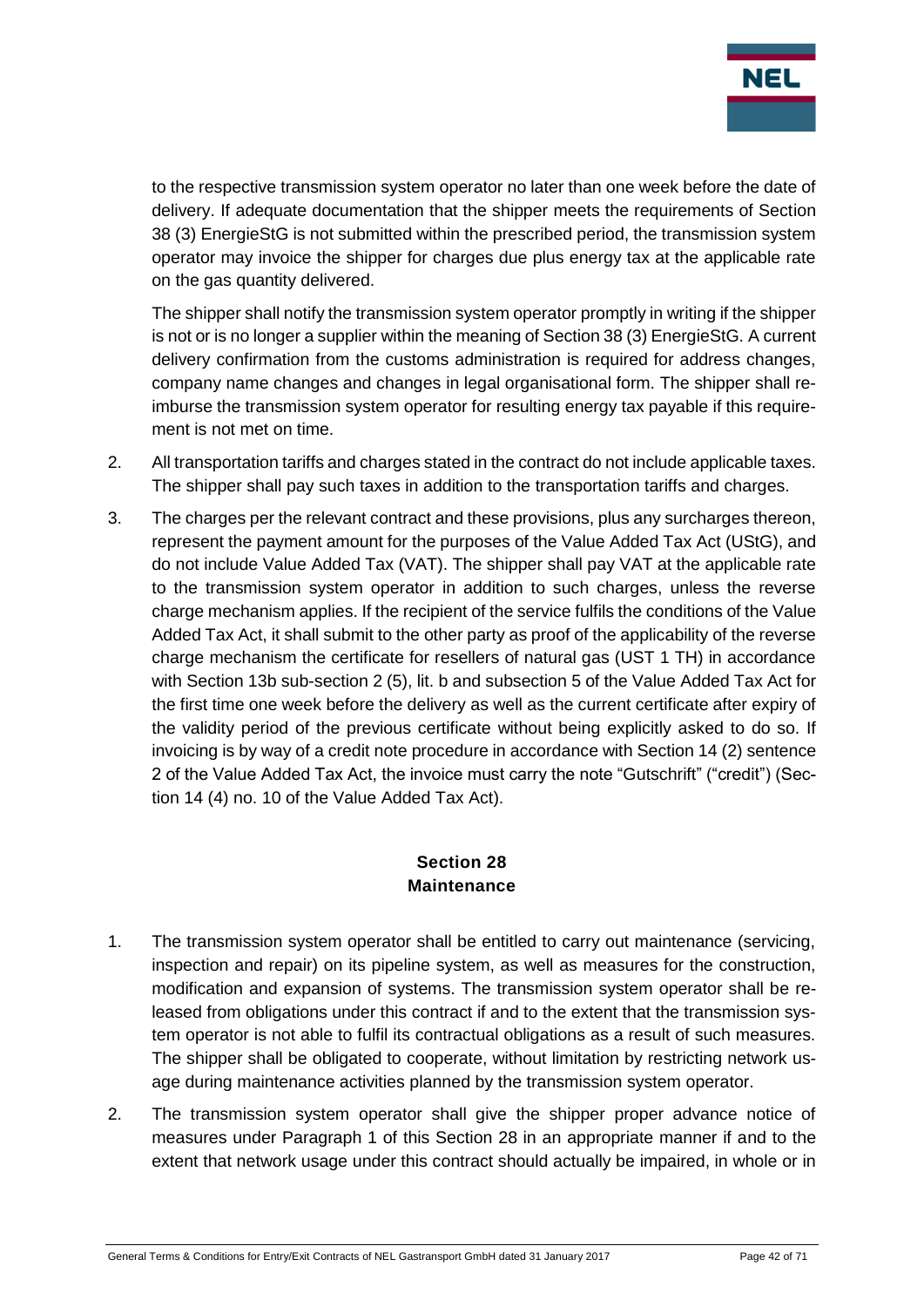

part. In the event of any scheduled maintenance work planned in advance, the transmission system operator shall, in addition to the obligations under EU Regulation 715/2009, inform the shipper about the duration and likelihood of any restricted use of the network no later than 15 business days before any such restriction occurs. This advance notice requirement shall not apply if advance notice is not possible for reasons for which the transmission system operator is not responsible or the remedial action necessary to eliminate any interruption of service would be delayed by such advance notice. In any such case the transmission system operator shall inform the shipper of the reason why the shipper's rights under the contract were restricted.

3. In the event that measures under Paragraph 1 of this Section 28 that do not constitute measures within the meaning of Section 16 (2) EnWG restrict the agreed capacity and/or gas flow at the respective entry or exit point affected for more than 14 gas days per gas year, the shipper shall be released from its payment obligations for the duration and scope of restriction beyond 14 gas days. This period shall be reduced pro rata for contracts with a term of less than one year. The shipper shall also be released from its obligations.

Notwithstanding the provision in Paragraph 1 of this Section 28, the following agreement applies to transport capacity with a minimum contract term of one quarter and which is not transport capacity to network connection points to end-consumers: The transmission system operator shall, in the event of any maintenance measures, charge the shipper regardless of any actual restrictions to network use from the 15th gas day of the announced possible restrictions the transportation tariffs payable for a corresponding interruptible capacity, less a 30% risk deduction, cumulated for the relevant gas year and for each of the entry and/or exit points affected thereby until the end of the period stated in the announcement pursuant to Paragraph 2 sentence 2 of this Section 28 and to the extent of the contractually agreed firm capacity stated in said announcement.

- 4. The provisions of this Section 28 shall apply mutatis mutandis in the event that third parties carry out measures in accordance with Paragraph 1 this Section 28 and the transmission system operator is, as a result of such measures, in whole or in part not in a position to perform its obligations under the contract.
- 5. Paragraph 1 sentences 2 and 3 and Paragraph 2 of this Section 28 shall apply mutatis mutandis in the event that the transmission system operator is entitled by law or provisions of contracts with third parties to interrupt network connection or the use of a network connection.

## **Section 29 Interruption of interruptible capacity**

<span id="page-42-0"></span>1. The transmission system operator shall be obligated to provide booked interruptible capacity at an entry or exit point as long as the use of booked firm capacity is not affected. The transmission system operator shall also be entitled to interrupt booked interruptible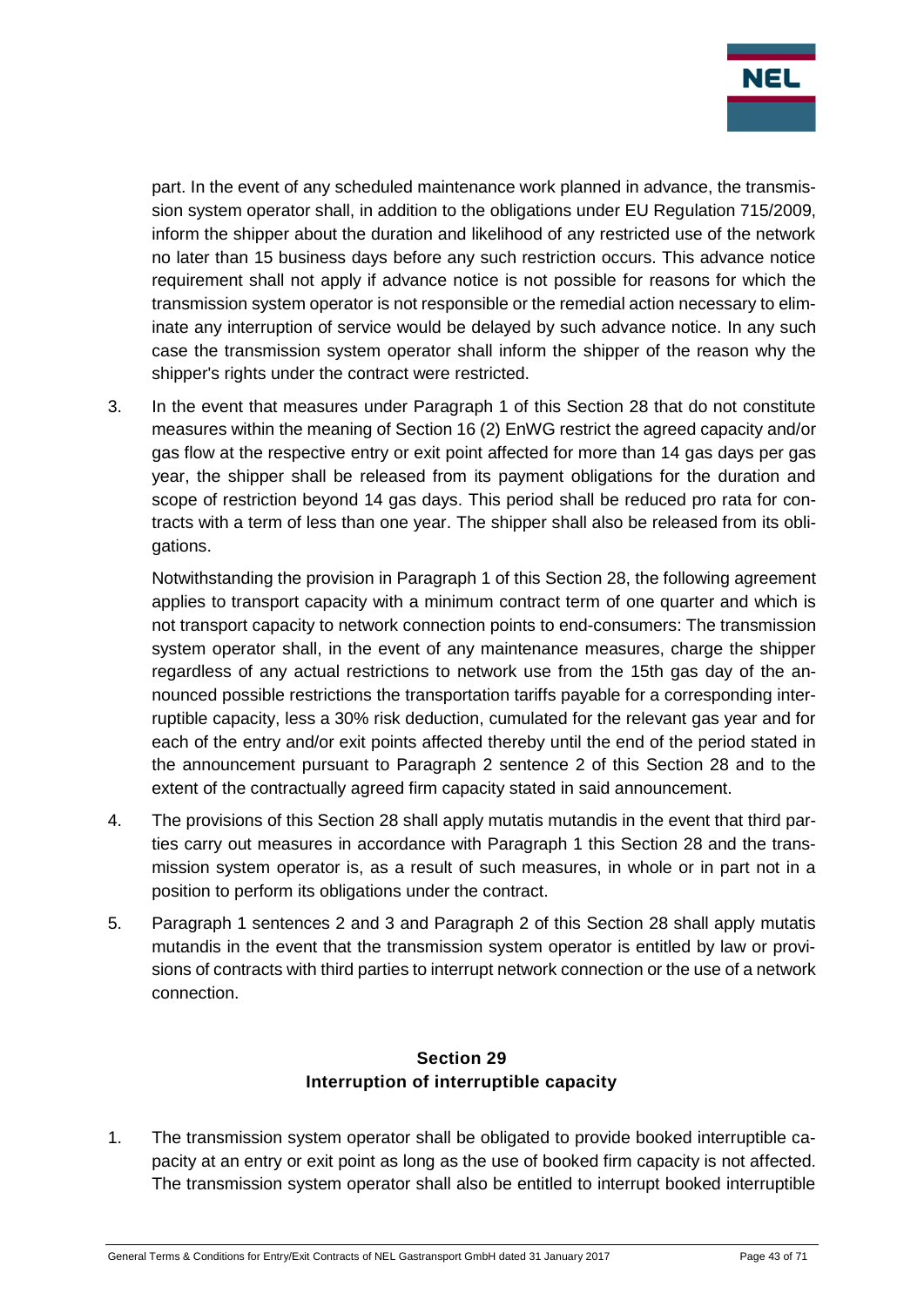

capacities in whole or in part if it is requested by another transmission system operator of the same market area in accordance with Section 16 (1), EnWG to interrupt such capacities to avoid detrimental impact on booked firm capacities on its network.

- 2. The transmission system operator shall give the shipper or, in the cases provided for in Section 13 (2) and Section 12 (1), the designated balancing group manager, at least 3 hours' advance notice of the interruption, unless it is not possible to give such notice due to operational reasons. The transmission system operator shall notify the shipper of the reasons for the interruption without undue delay no later than upon the occurrence of the interruption.
- 3. In the event of interruption at an exit point to an end-consumer, the shipper shall ensure that the withdrawal is reduced by the end-consumer accordingly. The renomination deadlines in accordance with the supplementary terms and conditions of the transmission system operator shall not apply as long as renomination is technically and operationally feasible. If use continues despite an interruption, Section 30 shall apply mutatis mutandis.
- 4. Interruption of interruptible capacity at an entry or exit point shall be effected in the chronological order of the respective entry/exit contract concluded, starting with the most recently concluded contract. If under the process according to sentence 1 there are two or more interruptible capacities of equal status and if the transmission system operator does not interrupt all capacities, the nominations for these capacities shall be reduced on a pro-rata basis. Biogas capacity shall be interrupted with a lower priority than other interruptible capacity. This shall not apply if no corresponding subordinate interruption provisions for biogas apply at cross-border interconnection points. Deviations from sentences 1 and 2 may be possible if different provisions are agreed with the adjacent operator at cross-border interconnection points.
- 5. In cases provided for in Section 16 (1) and (2) EnWG, the transmission system operator may deviate from the procedure laid down in Section 29 (4) if the safety or reliability of the network would otherwise be jeopardised or compromised.

## **Section 29a Reduction procedure for firm capacity nomination**

<span id="page-43-0"></span>In the event that the sum of all nominations of booked firm capacities for any hour at an entry or exit point is higher than the available firm capacity after the interruption of all interruptible capacities in accordance with Section 29, such nominations shall be reduced in accordance with lit. a) and b) of this Section 29a. This shall be without prejudice to the provisions of Sections 34 and 35.

a) The firm capacity nominations of all biogas balancing groups/sub-balancing accounts shall be considered preferentially. Such nominations shall not be reduced provided that the available capacity is sufficient. If the available capacity is insufficient, then lit. b) of this Section 29a shall apply.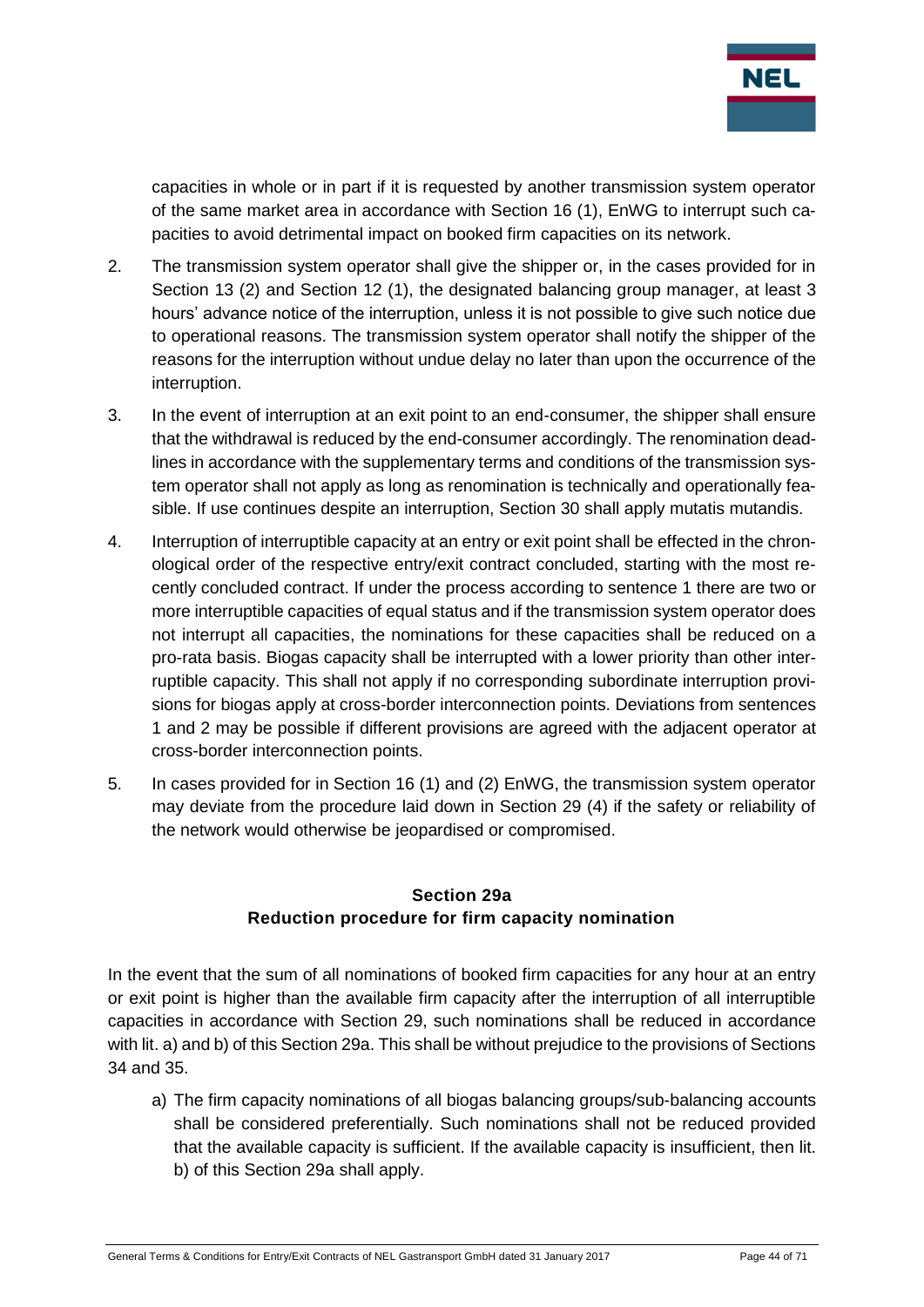

b) If the remaining firm capacity resulting from lit. a) of this Section 29a is less than the amount of the sum of all nominations relating to capacity included in the balancing group/sub-balancing accounts, the firm capacity shall initially be distributed on a pro rata basis taking into account the ratio of the firm capacities included in the balancing group/sub-balancing accounts. In the event that any capacity remains because more firm capacity has been has been distributed to one or more balancing accounts than was nominated and the nomination of at least one other balancing group has been reduced, then such residual amounts shall be distributed additionally on the basis of the ratio of the capacities included. If residual amounts remain again after this distribution, the distribution process shall be repeated considering the capacities included until the residual amounts have been distributed.

In the event of the reduction of nominations, the shipper shall be promptly notified of the cause and the estimated duration of the reduction.

## **Section 30 Capacity overrun**

- <span id="page-44-0"></span>1. The shipper shall be entitled to use booked capacity at the entry and/or exit point in the amount included in the balancing group/sub-balancing account. The shipper shall not be entitled to any use exceeding that amount.
- 2. If, contrary to Paragraph 1, sentence 2 of this Section 30, the allocated hourly gas quantities exceed 100% of the capacity included in the balancing group for an entry or exit point at the respective entry or exit point in question, an hourly capacity overrun shall be deemed to have occurred. With RLM exit points, the hourly load profile plausibilitychecked in accordance with DVGW code of practice G 685 at M+10 business days and if necessary corrected with substitute values and converted with the invoicing gross calorific value, will be used instead of the allocated hourly gas quantities. An hourly overrun shall not increase the booked capacity.
- 3. In the event that several shippers have booked capacities at an entry and/or exit point and included such capacities in the same balancing group, the transmission system operator shall be entitled to invoice each shipper for capacity overruns proportionately weighted by the capacity included at that entry and/or exit point. This shall not apply if the balancing group manager makes nominations in separate sub-balancing accounts for each shipper.
- 4. If the shipper exceeds the capacity included, a contractual penalty shall be payable in accordance with the supplementary terms and conditions and/or price list of the transmission system operator.
- 5. The provisions of Paragraph 4 of this Section 30 shall be without prejudice to the rights of the transmission system operator to claim compensation for additional loss or damage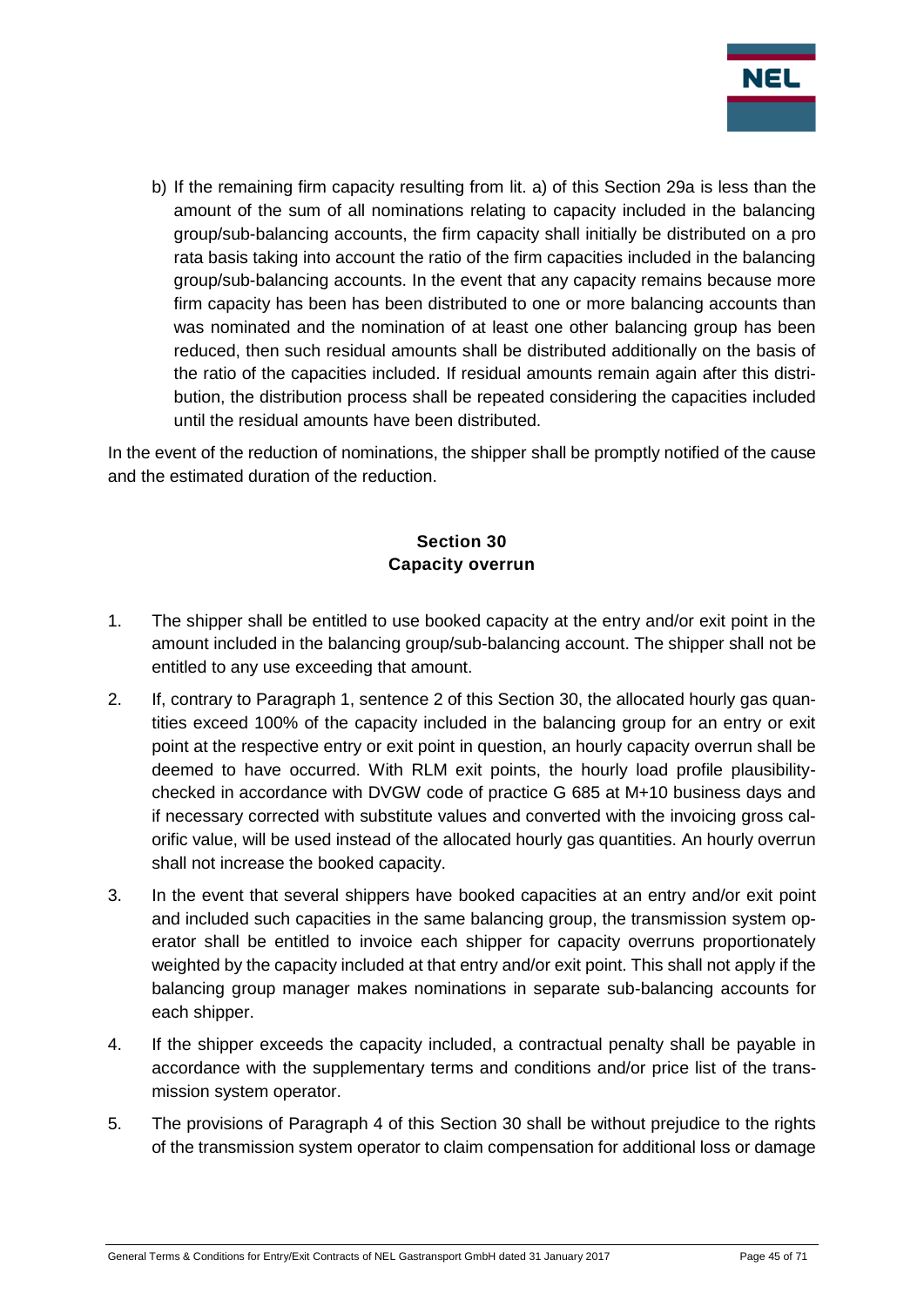

caused by overruns. Contractual penalties already paid shall be set off against such compensation payable for specific capacity overruns.

6. Paragraph 1 sentence 2 and Paragraphs 2 to 5 of this Section 30 shall not apply to market area interconnection points and cross-border interconnection points provided the overnomination requirements in accordance with Section 13d are met.

#### **Section 31 Suspension or amendment of contractual obligations**

- <span id="page-45-0"></span>1. In accordance with Section 16 EnWG, the transmission system operator shall be entitled to introduce capacity allocation restrictions or use restrictions for the necessary period, modify existing allocation requirements or use restrictions or convert booked firm capacity into interruptible capacity to the extent necessary to ensure the safety and reliability of the transmission system operator's network.
- 2. The transmission system operator shall also be entitled to adopt measures under Paragraph 1 of this Section 31 if capacity usage differs from the load flow simulation assumptions made in accordance with good gas industry practice under Section 9 (2) GasNZV, and if the different capacity usage forces the transmission system operator to modify the assumptions applied in determining capacity as per Section 9 GasNZV so that capacity can no longer be offered in the amount previously offered. The transmission system operator shall be entitled to adopt measures under Paragraph 1 of this Section 31 if capacity and steering instruments such as load flow commitments and balancing gas to secure the firm, freely allocable capacity required by the transmission system operator cannot be obtained, cannot be obtained in full or can only be obtained at conditions which are economically not reasonable and other network or market measures are not possible. Measures applied by the transmission system operator under this Paragraph shall be reported in advance to the Federal Network Agency, stating the reasons.
- 3. If the entire booked firm capacity at a point is not equally affected by the measures in accordance with Paragraph 1 of this Section 31, the transmission system operator shall determine on a non-discriminatory basis for which capacities or contracts these measures are to be implemented. In the case of the conversion of booked firm capacity into interruptible capacity, the booked firm capacity shall be converted into interruptible capacity in proportion to the firm capacity booked by the shippers. For the interruption of this capacity, Section 29 shall apply provided, however, that interruption shall be carried out in the chronological order in which firm capacity was booked. Interruption shall be carried out following the interruption of existing interruptible capacity bookings. Section 29 (4) sentences 2, 3 and 4 shall apply mutatis mutandis.
- 4. The transmission system operator shall notify the shipper promptly in advance in the event that the shipper's rights are to be restricted under Paragraphs 1 to 3 of this Section 31; in the event of developments which can be foreseen by the transmission system operator well in advance (e.g. as a result of market area mergers) the transmission system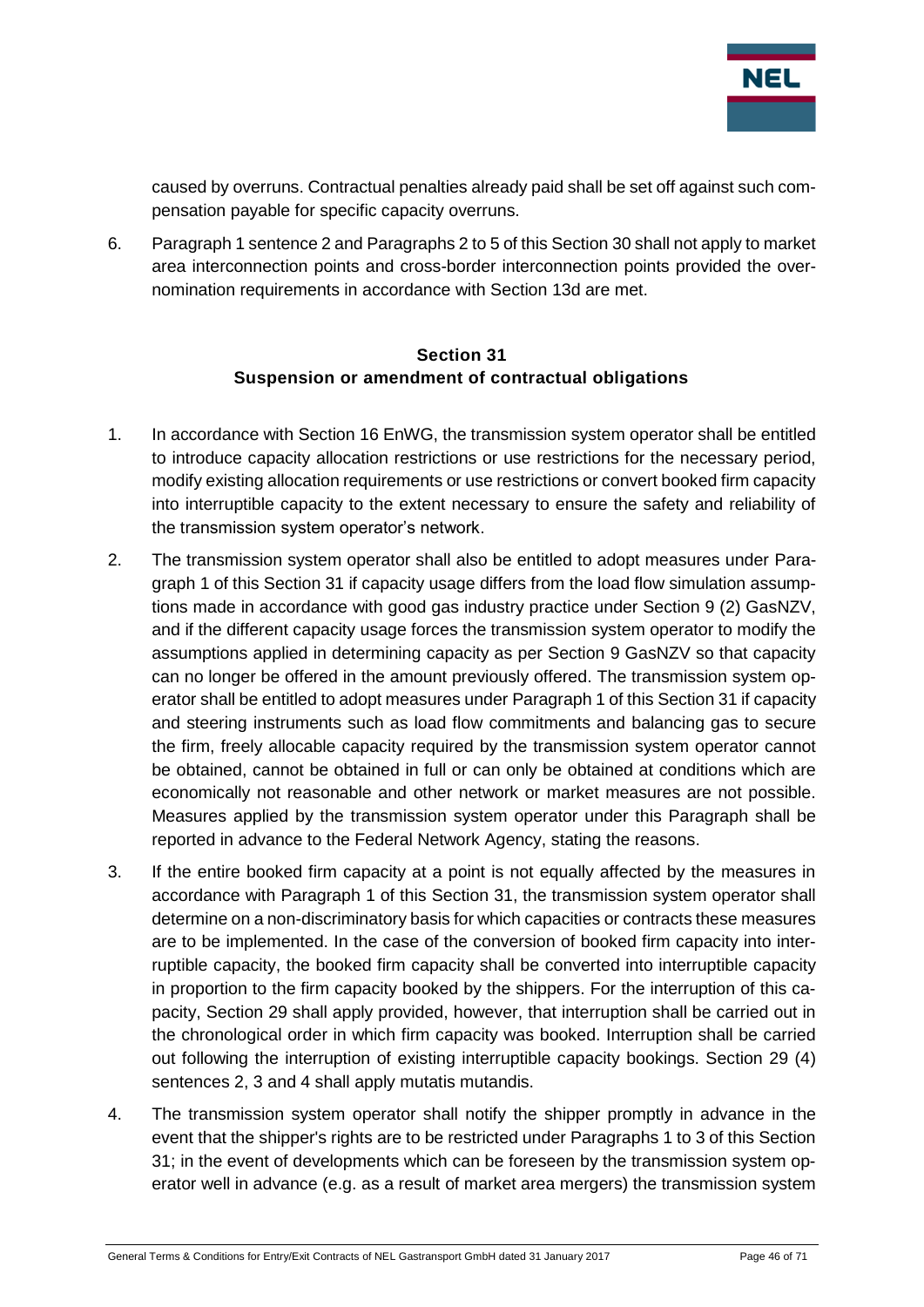

operator shall normally give the shipper at least three months' advance notice of such restrictions. In each case, the transmission system operator shall notify the shipper of the reasons for such restrictions.

- 5. The shipper shall be entitled to extraordinarily terminate the contracts concerned, in whole or in part, within 14 calendar days of the notification date, if the amendment continues for longer than 14 calendar days in any contract year. Termination shall take effect on the effective date of the amendments to the contracts concerned. If the terminated capacity is firm capacity at a cross-border interconnection point or market area interconnection point, the shipper shall be entitled to require the transmission system operator to auction the terminated capacity again at the same point.
- 6. The contracts concerned shall be amended accordingly if the shipper does not exercise its right of termination. If an amendment results in firm capacity being converted into interruptible capacity in whole or in part, the applicable charges for interruptible capacity in accordance with Section 25 shall apply to the converted portion. In any such case, any auction surcharges shall be eliminated pro rata from the date of adjustment by the transmission system operator. If capacity allocation limitations or use conditions are imposed or changed, the respective charges under the supplementary terms and conditions of the transmission system operator shall apply. Any auction surcharges shall continue to apply in any such case.
- 7. The transmission system operator may assign entry and exit points to another market area subject to 2 years and 4 months' advance notice given to the shipper. If a market area change has to take place within a shorter period of time, the transmission system operator shall give reasons for this. Reasons for a reassignment may include but shall not be limited to flow-mechanical requirements. The transmission system operator shall inform the shipper of the market area change without delay. The shipper may object to the market area change within a period of 4 weeks of becoming aware thereof, if the period of notice pursuant to sentence 1 was not observed and if there are supply contracts for the exit points in question with a term ending after the reallocation date. The shipper shall provide proof thereof to the transmission system operator, stating the end of the contract term, the expected supply quantity and the service. Entry and exit points for which such proof has been furnished will be reassigned to the new market area but, for the shipper in question, they will be accounted for in the previous market area until the end of the contract term but no later than until the end of the period pursuant to sentence 1. The shipper shall assign the entry and exit points affected to a separate balancing group/sub-balancing account which only contains these exit points. The transmission system operator shall inform the market area manager about the separate balancing group and the separate sub-balancing account. If the proof pursuant to sentence 7 is not furnished by the shipper within 4 weeks, or if the entry and exit points affected have not been assigned to a separate balancing group/sub-balancing account, the points shall be accounted for in the new market area as of the reallocation date.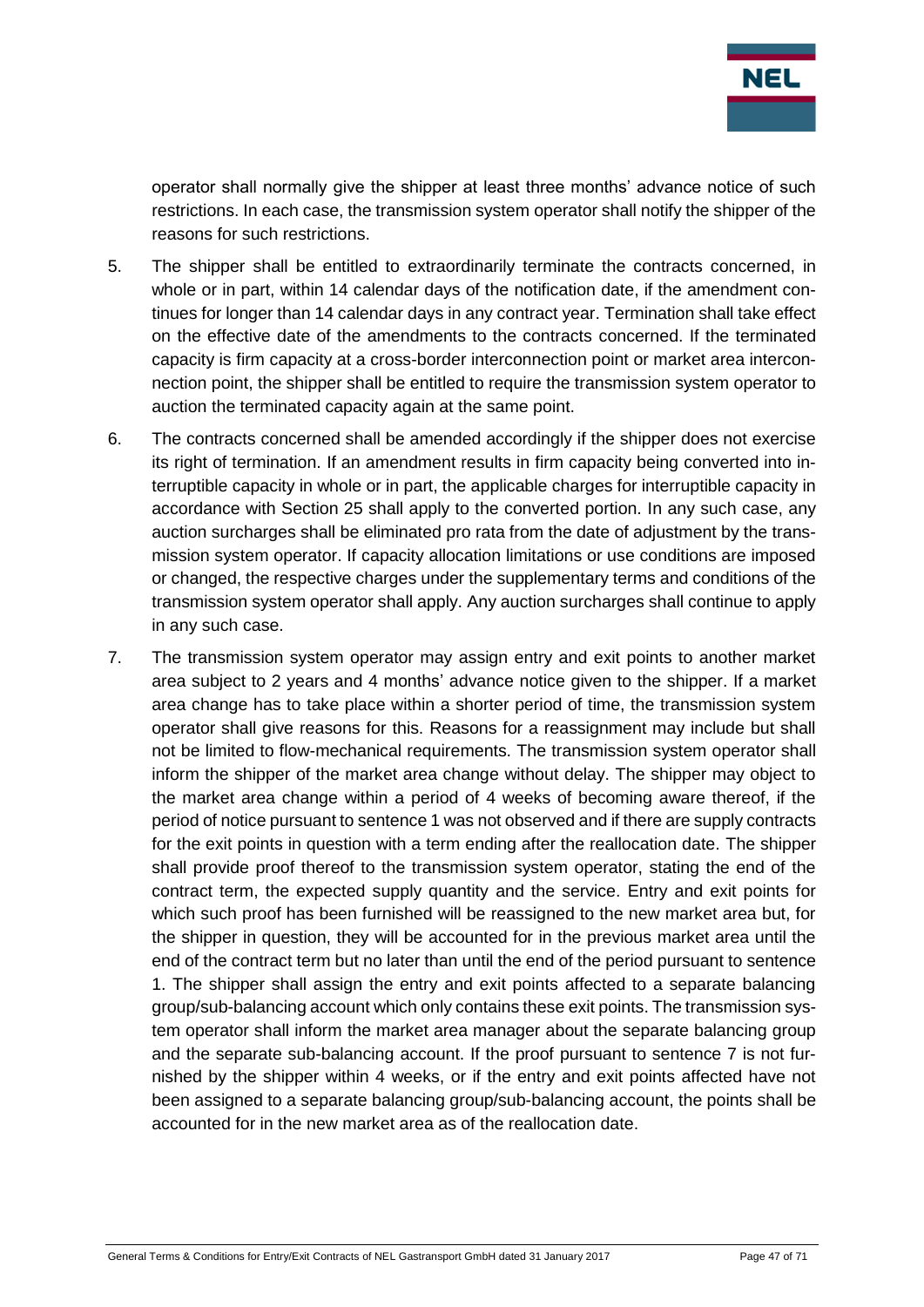

## <span id="page-47-0"></span>**Section 32 Transmission System Operator's contact persons and availability**

<span id="page-47-1"></span>The names of the transmission system operator's contact persons are posted on its website.

## **Section 33 Data transmission and data processing**

The transmission system operator shall be entitled to disclose consumption, invoicing and contract data to other system operators or market area managers to the extent that and for such time as such disclosure is necessary for the proper performance of the respective contract. The transmission system operator shall also be entitled to gather, store and process data received from the shipper or the shipper's user as part of the use of the primary capacity platform or of its systems for processing network access, and as permitted under data protection acts. The shipper consents to automated data processing by the transmission system operator or provider contracted by the transmission system operator in accordance with data protection laws.

## **Section 34 Force majeure**

- <span id="page-47-2"></span>1. A party to the contract shall be released from its obligations to the extent that it is prevented from performing such obligations by force majeure in accordance with Paragraph 2 of this Section 34. The other party in each case shall be released from its obligations to the extent that and for such time as the first party is prevented from performing its obligations by force majeure.
- 2. Force majeure is defined as any unforeseeable external event that is unavoidable, even by the exercise of due care reasonably to be expected and the deployment of resources which the party concerned could be reasonably expected to deploy from the technical and economic point of view. Such events shall include without limitation natural disasters, terrorist attacks, power failures, telecommunications failures, strikes and lawful lockouts or statutory provisions or acts of governments, courts or authorities (regardless of their legality).
- 3. The affected party to the contract shall notify the other party promptly, stating the circumstances of force majeure and their expected duration. The affected party shall endeavour to restore its ability to fulfil its obligations as soon as possible, deploying all technically feasible and economically viable resources to do so.
- 4. If a party to the contract utilises third-party services to perform contractual obligations, an event which would constitute force majeure or other circumstances within the meaning of Paragraph 2 of this Section 34 for the third party concerned shall also constitute circumstances of force majeure for that party to the contract.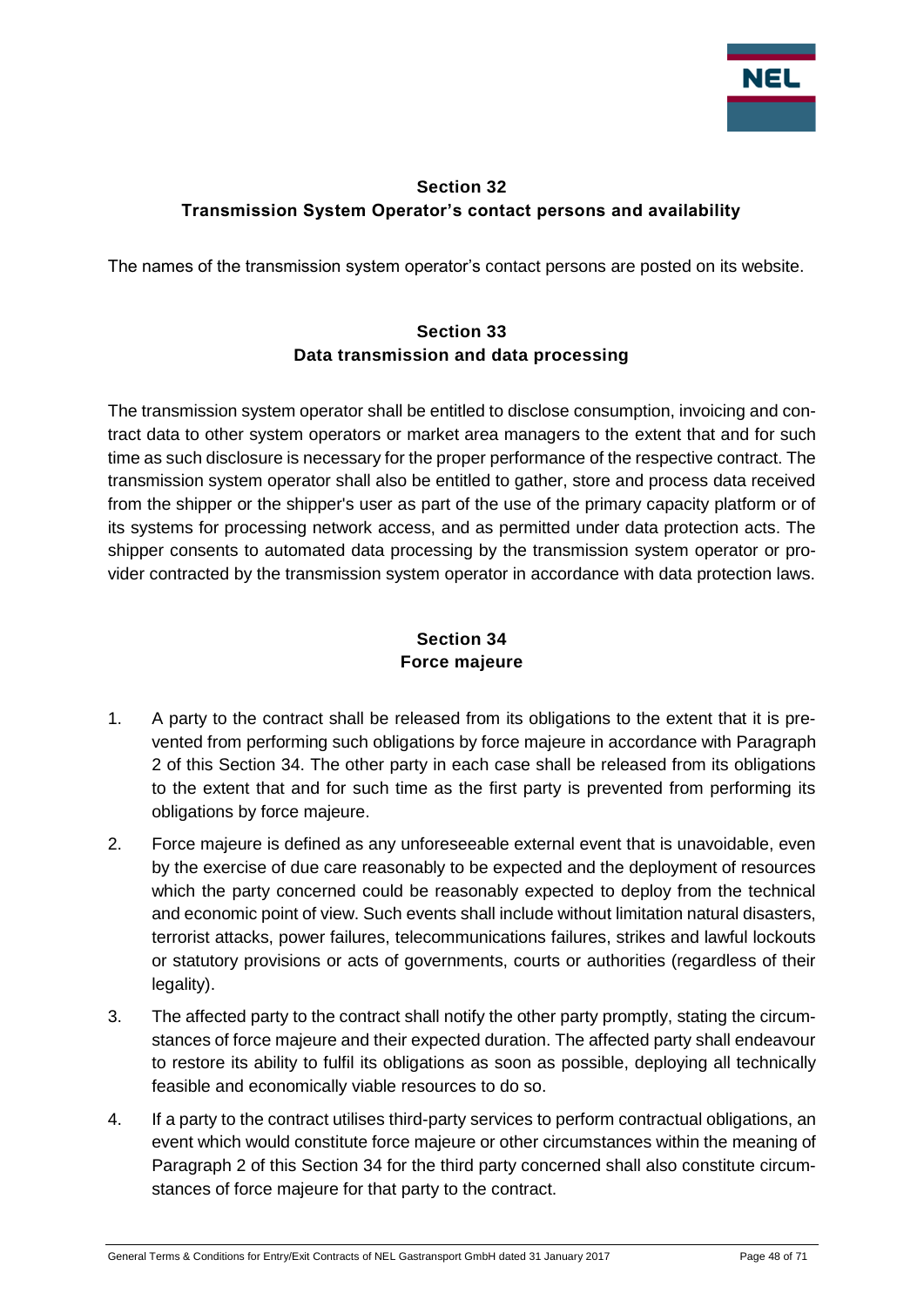

## **Section 35 Liability**

- <span id="page-48-0"></span>1. The transmission system operator shall be liable for damage to property ("Sachschäden") and financial loss ("Vermögensschäden") suffered by the shipper at all pressure levels as a result of the interruption of or disturbances in network access in accordance with Section 5 GasNZV in conjunction with Section 18 NDAV (Ordinance Concerning General Conditions for Network Connection). (see Appendix 1)
- 2. Each of the parties shall be liable to the other party for death, personal injury or damage to health, unless the party itself and its statutory representatives or vicarious agents ("Erfüllungs- und Verrichtungsgehilfen"), have neither acted wilfully nor negligently.
- 3. In all other respects each of the parties shall be liable to the other party for damage to property and financial loss arising out of a culpable breach of their contractual obligations.
	- a) In the event of a breach of a material contractual obligation ("wesentliche Vertragspflichten"), each of the parties shall be liable to the other party for damage to property ("Sachschäden") and financial loss ("Vermögensschäden"), unless such loss or damage was not caused by a wilful act or omission or negligence on the part of the party itself, its statutory representatives or vicarious agents. The liability of the parties in the event of damage to property or financial loss caused by slight negligence shall be limited to the loss or damage typically foreseeable in connection with such contracts.

(i) Material contractual obligations are obligations the performance of which is prerequisite to the proper performance of the contract, and the performance of which the parties to the contract normally rely on and may at all times expect.

(ii) Loss or damage typically foreseeable is loss or damage a party to the contract foresaw as a possible consequence of a breach of contract or ought to have foreseen as a possible consequence of a breach of contract under the circumstances of which the party was aware at that time or ought to have been aware at that time if it had exercised due care ("verkehrsübliche Sorgfalt").

(iii) It is to be assumed that the typical loss or damage in connection with contracts of this type is EUR 2.5 million for damage to property and EUR 1 million for financial loss.

b) In the event of a breach of non-material contractual obligations, each of the parties shall be liable to the other party for damage to property and financial loss, unless such loss or damage was not caused by a wilful act or omission or gross negligence on the part of the party itself, its statutory representatives or vicarious agents.

(i) In the case of damage to property or financial loss caused by gross negligence, the liability of the parties and their statutory representatives or managing vicarious agents ("Leitende Erfüllungs- und Verrichtungsgehilfen")shall be limited to the loss or damage typically foreseeable in connection with such contracts.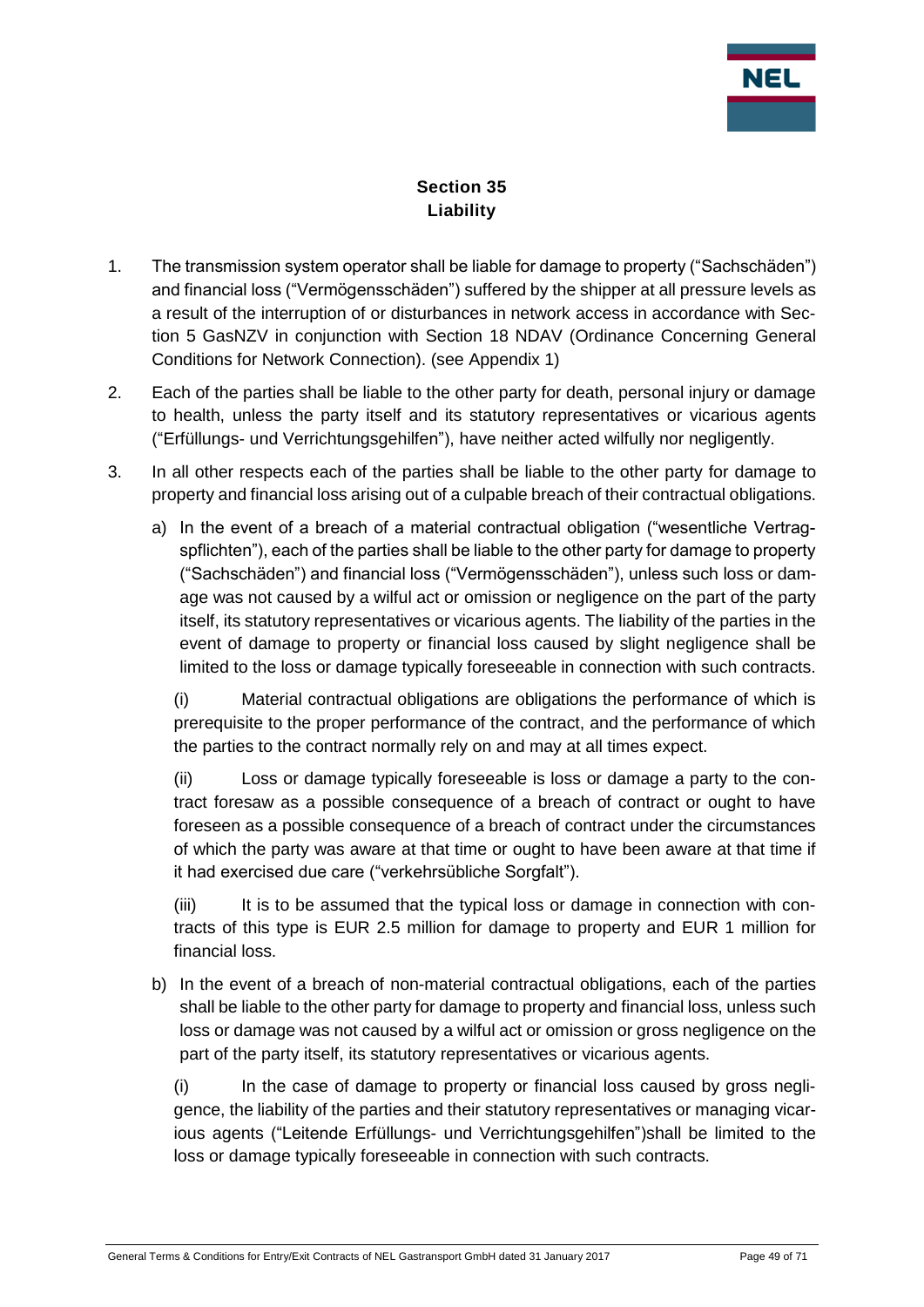

(ii) In the case of damage to property caused by gross negligence, the parties' liability for ordinary vicarious agents ("einfache Erfüllungsgehilfen") shall be limited to EUR 1.5 million for damage to property, and EUR 0.5 million for financial loss.

- 4. Section 16 and 16a EnWG shall not be affected. Measures in accordance with Section 16 (2) EnWG shall include, without limitation, action taken to ensure a secure natural gas supply for domestic customers in accordance with Section 53a EnWG.
- 5. The parties' liability under mandatory provisions of the Public Liability Act ("Haftpflichtgesetz") and other laws shall not be affected.
- 6. Paragraphs 1 to 5 of this Section 35 shall also apply to the statutory representatives, employees, vicarious agents of the parties, if and to the extent that these conditions are applicable to the respective party.

## **Section 36 Deposit**

- <span id="page-49-0"></span>1. The transmission system operator may in justified cases require the shipper to pay a reasonable deposit or to make advance payment in accordance with Section 36a for all payment claims arising from the commercial relationship with the shipper. The reasons for any such request for a deposit or advance payment shall be stated to the shipper in text form. If the transmission system operator has requested a deposit from the shipper, the transmission system operator can, if there still is a justified case, at any time request a changeover to advance payment in accordance with Section 36a. In such case, the deposit, if used, shall be refunded without delay upon receipt of the first advance payment.
- 2. Without limitation, the transmission system operator shall be deemed to have reasonable cause for requiring a deposit or advance payment if:
	- a) the shipper

aa) is in arrears with a significant amount, i.e. usually at least 10% of the charge payable by this shipper according to the last invoice or a request for a down-payment, and has failed to make the payment in full upon receipt, after having gone into arrears, of an explicit request for payment in writing threatening withdrawal of the shipper's network access and termination of the shipping contracts or bb) has been in arrears twice in twelve months with payments due, or

- b) enforcement measures have been initiated against the shipper for financial claims (Sections 803 - 882a Code of Civil Procedure (ZPO)), unless said financial claims are insignificant
- c) an earlier entry or exit contract between the transmission system operator and the shipper has been terminated effectively in accordance with Section 37 (2), lit. b) within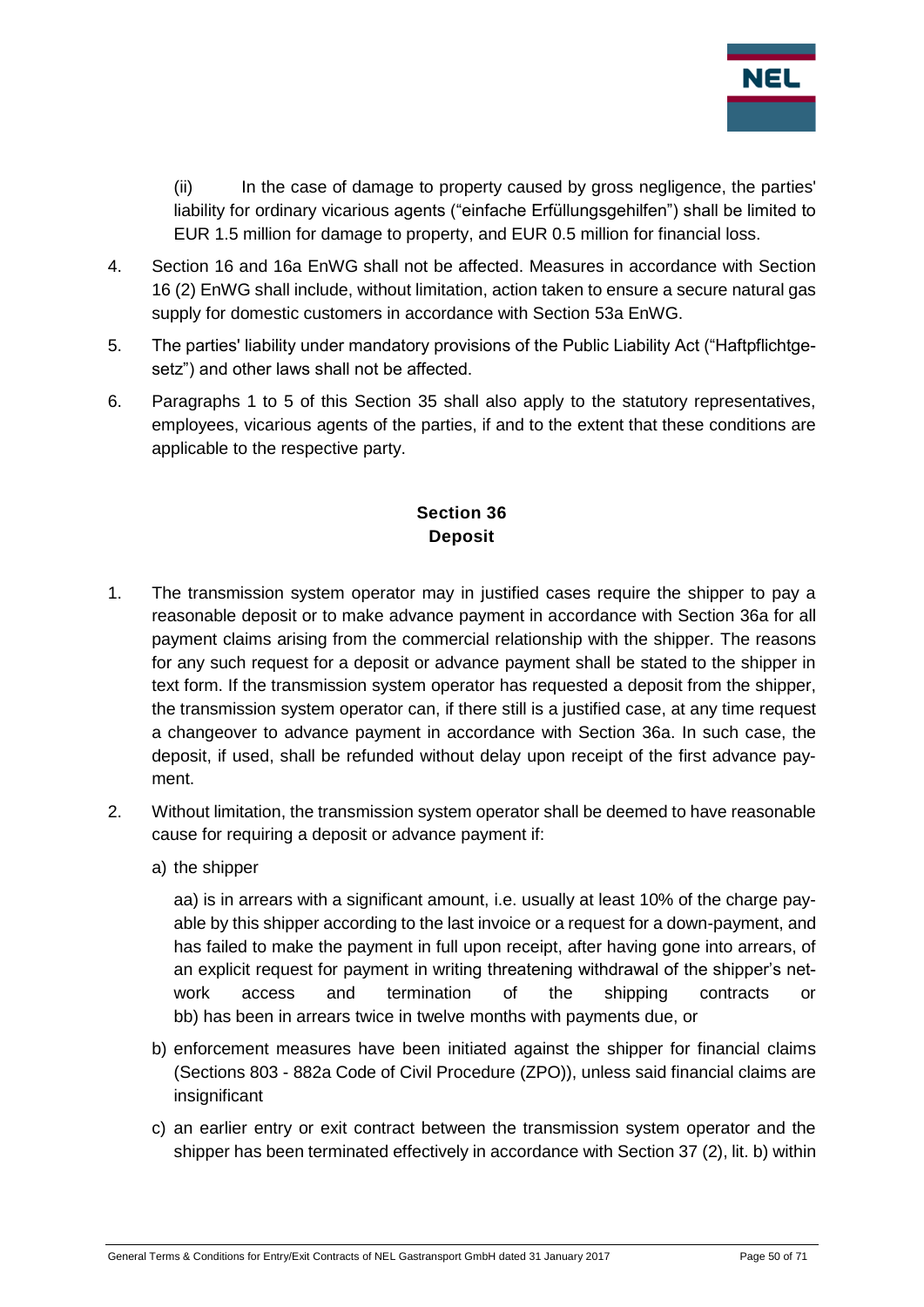

the last 2 years before the signing of this contract, or the permission to use the primary capacity platform has been effectively withdrawn from the shipper during this time.

In addition, the transmission system operator shall be deemed to have reasonable cause for requiring a deposit or advance payment if, according to information obtained from a generally recognised credit agency or rating agency, the shipper does not have an appropriate credit rating.

Without limitation, the shipper's credit rating shall be deemed inappropriate if it fails to meet at least one of the following requirements:

- a Standard & Poor's long-term rating of BBB- or better,
- a Fitch rating of BBB- or better,
- a Moody's long-term rating of Baa3 or better, or,
- a Dun & Bradstreet Risk Indicator 3 or better
- a Creditreform rating (credit index score 2.0) of at least risk class II or better (in accordance with Creditreform Rating Map Germany as of 30 ).September 2015 or, if risk classes according to Creditreform (credit index score 2.0) are not available for the shipper,
- 235 points or less according to Creditreform (credit index score 2.0).

This shall also apply if the shipper does not have a corresponding comparable rating of any other recognised rating agency.

The transmission system operator shall disclose to the shipper in full the data and the essential content of the information obtained that gives the transmission system operator reasonable cause for concern.

The shipper may rebut the claim that it does not have an appropriate credit rating by furnishing appropriate proof of its creditworthiness within 5 business days. Such proof can be submitted e.g. in the form of an auditor's certificate, a confirmation of sufficient liquidity by a bank authorised to do business in Germany, an up-to-date annual report as well as any other information relevant to the shipper's creditworthiness, as may be required.

- 3. Deposit types include irrevocable, unconditional bank guarantees, irrevocable unconditional corporate guarantees (binding letters of comfort and affiliate guarantees), and irrevocable, unconditional, abstract guarantees of a bank authorised to do business in the Federal Republic of Germany. The type of deposit shall be determined at the discretion of the shipper. The transmission system operator may also accept cash or assignments of receivables.
- 4. The shipper shall provide the deposit to the transmission system operator within 7 business days of the corresponding request.
- 5. The requirements for individual deposit types are as follows: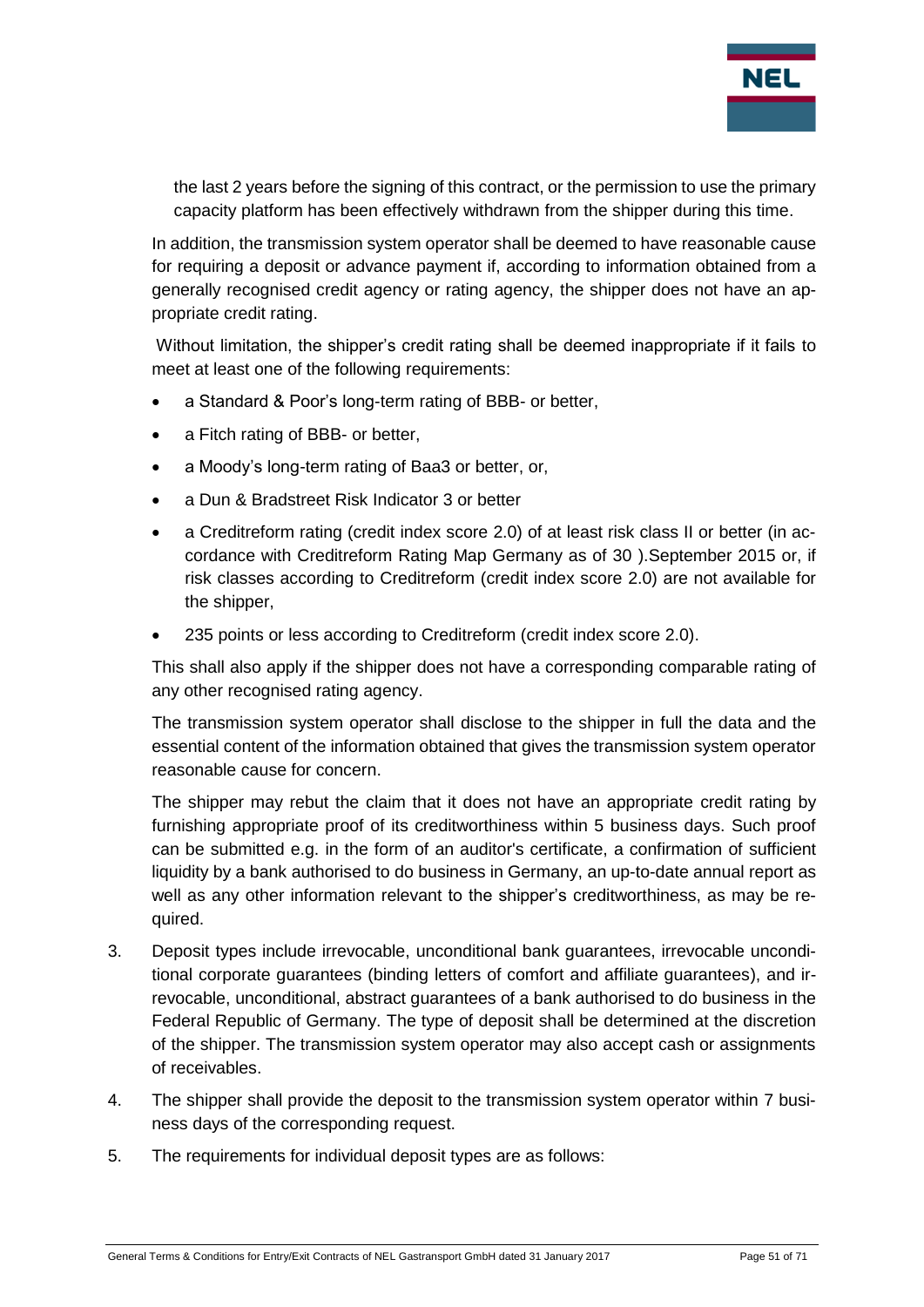

- a) Bank securities must be provided in the form of an unconditional, irrevocable and abstract indemnity letter or guarantee of a bank authorised to do business in the Federal Republic of Germany. The bank issuing the deposit shall have a Standard & Poor's long-term rating of A- or better, a Moody's long-term rating of A3 or better, or be part of the German savings and cooperative bank sector.
- b) For corporate guarantees and indemnity letters, the issuing company providing the deposit shall have
	- a Standard & Poor's long-term rating of BBB- or better,
	- a Fitch rating of BBB-, or better
	- a Moody's long-term rating of Baa3 or better
	- a Dun & Bradstreet credit rating with a Risk Indicator 3 or better,
	- a Creditreform credit index score (credit index score 2.0) of risk class II or better (in accordance with Creditreform Rating Map Germany as of 30). September 2015) or, if risk classes according to Creditreform (credit index score 2.0) risk classes are not available for the shipper
	- 235 points or less according to Creditreform (credit index score 2.0).

The corporate guarantee or indemnity amount shall not exceed 10% of liable equity capital of the company providing the deposit. The shipper shall document compliance with this requirement to the transmission system operator upon providing the deposit.

- c) Any cash deposit provided shall be deposited to an account specified by the transmission system operator. Interest shall be payable on such amounts at the base rate published by Deutsche Bundesbank on the first bank business day of the month.
- d) The indemnity or guarantee amount shall be payable and shall include a general waiver of the right to insist on prior failed attempt at direct enforcement, waiver of contestability and waiver of offset against claims unless undisputed or upheld by legal judgment. An abstract indemnity or guarantee letter shall be valid for at least 12 calendar months, and shall expire no later than two months after the end of the contract term.
- 6. The deposit amount shall be the higher of the following amounts:
	- a) twice the average monthly capacity charges receivable from the shipper for the past 12 months. If the network use period is less than 12 months, this period shall be used as a basis for calculation of the deposit amount, or
	- b) the capacity charges receivable from the shipper for the two following months.

In deviation from sentence 1 of this Paragraph 6, for a period of 6 months from the moment of admission according to Section 2a (2), the amount of the deposit shall amount to twice the average monthly capacity charges for expected capacity bookings for a period of 12 months. The shipper shall be obligated to provide the transmission system operator with any requested information necessary for this in text form.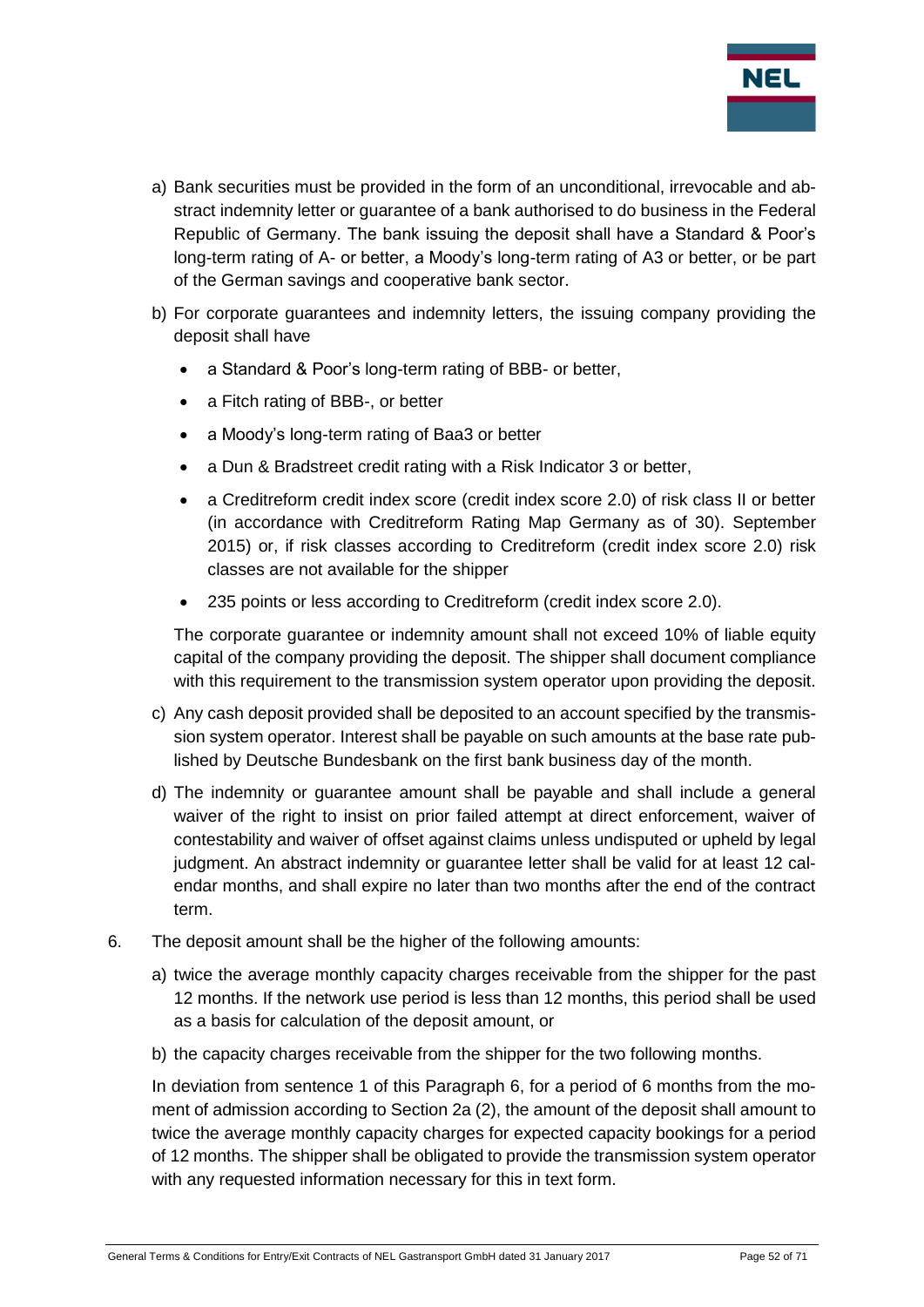

- 7. The transmission system operator may restrict the shipper's admission to the primary capacity platform in accordance with Section 2a so that the shipper can only book capacities up to the extent to which the total charge for the capacities requested correspond to the amount of the deposits made. It is possible at any time to adapt the extent of admission after the shipper has previously increased its deposit in accordance with the amended expected capacity.
- 8. The transmission system operator may have recourse to the deposit provided that it has issued a payment due notice for overdue amounts after payment has been delayed and the reasonable deadline set for making payment has not been met. In such a case the transmission system operator may request that another deposit be made under the conditions detailed in Paragraph 8 of this Section 36. The shipper shall make said deposit within 7 days of the request.
- 9. Deposits provided shall be returned promptly in the event that the reasons for the requirement of securities no longer apply. The transmission system operator shall review the reasons justifying the requirement for a deposit or advance payment every six months. During such review, the transmission system operator shall verify whether the deposit amount meets the requirements of Paragraph 6 of this Section 36. In the event that such review reveals that the realisable value of all securities provided exceeds the amount of the applicable value in accordance with Paragraph 6 of this Section 36 temporarily, the transmission system operator shall return the corresponding portion of the deposit. If several deposits have been provided, the transmission system operator may choose at its discretion which deposits to return. In the event that the realisable value of all deposits provided falls below the amount of the applicable value in accordance with Paragraph 7 of this Section 36 by a more than insignificant amount, the transmission system operator may require the shipper to adjust the amount of such securities accordingly.
- 10. The transmission system operator may also return a deposit if the shipper has not booked any capacity 12 months after its admission to the primary capacity platform. At the same time as the deposit is returned, the shipper's right to book capacity or its admission to the primary capacity platform will be withdrawn. In this case the transmission system operator shall give the shipper 8 weeks advance notice in text form of the withdrawal of its admission. The deposit will not be returned and admission will not be withdrawn if the shipper appeals in text form within 4 weeks of the advance notice. The period according to sentence 1 begins to run again on receipt of the appeal by the transmission system operator.

#### **Section 36a Advance payment**

<span id="page-52-0"></span>1. The shipper shall be entitled to make an advance payment instead of providing a deposit. To do so, the shipper shall state to the transmission system operator in text form within five business days of the receipt of the request for a deposit by the transmission system operator that it will make an advance payment instead of the deposit.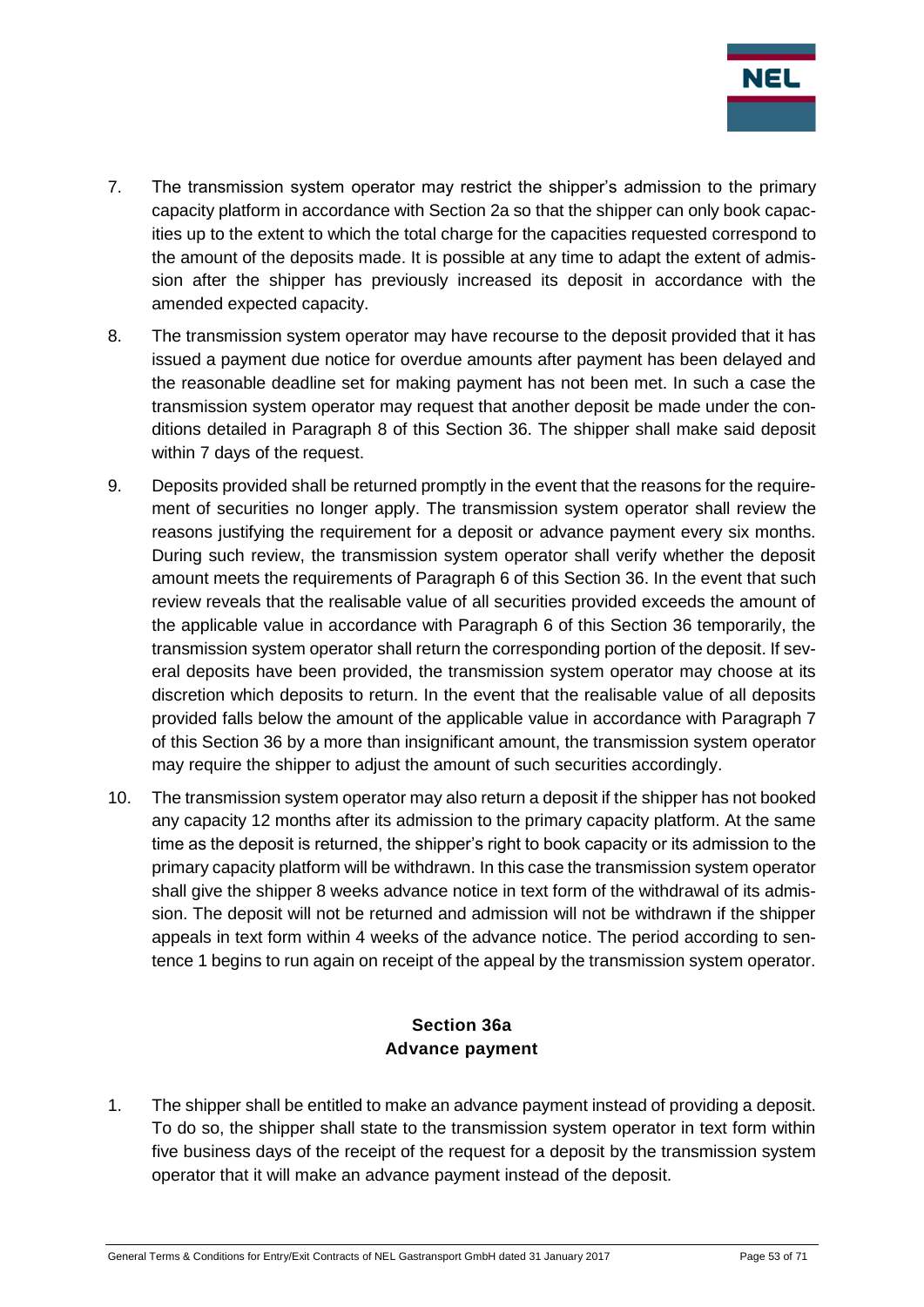

- 2. If the transmission system operator requests an advance payment in accordance with Section 36, Paragraph 1 or if the shipper avoids providing a requested deposit in accordance 36a, Paragraph 1, the shipper shall be required to make future payments in response to capacity charge requests as advance payments.
- 3. The transmission system operator may request an advance payment once every month, every fortnight or every week.
- 4. The amount of the advance payment shall be determined on the basis of the average monthly capacity charge requests made to the shipper over the past 12 months. If the actual period of use is less than 12 months, said actual period shall be used as a basis for calculating the average monthly capacity charge requests. If the circumstances of a particular case give reason to believe that the actual capacity charge requests are higher or lower than the average capacity charge requests calculated, then this shall be duly taken into account by the transmission system operator when determining the amount of the advance payment. To this end the transmission system operator may ask the shipper to provide a booking forecast, or the shipper may submit a booking forecast. However, the transmission system operator shall not be bound by any such forecast in a given case.
- 5. The transmission system operator shall advise the shipper by the 13<sup>th</sup> business day of the month preceding the month M of the amount of the monthly advance payment and the advance payment to be made according to the selected period. The advance payment shall be made in time so that it is credited to the transmission system operator's account by the last business day of the month preceding the month M, and for advance payments made every two weeks or every week, by the last business day of the week preceding the delivery week. The transmission system operator shall be entitled to request proof from the shipper that the payment order was issued in good time.
- 6. The advance payment shall be offset from the capacity charge requests made by the transmission system operator for the month M in which the payment was made.
- 7. If a particular advance payment does not suffice to cover the charge requests for the month M in question, the shipper shall pay the difference by the date on which the charges are due and payable in accordance with the transmission system operator's terms and conditions concerning charges and payment If a particular advance payment exceeds the capacity charge request for the month in question, the difference shall be reimbursed to the shipper.
- 8. The transmission system operator may restrict the shipper's admission to the primary capacity platform in accordance with Section 2a so that the shipper can only book capacities up to the extent to which the total charges for the capacities requested correspond to the amount of the advance payment made. It is possible at any time to adjust the scope of admission after the shipper has previously increased its advance payment in accordance with the amended expected capacity.
- 9. The transmission system operator shall check the first time after 6 months of the first advance payment, and then every 6 months thereafter, whether there is reasonable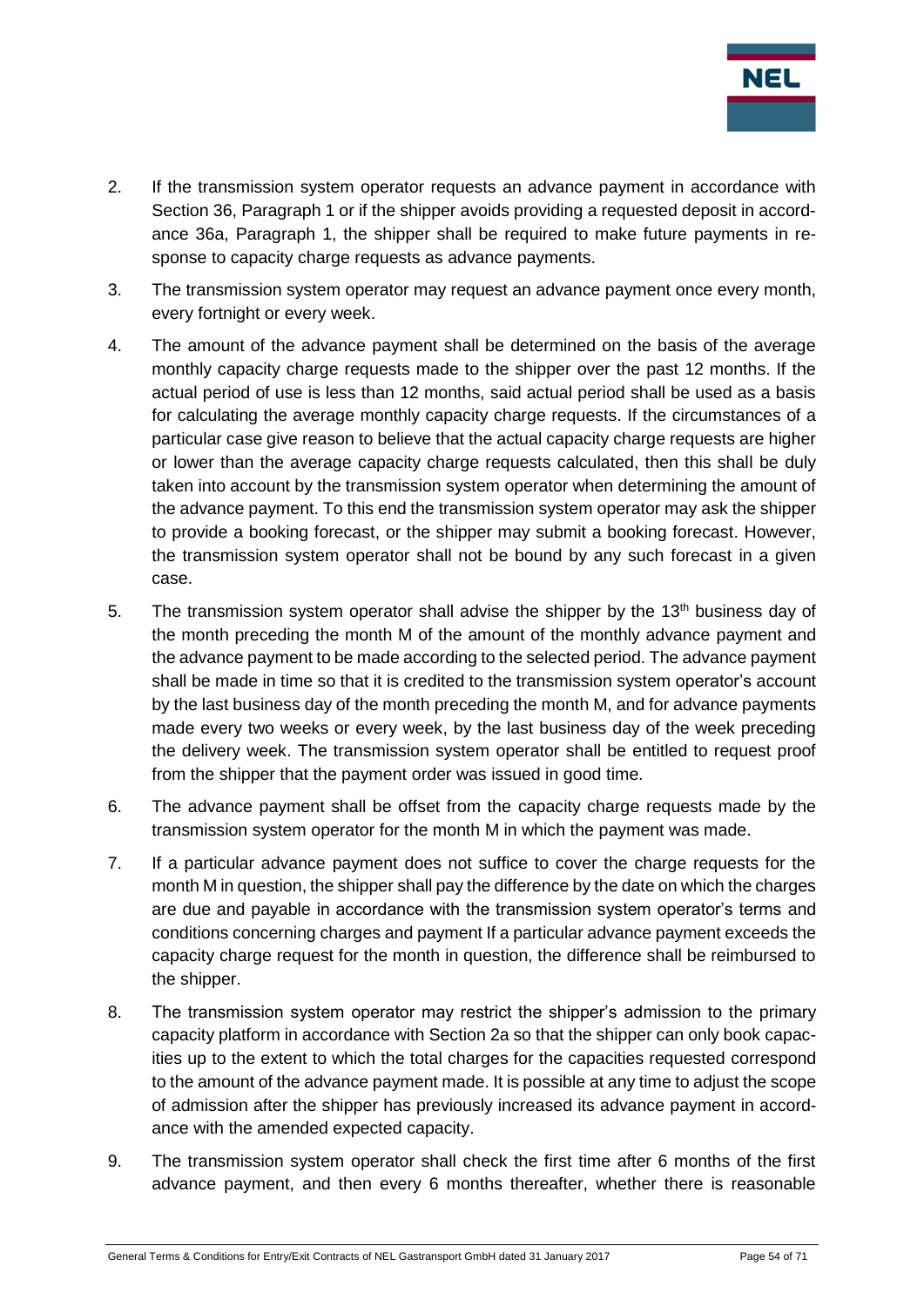

cause for requiring an advance payment as provided for in Section 36 (2). The shipper may request after 18 months at the earliest that the advance payments be stopped, provided there is no longer any reasonable cause for requiring advance payments as provided for in Section 36 (2) above and provided that the shipper's payments over the previous 18 months have been made in full and on time. If it has been established that the conditions requiring advance payments to be made no longer exist, the transmission system operator shall confirm to the shipper that advance payment are no longer required. The duty to make advance payments ends upon receipt of said confirmation.

10. The transmission system operator may include additional provisions on payment intervals and due dates in the supplementary terms and conditions. The foregoing shall be without prejudice to the transmission system operator's option to agree upon preliminary invoices as part of the conditions concerning charges and payment.

## **Section 37 Termination of contract**

- <span id="page-54-0"></span>1. This contract may be terminated with immediate effect for good cause ("wichtiger Grund").
- 2. Without limitation, the following shall be deemed to constitute reasonable cause for the termination of the contract with immediate effect:
	- a) serious, repeated breach of material contractual obligations despite the issue of a notice to desist or
	- b) failure of the shipper to promptly meet its obligation to provide a deposit in accordance with Section 36 or make advance payment in accordance with Section 36a or to pay such deposit or make such advance payment in full.

## **Section 38 Good faith clause**

- <span id="page-54-1"></span>1. Should unforeseen circumstances arise during the term of the contract which have significant technical, economic, commercial or legal impact on the contract and for which there are no provisions in the contract or the standard terms and conditions or which were not taken into consideration upon the conclusion of the contract and should it therefore become unreasonable for either party to remain bound by any of the provisions of the contract, the party affected by any such change shall be entitled to require the other party to amend the provisions of the contract to reflect the changed conditions and to take into account all the commercial, technical and legal effects on the other party.
- 2. The party relying on such circumstances shall set forth and prove the facts of the matter.
- 3. The party concerned shall become entitled to require an amendment of the contract provisions as a result of changes in circumstances upon the date when the party concerned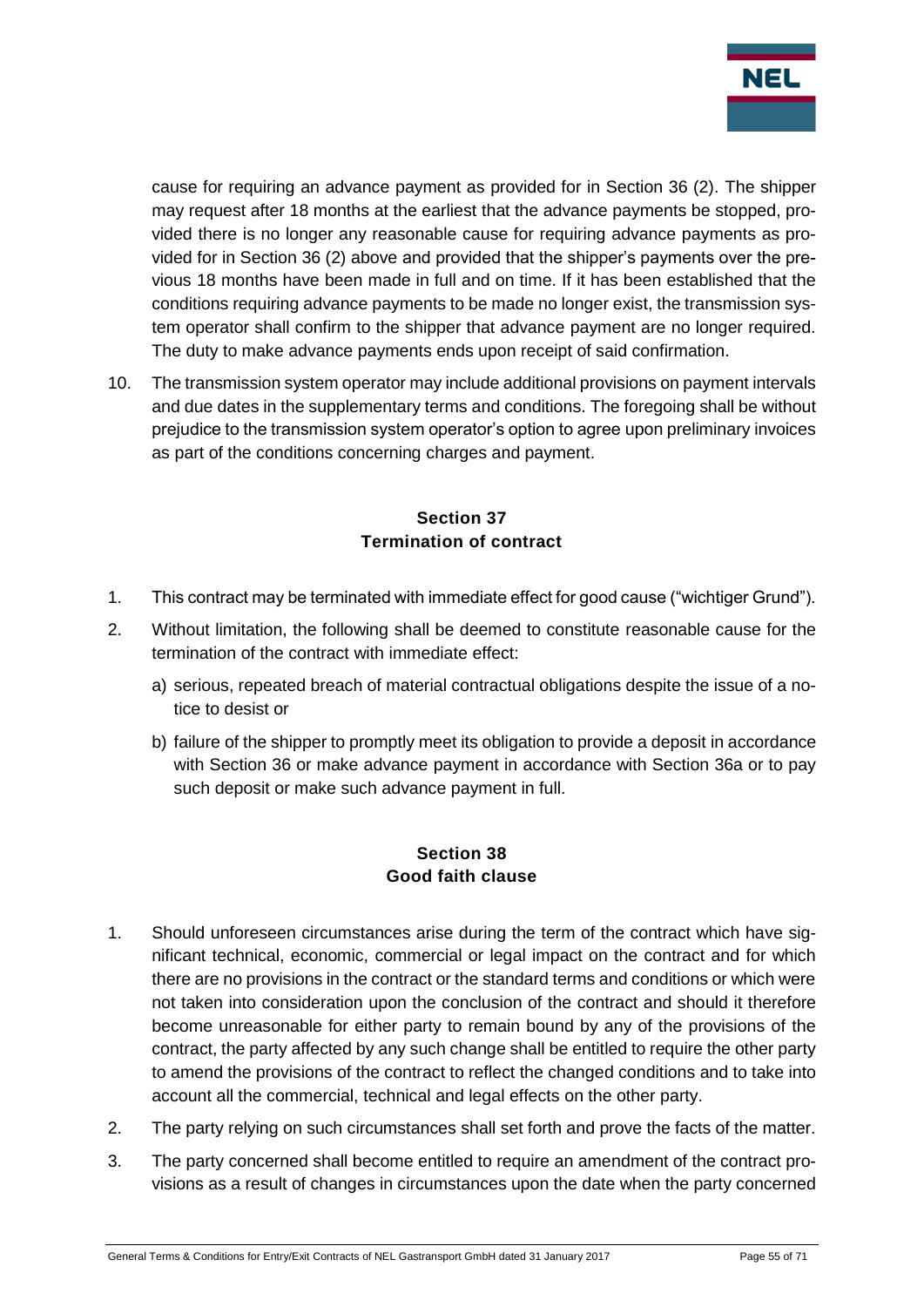

first requests such amendments, except where the party concerned cannot reasonably be expected to have made such request at an earlier date.

## **Section 39 Confidentiality**

- <span id="page-55-0"></span>1. The parties shall keep the content of the contract and all information obtained thereunder by one party from the other party (hereinafter referred to as "confidential information") confidential and shall not disclose or make available such confidential information to third parties without the prior written consent of the other party, except as provided under Paragraph 2 of this section 39 and Section 33. Each party shall use the confidential information solely for the purpose of performing the respective contract.
- 2. Either party shall be entitled to disclose confidential information obtained from the other party without written consent:
	- a) to an affiliated company which is subject to the same confidentiality obligations as the disclosing party,
	- b) to its representatives, advisors/consultants, banks and insurance companies if and to the extent that such disclosure is required for the proper performance of contractual obligations and prior to making such disclosure such person or company has itself has entered into an obligation to keep the confidential information confidential or is under a statutory obligation of confidentiality by virtue of its profession; or
	- c) to the extent that such confidential information
		- has already been lawfully disclosed to the party receiving such information prior to the date of its receipt from the other party,
		- is already public knowledge or becomes available to the public other than through the act or omission of the obtaining party,
		- is required to be disclosed by a party under applicable law or by a judicial or government order, or by a request of a regulatory authority.
- 3. The confidentiality obligation shall end 2 years after expiry of the respective contract.
- <span id="page-55-1"></span>4. Section 6a EnWG shall not be affected.

#### **Section 40 Legal succession**

1. Subject to Section 19, contractual rights and obligations shall not be assigned whether in whole or in part without the prior written permission of the other party, which permission shall not be withheld except for reasonable cause.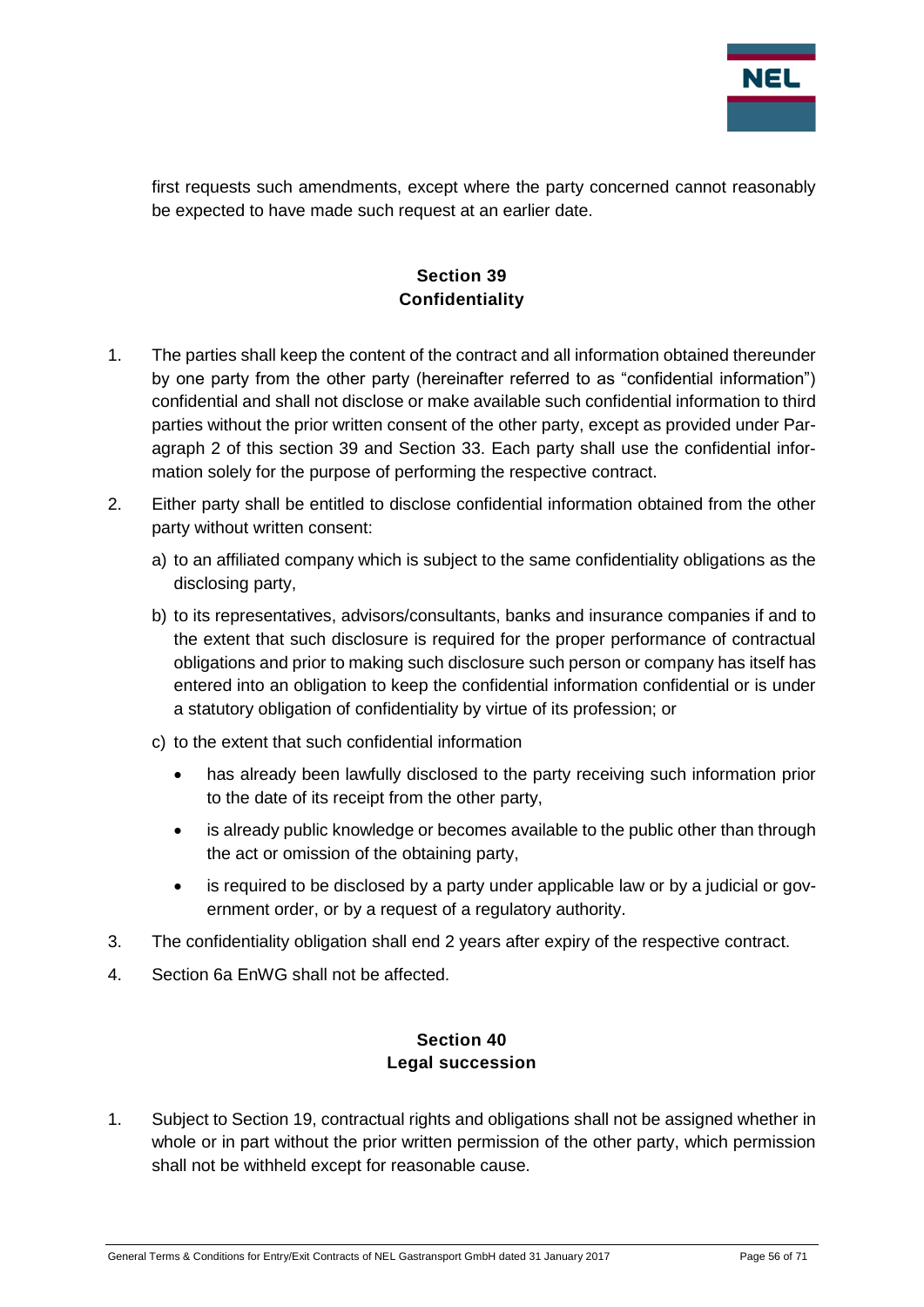

2. Assignment of all of the rights and obligations of a party under the contract to an affiliated company as defined by Section 15 Joint Stock Corporation Act (AktG) shall not require the prior permission but only the written notification of the other party.

#### **Section 41 Contract amendments**

- <span id="page-56-0"></span>1. The transmission system operator may amend the general terms and conditions outlined in this contract for the future if
	- a) a change is required in order to comply with applicable laws, requiations or legally binding orders by national or international courts or authorities – including without limitation determinations and related announcements of the Federal Network Agency – or to comply with generally approved technical standards; this also covers relevant common network operating tools (including Business Requirements Specification) according to Article 8 (3a) of Regulation (EC) No. 715/2009its. or
	- b) in the event that the transmission system operator has a justified interest in changes to the contractual arrangements for network access. Without limitation, the transmission system operator shall be deemed to have such a justified interest if the changes are in connection with the issue of standardised entry and exit contracts in accordance with Section 3 (3) GasNZV.
- 2. The transmission system operator shall give the shipper two months' advance notice of any such amended terms and conditions of the contract in text form and publish the amended terms and conditions of the contract on its website. In justified cases, the transmission system operator may deviate from said notice period of two months, but the notice period should in any case not be less than 15 business days. Without limitation, a justified case shall be deemed to exist if a change pursuant to Paragraph 1, lit. (a) of this Section 41 is required Amendments to the terms and conditions of this contract shall be deemed to have been accepted by the shipper unless the shipper terminates the contract within 30 days of the receipt of notification thereof, with said termination taking effect from the time the amendments to the terms and conditions of this contract become effective. The termination notice period shall be reduced to an appropriate period if the transmission system operator deviates from said notice period of two months pursuant to Paragraph 2, sentences 2 and 3. No compensation shall be payable to the shipper. The shipper shall not be entitled to terminate the contract if the amendment concerned does not represent any or any significant commercial or financial disadvantage to the shipper. In the event that the shipper considers that any such amendment would represent significant financial disadvantage to the shipper, the shipper shall submit evidence of such disadvantage. The transmission system operator shall notify the shipper of the start of the termination notice period, and in the case described in Paragraph 2, sentence 5, of a reduced period, and of the fact that the amended contract terms and conditions will be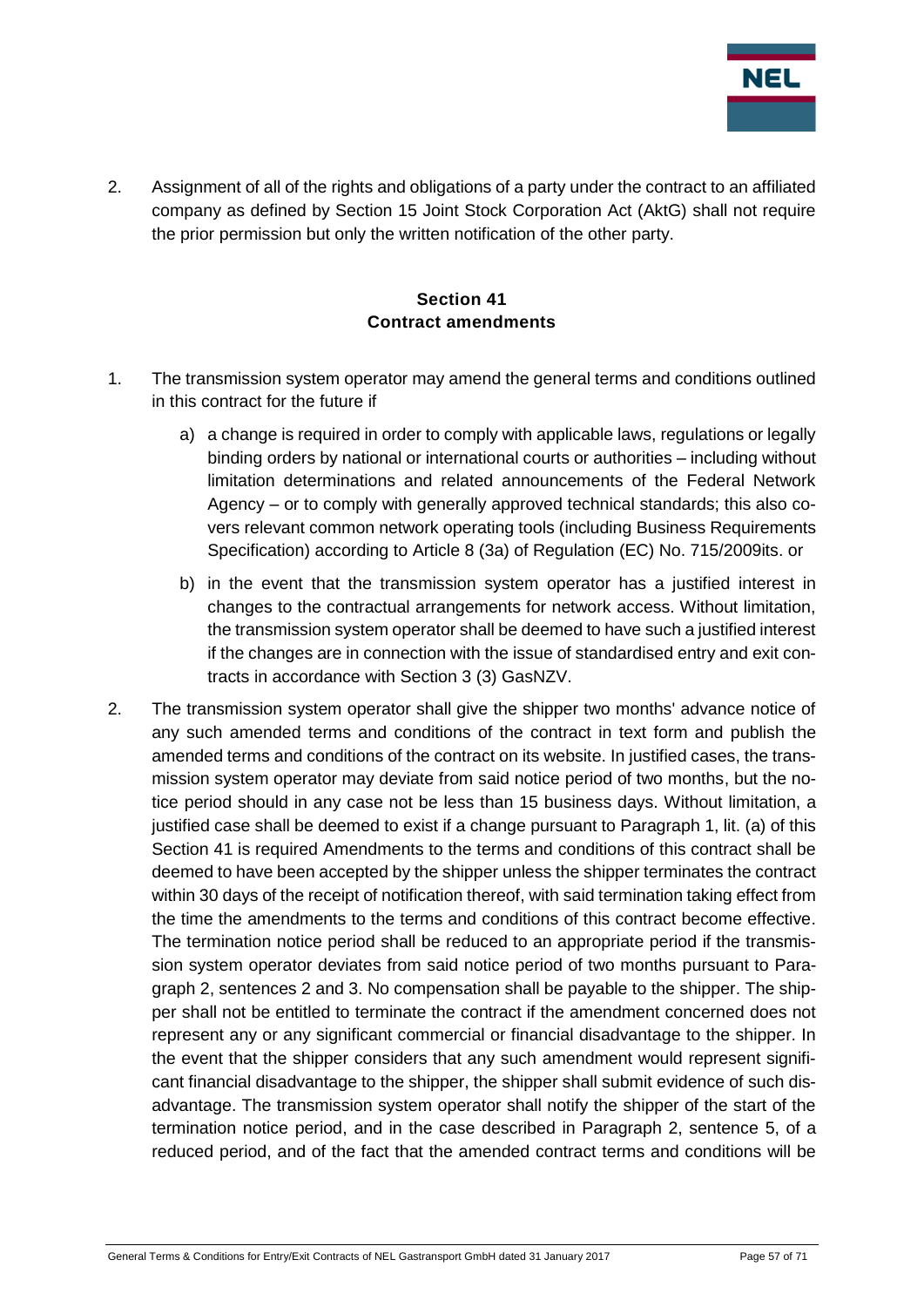

deemed to have been accepted by the shipper in the event that the shipper does not terminate the contract.

<span id="page-57-0"></span>3. Adjustments of charges shall be subject to Section 25.

## **Section 42 Severability**

- 1. If any provision of this contract or the appendices hereto is or becomes ineffective or inoperable, the other provisions of this contract or appendices hereto shall remain in full force and effect.
- 2. The parties shall replace any ineffective or inoperable provision by a provision with as near as reasonably possible the commercial and financial effect intended by the provision so replaced. This shall apply mutatis mutandis to matters not provided for in the contract.

## **Section 43 Text form**

<span id="page-57-1"></span>Any amendment to or termination of a contract shall not be effective unless made in text form. The same shall apply to any waiver of the requirement for amendments or terminations to be made in text form.

#### **Section 44 Venue for disputes and applicable law**

- <span id="page-57-2"></span>1. Any disputes arising between the parties out of or in connection with the contract shall be submitted to the courts of ordinary jurisdiction.
- 2. The venue for disputes shall be the place where the transmission system operator has its registered office.
- 3. The contract shall be governed by and construed and interpreted in accordance with German law to the exclusion of interstate conflict of law rules shall not apply as long as these are not mandatory law. The UN Convention on Contracts for the International Sale of Goods shall not apply.

## **Section 45 List of appendices**

<span id="page-57-3"></span>The following appendix shall constitute an integral part of this contract: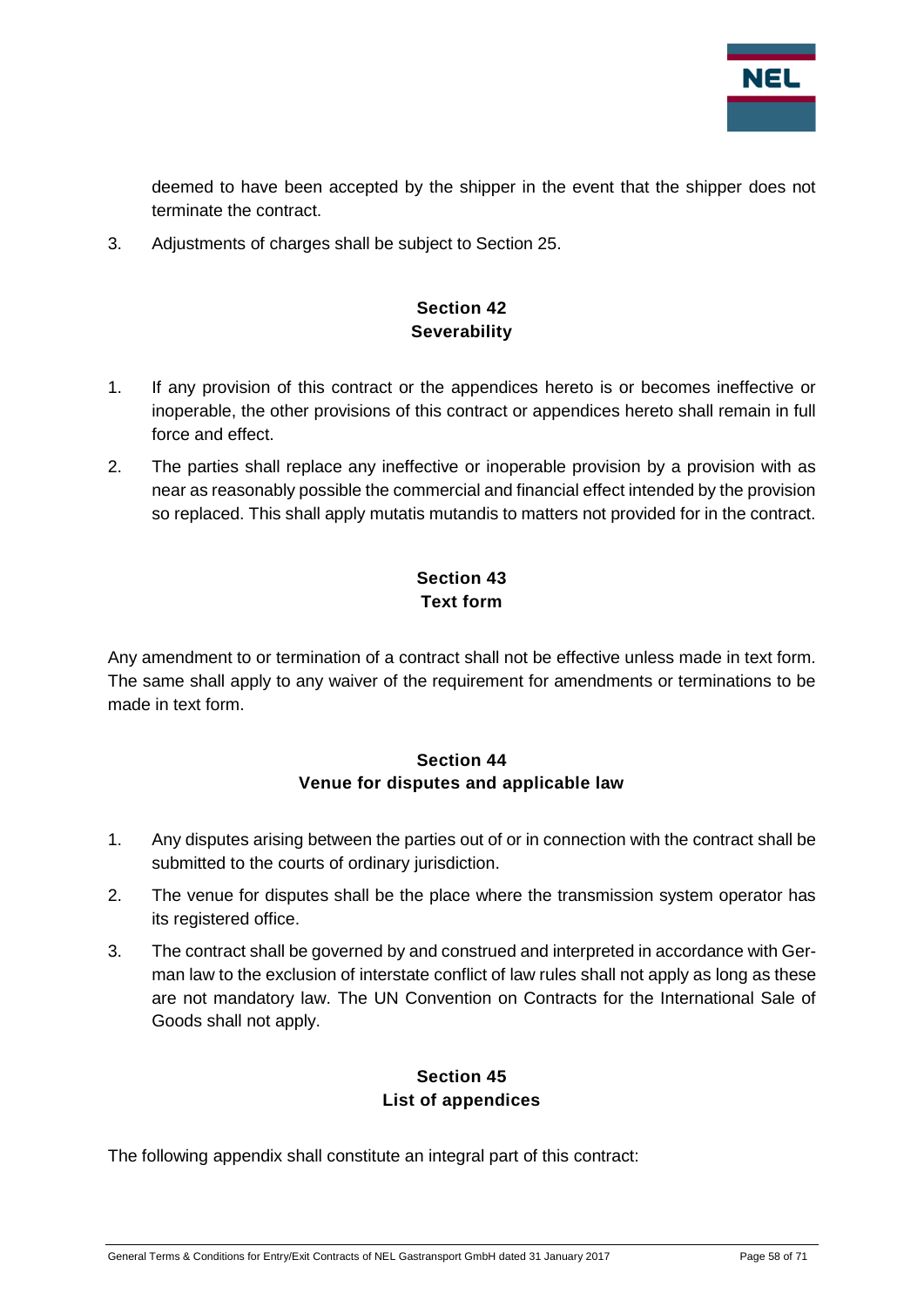

- Appendix 1 Section 18 NDAV
- Appendix 2 Supplementary Terms & Conditions of NEL Gastransport GmbH
- Appendix 3 Supplementary Terms & Conditions of Business of NEL Gastransport GmbH for allocating new technical capacities as of 6 March 2017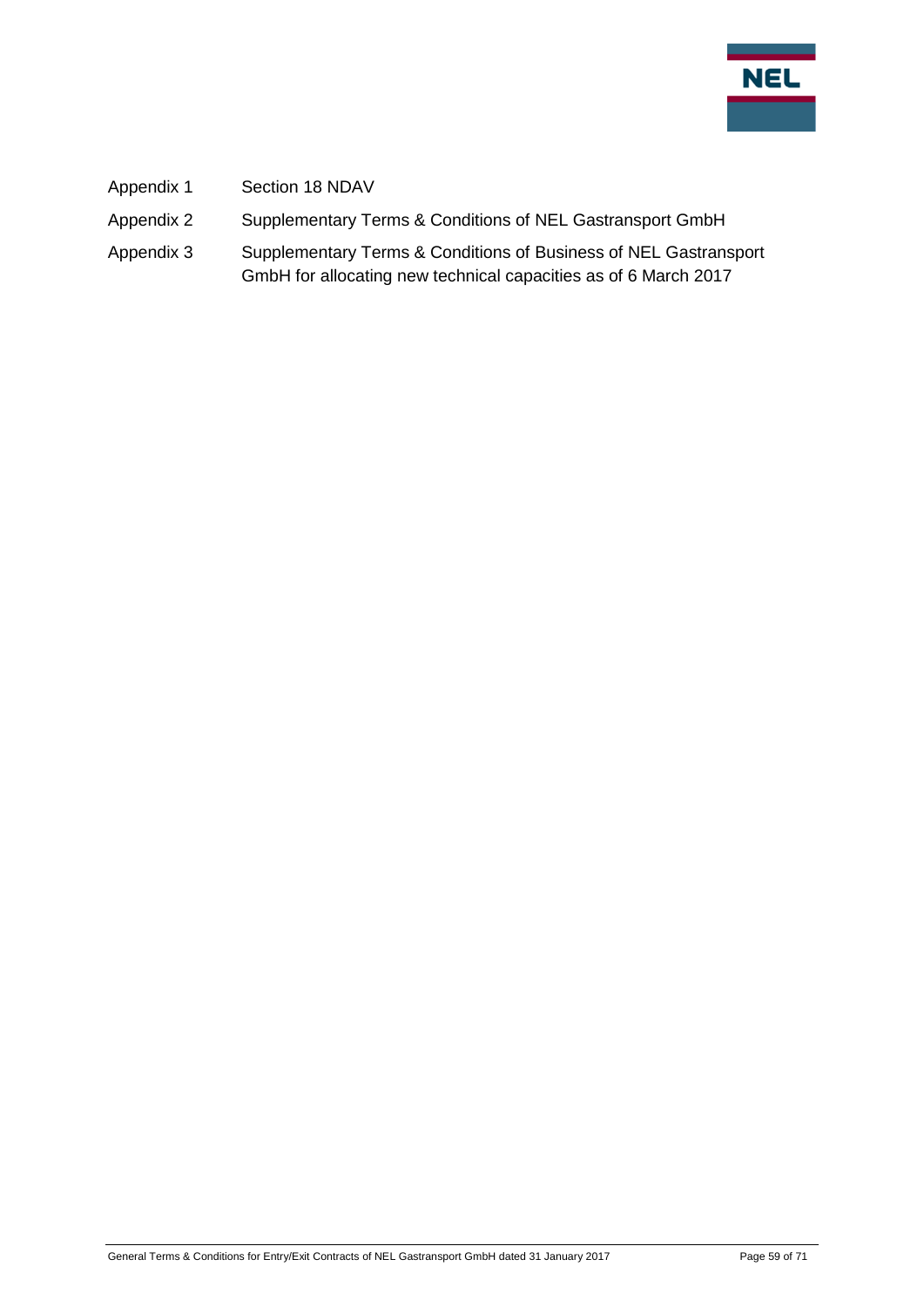

#### <span id="page-59-0"></span>**Appendix GTC 1: § 18 Low Pressure Connection Ordinance (Niederdruckanschlussverordnung / NDAV)**

- 1. To the extent the network operator is liable due to contract, connection usage relation or tortious acts for damages suffered by the shipper due to interruptions or irregularities of the connection usage and default of the company or its vicarious agents or servants is required
	- a. regarding financial loss willful misconduct or gross negligence shall be assumed subject to refutation,
	- b. regarding damages to property willful misconduct or negligence shall be assumed subject to refutation.

In case of financial loss pursuant to sentence 1 number 1 liability due to other negligence shall be excluded.

- 2. Liability of the network operator for damages to property towards its connection users caused neither by willful misconduct nor gross negligence shall be respectively limited to 5.000 Euro. Liability for damages to property not caused by willful misconduct shall per damaging event be limited to
	- a. 2,5 million Euro in case of up to 25.000 connection users connected to its own network;
	- b. 10 million Euro in case of 25.001 to 100.000 connection users connected to its own network;
	- c. 20 million Euro in case of 100.001 to 200.000 connection users connected to its own network;
	- d. 30 million Euro in case of 200.001 to one million connection users connected to its own network;
	- e. 40 million Euro in case of more than one million connection users connected to its own network.

Damages of connection users connected to mid and high pressure shall be implied in the aforementioned limits.

3. Paragraph 1 and 2 shall also apply to connection users' claims in tort against third-party network operators in terms of § 3 number 27 Energy Industrial Act. Liability of third-party network operators in terms of § 3 number 27 Energy Industrial Act shall totalling be limited per damaging event to three times the maximum amounts it is liable towards its own connection users in accordance to paragraph 2 sentence 2. If the third-party network operator has no own connection users connected to its network in terms of this Ordinance, the liability shall totalling be limited to  $\epsilon$  200 million. Damage claims of costumers who are not covered by this Ordinance and which are claimed against the third party due to tort may be regarded for the maximum amounts pursuant to sentences 2 and 3 if case by case these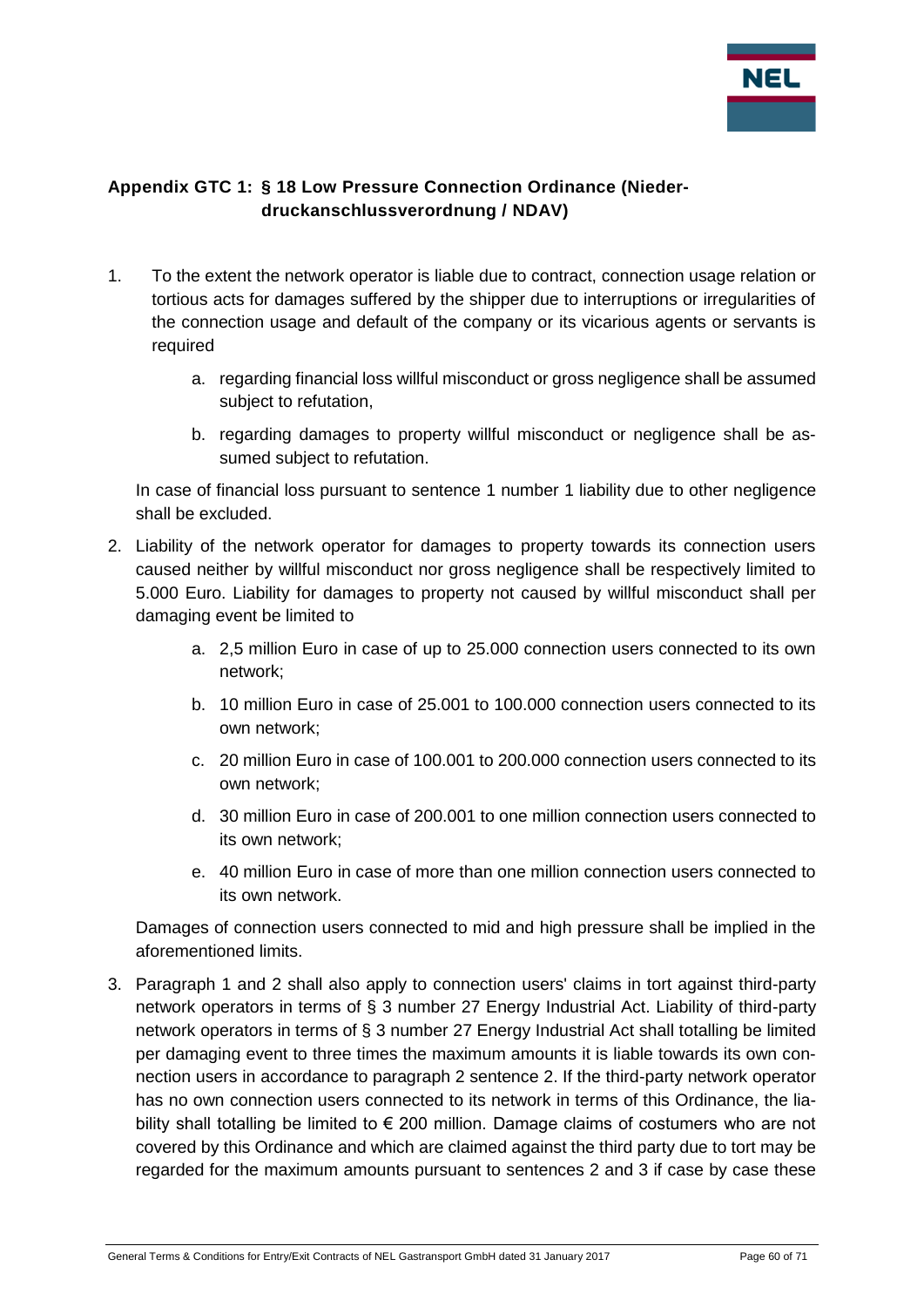

claims are limited in accordance with paragraph 2 sentence 1. At request the network operator shall be obliged to inform its connection users about the facts related to the damaging caused by a third-party network operators in terms of § 3 number 27 Energy Industrial Act to the extent the facts are known to it or can be cleared up by it using reasonable effort and its knowledge is necessary to claim for damages.

- 4. Liability for financial loss of the network operator to whose network the connection user is connected, or of a third-party network operator to whom the connection user claims for damages, caused by gross negligence shall be respectively limited towards its connection users to 5.000 Euro and per damaging event to 20% of the maximum amounts listed under paragraph 2 sentence 2 and paragraph 3 sentence 2 and 3. Paragraph 2 sentence 3 and paragraph 3 sentence 1, 4 and 5 shall apply accordingly.
- 5. If the sum of individual damage claims exceeds the respective limit, the damage claim shall be proportionately reduced in relation of the sum of all damage claims to the respective limit. If costumers who are not covered by this Ordinance are regarded for the maximum amounts in accordance with paragraph 2 sentence 2 or paragraph 3 sentence 4 in connection with paragraph 4 respectively, such customer shall be regarded with respect to the reduction in accordance with sentence 1. In case of claims pursuant to paragraph 3 the quota of damaging claims may not exceed the quota of customers of the third-party network operator.
- 6. Claims for damages below 30 Euro neither caused by willful misconduct nor by gross negligence shall be precluded.
- 7. The aggrieved connection user shall inform the network operator or if it is certain the company liable to pay compensation about the damage.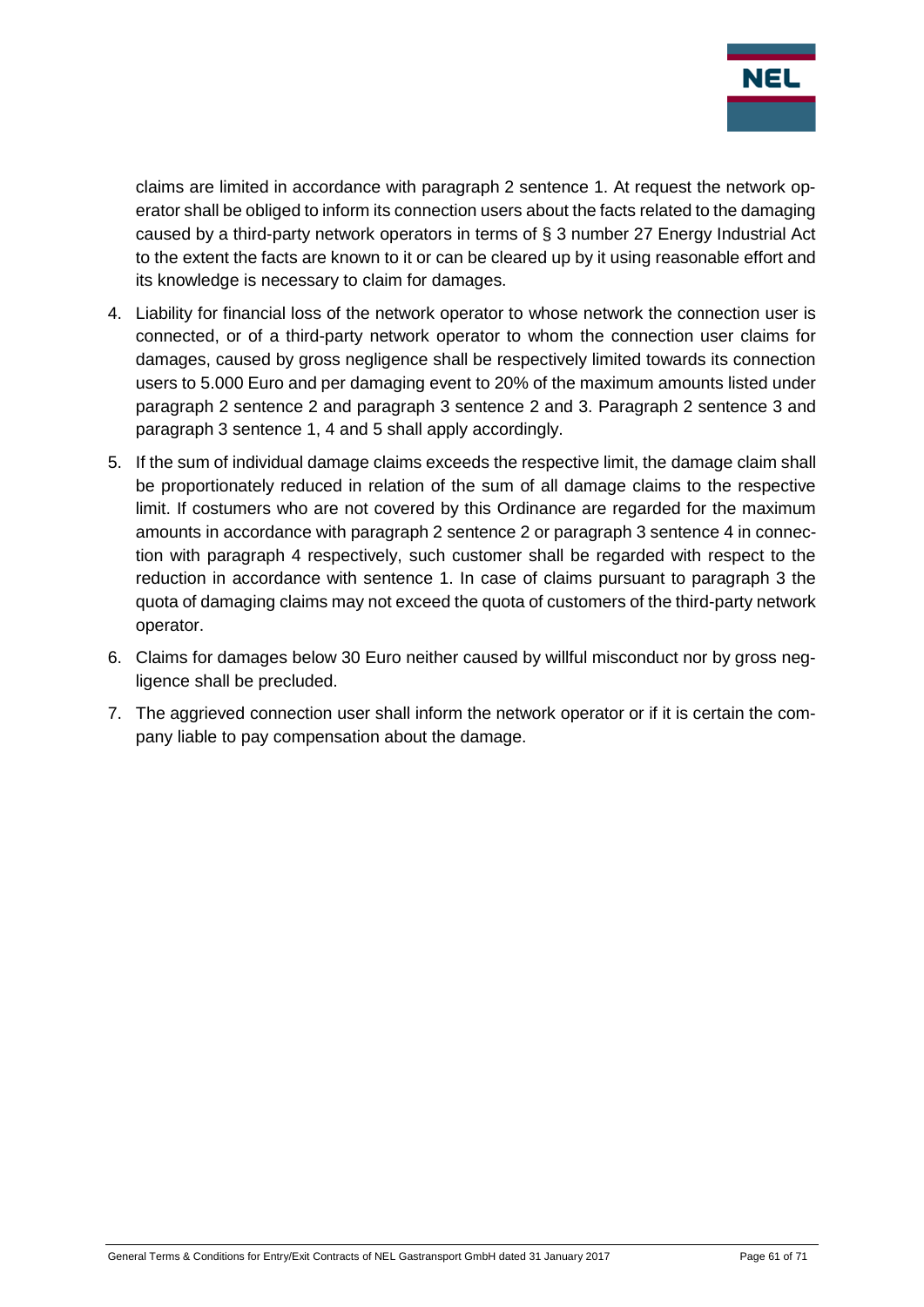

#### <span id="page-61-0"></span>**Appendix GTC 2: Supplementary Terms & Conditions of NEL Gastransport GmbH**

The supplementary Terms & Conditions supplement the GTC of NEL Gastransport GmbH (NGT) dated 29 July 2016.

#### <span id="page-61-1"></span>**Section 1 Dynamically Allocable Capacity**

- (1) In addition to the capacity products pursuant to Section 9 (1) GTC NGT shall also offer dynamically allocable capacities. NGT publishes on its website a list of all network points at which NGT shall make available a dynamically allocable entry capacity or dynamically allocable exit capacity available.
- (2) The dynamically allocable entry capacity shall enable network access on a firm basis from the booked entry point up to one or more agreed exit points. The energy quantity in kWh of the gas injected and withdrawn at the network points defined in accordance with sentence 1 must be the same in each hour. Where the shipper withdraws quantities at exit points other than those defined or at variance with the provision in sentence 2 (hereinafter referred to as "Variance"), the dynamically allocable entry capacity in the amount of the Variance may be used solely on an interruptible basis. The Variance shall be calculated in each balancing group or sub-balancing account. Consequently, a firm usage of dynamically allocable entry capacity can only then be ensured, when the dynamically allocable entry capacity will be included in the same balancing group or sub-balancing account as the capacity at the agreed exit points.
- (3) The dynamically allocable exit capacity shall enable network access on a firm basis from one or more agreed entry points up to the booked exit point. The energy quantity in kWh of the gas injected and withdrawn at the network points defined in accordance with sentence 1 must be the same in each hour. Where the shipper withdraws quantities at exit points other than those defined or at variance with the provision in sentence 2 (hereinafter referred to as "Variance"), the dynamically allocable exit capacity in the amount of the Variance may be used solely on an interruptible basis. The Variance shall be calculated in each balancing group or sub-balancing account. Consequently, a firm usage of dynamically allocable exit capacity can only then be ensured, when the dynamically allocable exit capacity will be included in the same balancing group or sub-balancing account as the capacity at the agreed entry points

#### <span id="page-61-2"></span>**Section 2 Allocation Procedure**

NGT shall upon request provide information about the allocation procedure in accordance to section 22 (1) and (3) GTC.

#### <span id="page-61-3"></span>**Section 3 Usage of IT-portals**

As a service NGT offers the opportunity to use IT-portals, for example for management of nominations or for data administration. The terms of service shall be agreed upon registration or activation.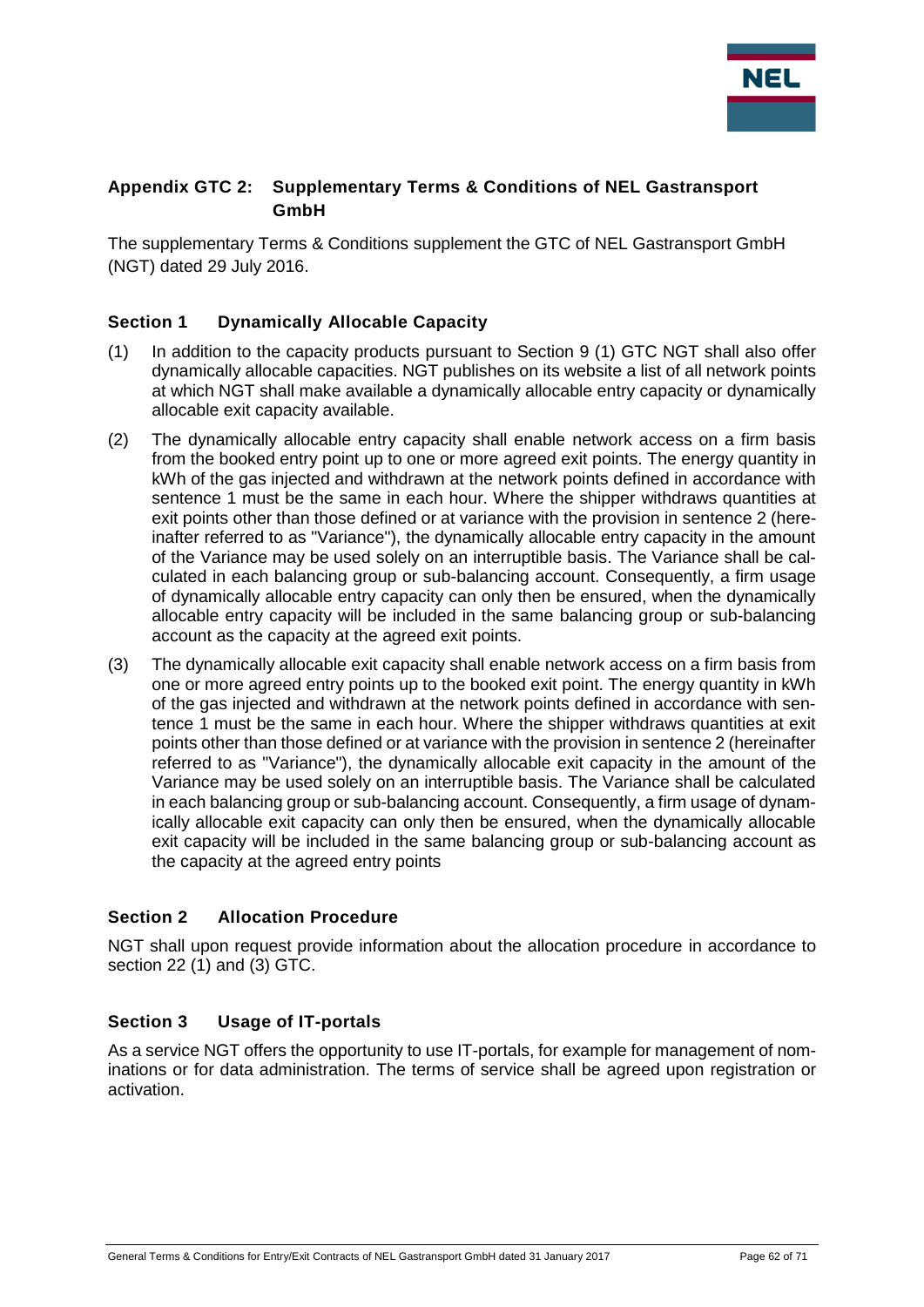

#### <span id="page-62-0"></span>**Section 4 Invoicing and Payment**

- (1) Booked entry and exit capacity shall be invoiced in advance in monthly instalments, at prices in accordance with NGT price list. Entry and exit capacity which has been booked after invoicing in accordance with sentence 1 shall be settled separately ex- post. The shipper shall make said payments by the tenth  $(10<sup>th</sup>)$  working day following receipt of the invoice.
- (2) The contractual penalty for capacity overrun, as set out in NGT Price List, shall be billed on a monthly basis in arrears. The shipper shall make said payments by the tenth  $(10<sup>th</sup>)$ working day following receipt of the invoice.
- (3) The place of performance for payments shall be the administrative headquarters of NGT. Payment shall be deemed to have been made in a timely manner if the invoice amount is irrevocably credited to an account of NGT within the deadlines specified in this section.

#### <span id="page-62-1"></span>**Section 5 Over-nomination without capacity inclusion**

- (1) In addition to section 13d (3) GTC, an interruptible within-day entry/exit contract via overnomination shall also be concluded, even though no booked capacities have been included in the balancing group or sub-balancing account. In this case the entry/exit contract shall be concluded with the shipper who is also the balancing group manager of the balancing group or sub-balancing account which was over-nominated. The entry/exit contract according to Sentence 1 for the following Gas Day shall only be concluded, if the over-nomination is processed after 18:30 hours.
- (2) Pursuant to section 13d (2) last sentence NGT shall inform the shipper about booking interruptible within-day capacity via over-nomination by e-mail.
- (3) Pursuant to section 36 (7) GTC and section 36a (8) GTC NGT shall be entitled to allow booking interruptible within-day capacity via over-nomination only up to the extent to which the total charge for the capacities requested, correspond to the amount of the deposits according to section 36 GTC or the advanced payment according to section 36a GTC made.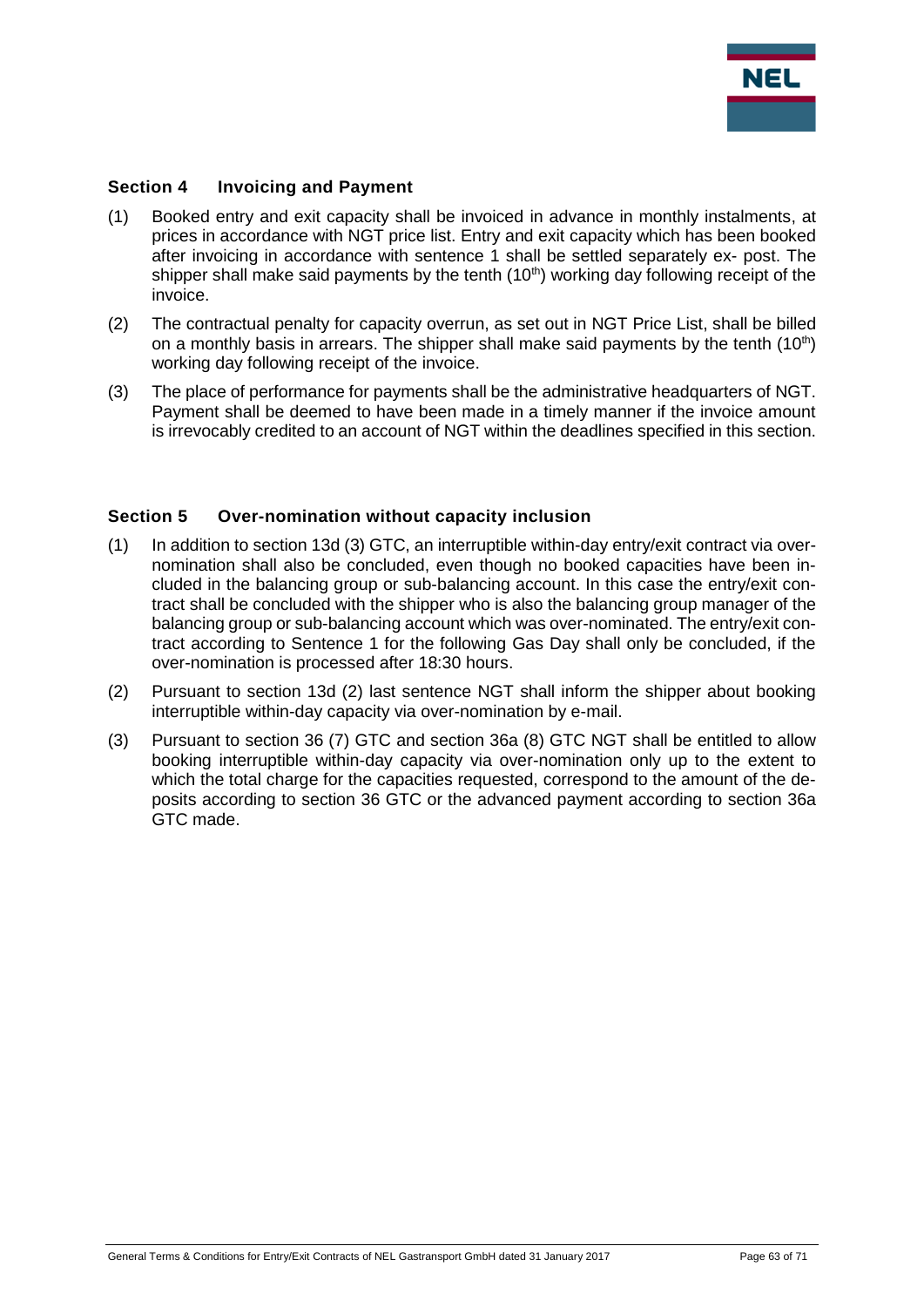

#### <span id="page-63-0"></span>**Appendix GTC 3: Supplementary Terms & Conditions of Business of NEL Gastransport GmbH for allocating new technical capacities as of 06 March 2017**

These Supplementary Terms and Conditions of Business define provisions that supplement or differ from the General Terms and Conditions of Service of GASCADE Gastransport GmbH ("transmission system operator") in the version dated 29 July 2016 governing new technical capacities at the cross border points listed in Annex 1 of these Supplementary Terms and Conditions of Business in accordance with Article 2 Section 3 of Commission Regulation (EU) No. 984/2013 of 14 October 2013 establishing a Network Code on Capacity Allocation Mechanisms in Gas Transmission Systems and supplementing Regulation (EC) No 715/2009 of the European Parliament and of the Council, in the version applicable on October 1, 2016.

#### <span id="page-63-1"></span>**Article 1 General, scope**

- 1. In addition to the procedure for the Network Development Plan Gas 2016, the transmission system operators GASCADE Gastransport GmbH ("GASCADE"), Gasunie Deutschland Transport Services GmbH ("Gasunie") and ONTRAS Gastransport GmbH ("ONTRAS") jointly carried out a market survey from 21 August until 16 October 2015 under the name "more capacity" to determine the need for new transport capacities for high calorific natural gas at the boundaries of the GASPOOL market area. The aim of the market survey was to be able to estimate the future need for new cross-market-area transport capacities as early and as realistically as possible. Fluxys Deutschland GmbH has been involved in the "more capacity" project since April 2016; NEL Gastransport GmbH ("NGT") has also been involved in it since July 2016. Offering levels have been derived from the non-binding demand for cross-market-area capacities determined on the basis of the survey. The new technical capacities determined in the above manner are to be allocated in capacity auctions.
- 2. The new technical capacities will not exist at the time the capacity auctions are held, and the transmission system operator has not made a final decision on network expansion measures to create the new technical capacities (hereinafter referred to as "network expansion"). Creation of the new technical capacities depends in particular on all necessary permissions for network expansion and operation of the network being obtained, as well as on the regulatory framework and the permissions required in this regard. In view of the above, Article 2 Sections 3 and 4 of the current version of the cooperation agreement and Article 1 Section 5 of the transmission system operator's General Terms and Conditions of Service specify that the transmission system operators can conclude in their Supplementary Terms and Conditions of Business arrangements for new technical capacities which supplement or differ from their General Terms and Conditions of Service.
- 3. As long as no provisions that supplement or differ from the General Terms and Conditions of Service are concluded in these Supplementary Terms and Conditions of Business, the General Terms and Conditions of Service of the transmission system operator shall otherwise apply to new technical capacities.
- 4. Definitions:
	- a. New technical capacities: New technical capacities at cross border points in accordance with Article 2 Section 3 of Commission Regulation (EU) No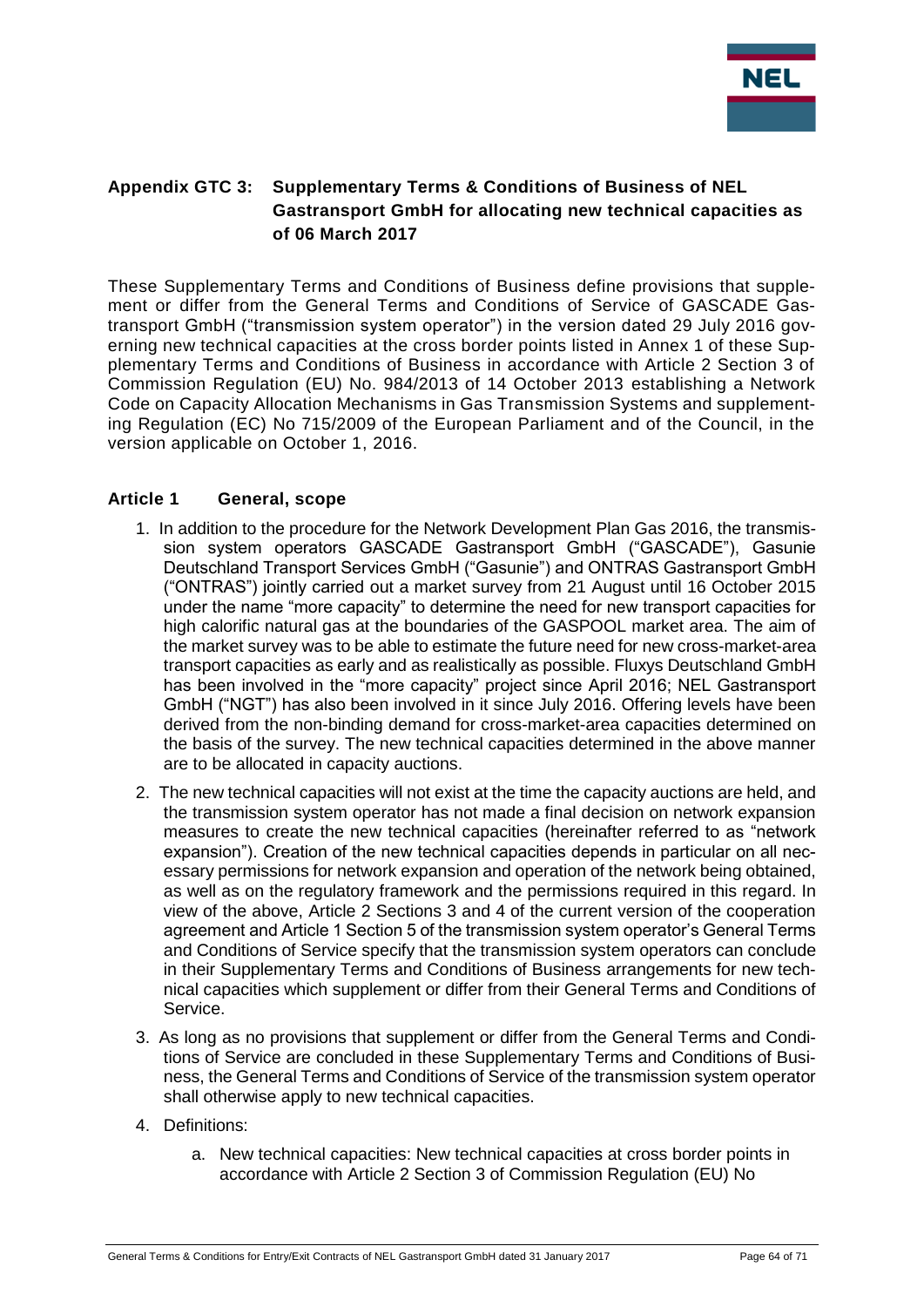

984/2013 of 14 October 2013 establishing a Network Code on Capacity Allocation Mechanisms in Gas Transmission Systems and supplementing Regulation (EC) No 715/2009 of the European Parliament and of the Council, in the version applicable on 1 October 2016 ("NC CAM").

- b. Existing capacities: Available capacities in accordance with Article 2 Section 1 No. 20 of Regulation (EC) No 715/2009 of the European Parliament and of the Council of 13 July 2009 on conditions for access to the natural gas transmission networks and repealing Regulation (EC) No 1775/2005 at the time of the 2017 annual auction, not including the new technical capacities.
- c. Performance period of the entry or exit contract: The period of time for which the contractual rights and obligations of the transmission system operator and the transport customer apply in accordance with Articles 3 and 4 of the transmission system operator's General Terms and Conditions of Service.

#### <span id="page-64-0"></span>**Article 2 Marketing horizon**

- 1. New technical capacities shall be offered for a period of up to 25 years as of the anticipated commissioning of the underlying network expansion measures.
- 2. In deviation from Article 2 Section 1, new technical capacities shall be offered at cross border points in accordance with Article 11 NC CAM to the extent that a bundled capacity product is formed with the new technical capacities and this product does not represent a new technical capacity in accordance with Article 2 Section 3 NC CAM on the part of the neighboring transmission system operator.

#### <span id="page-64-1"></span>**Article 3 Conclusion of contracts**

- 1. The entry or exit contract relating to new technical capacities between the transport customer and the transmission system operator shall be formed by allocation of the capacities in accordance with Article 1 Section 2 of the transmission system operator's General Terms and Conditions of Service. Subject to the provisions in Section 3 of this Article 3 and contrary to Article 1 Section 2 of the transmission system operator's General Terms and Conditions of Service, the entry or exit contract shall be fully effective subject to the condition precedent that the following conditions a) to e) are met cumulatively:
	- a) Upon completion of the respective auctions for new technical capacities on the primary capacity platform, all offered standard capacity products of the existing capacities with an equivalent or higher quality at the cross border points have been marketed across the transmission system operators in the respective flow direction (existing capacities are booked out with priority). The existing capacities of OPAL Gastransport GmbH shall be exempt from booking out with priority.
	- b) As part of an economic assessment based on the entry and exit contracts concluded subject to the condition precedent, the transmission system operator has determined that the measures to create new technical capacities for an offering level are costeffective.
	- c) All necessary regulatory permissions for capacity allocation for the new technical capacities have been obtained.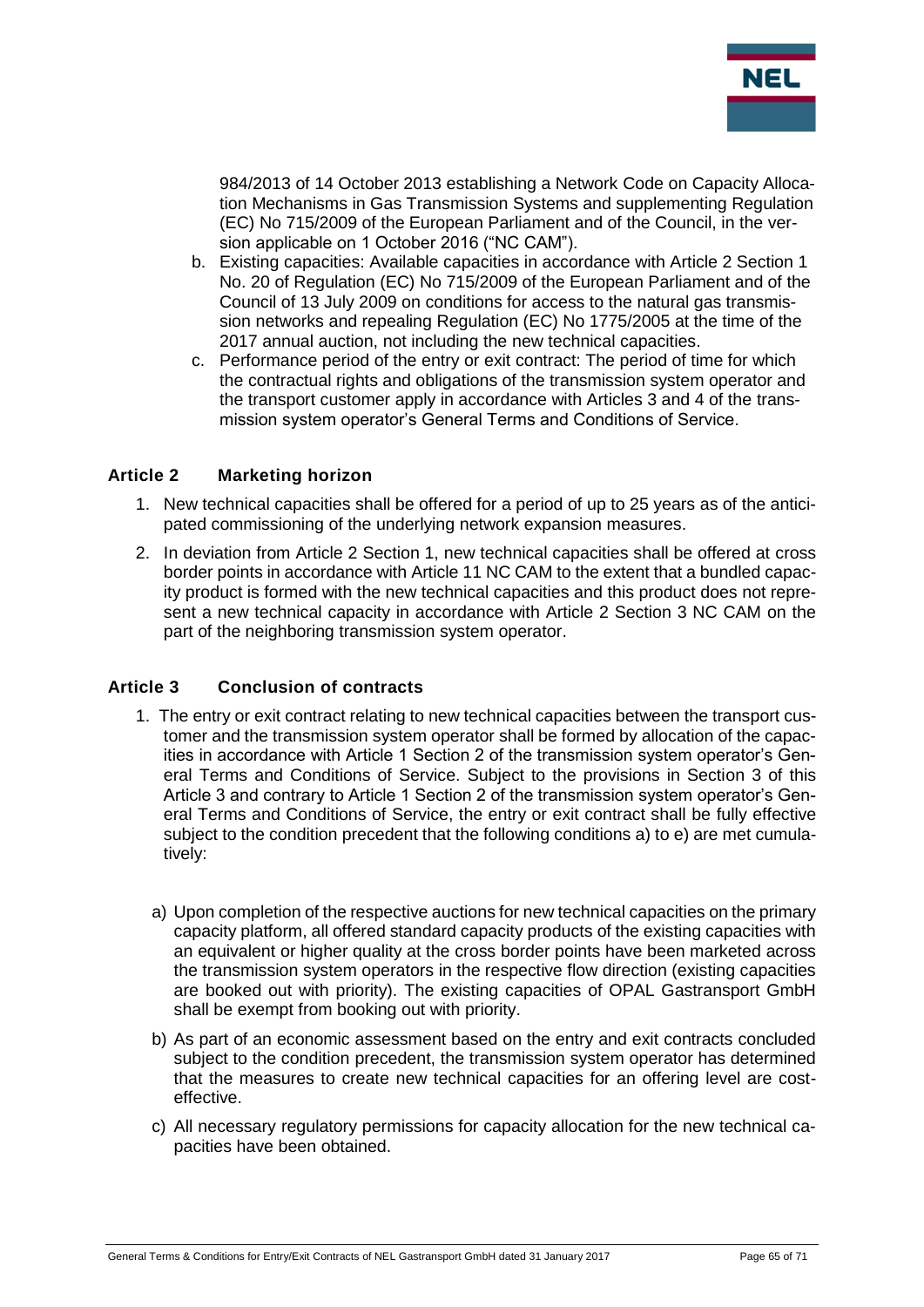

- d) The costs of the expansion measures required for creating the new technical capacities have been acknowledged by the regulatory authorities.
- e) The transmission system operator's management has agreed to expansion of the network. Management shall not deny this consent arbitrarily or for irrelevant reasons.
- 2. If one or more of the conditions in Section 1 a) to e) of this Article 3 are not met by 30 June 2019 or the entry or exit contract has not been declared fully effective by the transmission system operator in accordance with Article 3, they shall be regarded as not having occurred and the entry or exit contract shall become definitively ineffective.
- 3. Regardless of the occurrence or non-occurrence of one or more conditions in accordance with Section 1 a) to e) of this Article 3, the transmission system operator shall be authorized at any time to decide by 30 June 2019 that the entry or exit contract shall be fully effective.
- 4. The transmission system operator shall give the transport customer written notice of the occurrence or non-occurrence of the conditions in accordance with Section 1 a) to e) or in accordance with Section 3 of this Article 3. With regard to the conditions in Section 1 a), the information shall be provided no later than 30 June 2017, with regard to Section 1 b), the information shall be provided no later than 28 February 2018, with regard to Section 1 c), the information shall be provided no later than 31 August 2017, and with regard to Section 1 d) and Section 1 e), the information shall be provided no later than 30 June 2019.
- 5. The transmission system operator shall give the transport customer written notice that the entry or exit contract is fully effective immediately after the occurrence of the conditions in accordance with Section 1 a) to e) of this Article 3 or in accordance with Section 3 of this Article 3.
- 6. If one or more conditions in accordance with Section 1 a) to e) of this Article 3 do not occur or the transmission system operator exercises its special right of termination in accordance with Article 7 Section 1, all and any claims for liability against the transmission system operator shall be excluded.
- 7. The capacity allocation of the auctions shall be published by the transmission system operator in aggregated form after the end of the auctions, taking into account the need to keep business and trade secrets confidential. Transport customers who take part in the capacity auctions shall receive separate confirmations of the respective capacity allocation of the capacity auctions from the transmission system operator.

#### <span id="page-65-0"></span>**Article 4 Auction process**

- 1. New technical capacities shall be marketed in accordance with the terms and conditions of business of the primary capacity platform. The terms and conditions of business shall be published by the platform operator on its website.
- 2. As part of the auctions on the primary capacity platform, multiple auctions per cross border point for similar capacity products can be held simultaneously for new technical capacities in order to present multiple offering levels. Without prejudice to the provisions in Article 3, only the entry or exit contract that corresponds to the highest offering level for which the transmission system operator has determined the cost-effectiveness of the expansion measure in accordance with Article 3 Section 1 b) shall become effective. The transmission system operator shall cancel the other allocations by giving the transport customer written notice.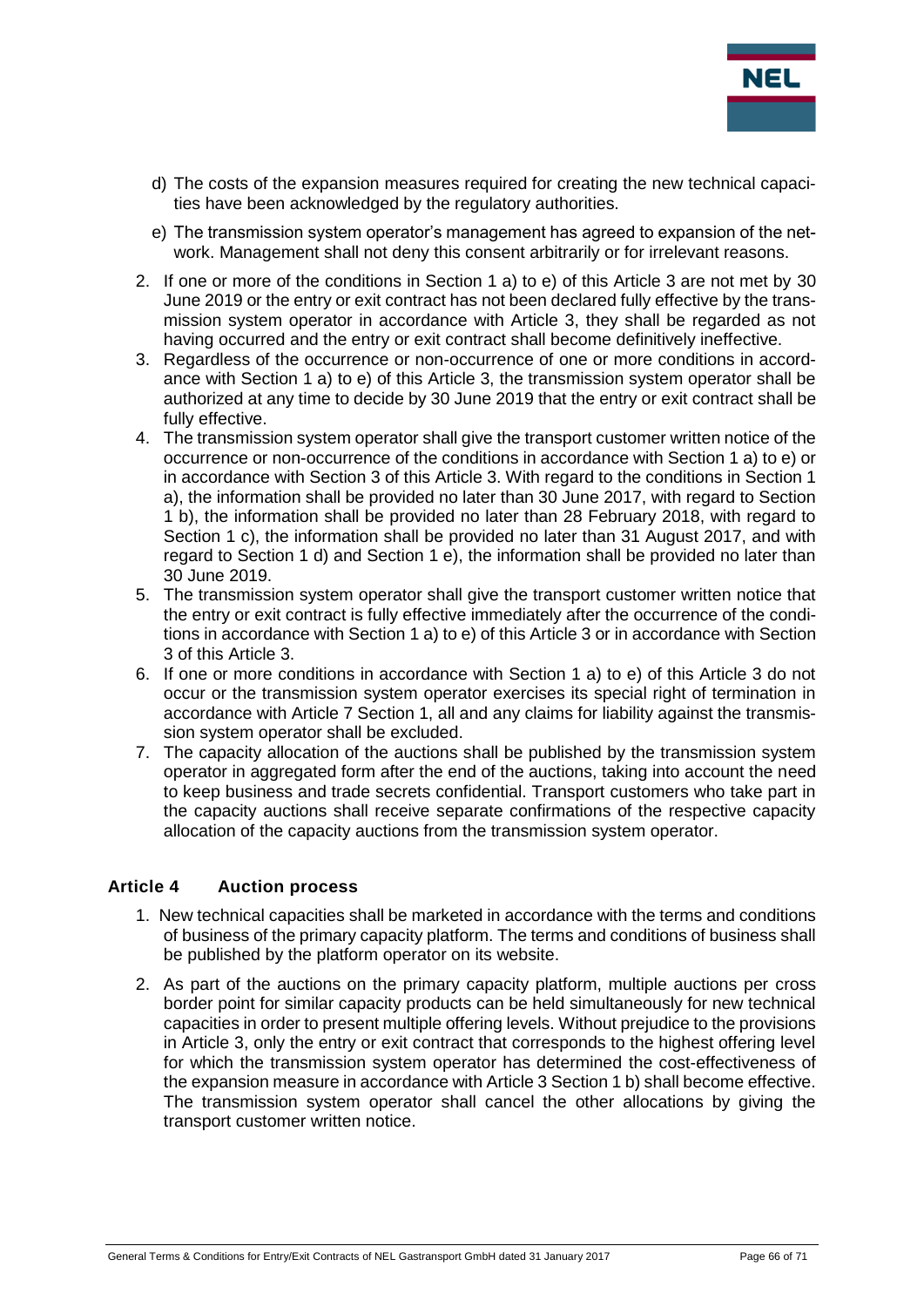

#### <span id="page-66-0"></span>**Article 5 Tariffs**

- 1. The transmission system operator shall generally charge variable tariffs for the new technical capacities in accordance with Article 5 Section 2. The transmission system operator shall examine whether and to what extent charging fixed tariffs instead of variable tariffs can be applied. Legal and regulatory permissibility, and necessary official permissions, in particular the approval of fixed tariffs by the Federal Network Agency, are requirements for the potential charging of fixed tariffs by the transmission system operator. Furthermore, the charging of fixed tariffs must be at least equivalent for the transmission system operator in economic terms to charging variable tariffs. If the aforementioned requirements are met, the transmission system operator may specify by the end of 31 December 2017 for each cross border point that fixed tariffs are applied instead of variable tariffs in accordance with Article 5 Section 2. If the transmission system operator does not specify by the end of 31 December 2017 that fixed tariffs are to be applied, variable tariffs shall continue to apply in accordance with Article 5 Section 2. The transmission system operator shall notify the transport customer immediately as soon as it has been established that fixed tariffs will be charged.
- 2. Article 25 of the transmission system operator's General Terms and Conditions of Service shall apply both for charging variable tariffs and for charging fixed tariffs subject to the provision that the Parties
	- a) agree variable and/or fixed tariffs for the performance period of the entry or exit contract in each case from 1 October to 31 December. The tariffs as defined here are the variable and/or fixed tariffs that are formed in future in accordance with regulatory requirements or are approved in future by the regulatory authorities, as well as the other tariffs or tariff components stated in Article 25 Section 1 of the General Terms and Conditions of Service and any future cost allocations that will apply in each case on 1 October of a year in the respective performance period of the entry or exit contract according to the price sheet published on the transmission system operator's website; and
	- b) agree variable and/or fixed tariffs for the performance period of the entry or exit contract in each case from 1 January to 30 September. The tariffs as defined here are the variable and/or fixed tariffs that are formed in future in accordance with regulatory requirements or are approved in future by the regulatory authorities, as well as the other tariffs or tariff components stated in Article 25 Section 1 of the General Terms and Conditions of Service and any future cost allocations that will apply in each case on 1 January of a year in the respective performance period of the entry or exit contract according to the price sheet published on the transmission system operator's website.
	- c) Without prejudice to the provisions in Sections 2 and 3 of Article 7, Article 25 Section 3 Sentence 1 and Article 4 of the transmission system operator's General Terms and Conditions of Service shall not apply in the cases specified in a) and b) since price adiustments are not involved.
- 3. As part of the auction, the specific capacity tariff currently applying at the time of the auction and formed in accordance with regulatory requirements shall be used. However, use of the specific capacity tariff in accordance with Sentence 1 shall not constitute an agreement on the tariffs and shall say nothing about the level of the actually agreed tariffs to be charged for the performance period of the entry or exit contract in accordance with Section 1of this Article 5. There is consequently no price adjustment within the meaning of Article 25 Section 3 Sentence 1 and Article 4 of the transmission system operator's General Terms and Conditions of Service.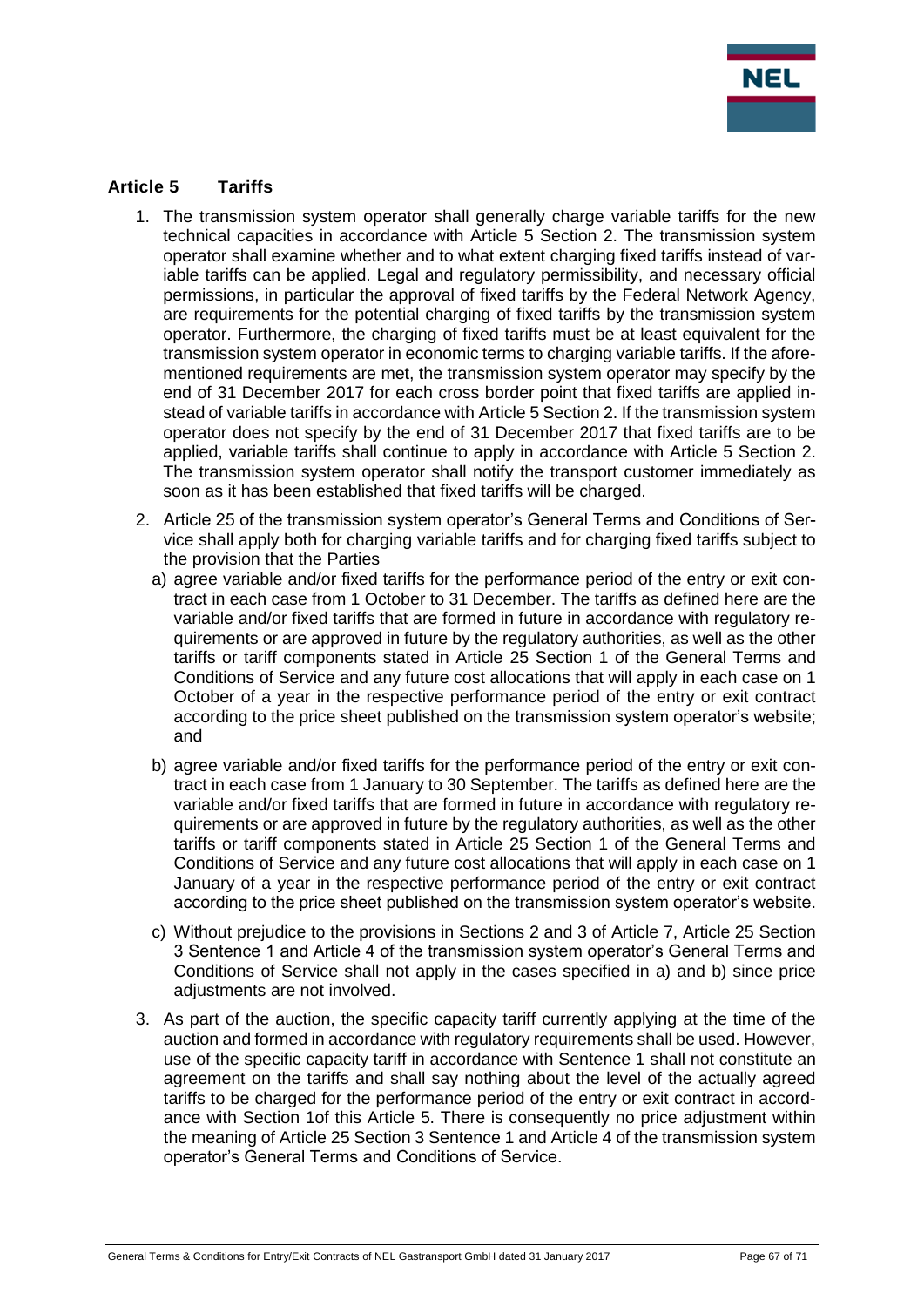

#### <span id="page-67-0"></span>**Article 6 Rights and obligations of the transmission system operator and the transport customer**

- 1. Prior to the expiry of the deadline for the special right of termination in accordance with Article 7 Section 1, or until the transport customer prematurely waives the special right of termination in accordance with Article 7 Section 1, the transmission system operator shall not be obliged to take measures to provide new technical capacities. Following expiry of the deadline for the special right of termination in accordance with Article 7 Section 1, or after the transport customer has prematurely waived the special right of termination in accordance with Article 7 Section 1, the transmission system operator shall endeavor to take economically justifiable measures to ensure that the capacities allocated to the transport customer are made available in good time for the performance period of the entry or exit contract. In particular, the full scope of the waiver of all transport customers of the special right of termination in accordance with Article 7 Section 1, in relation to the allocated new technical capacities in accordance with Article 3 Section 1 Sentence 1 per cross border point for the respective performance periods of the entry or exit contracts, shall be taken into account in assessing whether the measures are economically justifiable within the meaning of Section 1. Overall, the transport customers' waiver of the special right of termination in accordance with Article 7 Section 1 has to occur at least to the extent that it would enable the transmission system operator to determine the cost-effectiveness of the new technical capacities of an offering level offered in the 2017 annual auction in accordance with Article 3 Section 1 b). In addition, the status of the necessary permissions under public law and the regulatory framework shall be taken into account, especially the approval of the costs of the required expansion measures needed for the creation of the new technical capacities, without an economical tenability of the transmission system operator is not fulfilled, shall be taken into consideration. To the extent that the transmission system operator is not required to endeavour to implement measures or in the case of measures not being economically justifiable, the performance period of the respective entry- or exit contract can be affected and Article 6 Section 3 will be applicable mutatis mutandis. If it is requested by the transport customer, the transmission system operator will review possible measures to provide the new technical capacities at an earlier date to reduce the postponement of the performance period of the respective entry- or exit contract. For this purpose the transmission system operator can submit an offer to the transport customer in which the transport customer would have to accept the costs, responsibilities and risks of the measures required for the new technical capacities in case the conditions precedent in accordance with article 3 section 1 do not come to bear or the special right of termination in accordance with Article 7 Section 1has been exercised by transport customer.
- 2. Furthermore, the transmission system operator shall, once the entry or exit contract has become fully effective in accordance with Article 3, endeavor to take all economically justifiable measures in order to coordinate the commissioning of the infrastructure for the new technical capacities with the upstream or downstream network operators at cross border points. In particular, the necessary permissions under public law and the regulatory framework shall be taken into account in assessing whether the measures are economically justifiable within the meaning of Section 2.
- 3. If in the course of the network expansion that falls under the responsibility of the transmission system operator it turns out that the new technical capacities at the cross border points cannot be created to the beginning of the performance period of the entry or exit contract, in particular due to the lack of definitive permissions under public law, the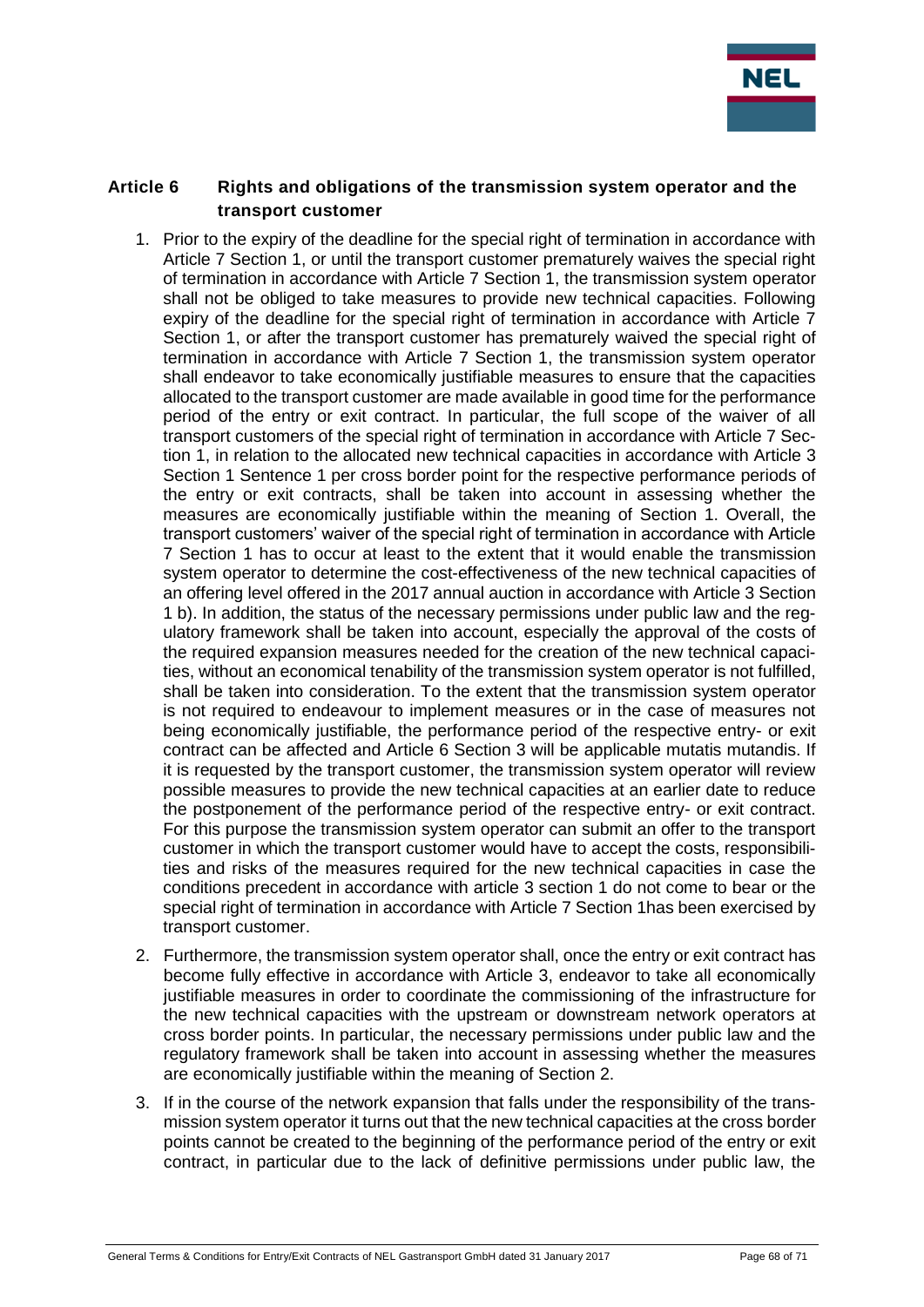

transmission system operator shall notify the transport customer immediately and inform it whether and when the start of the performance period of the entry or exit contract can be expected. The delay may also cover the entire performance period of the entry or exit contract. During the delay both the transmission system operator's obligations to provide capacities and the transport customer's obligations to pay tariffs shall be suspended. Any further claims by the Parties against each other shall be excluded.

- 4. If transport capacities upstream or downstream of the cross border points of the transmission system operator are not available at the start of the performance period of the entry or exit contract, the transport customer shall still be obliged to fulfill the contract, in particular to pay the tariffs agreed in the entry or exit contract, and shall not be authorized to rescind or otherwise terminate the entry or exit contract
- 5. In relation to Section 4, that shall mean in particular that the transport customer shall not be authorized to plead Article 313 of the German Civil Code (*BGB*) (Interference with the basis of the transaction) or Article 314 *BGB* (Termination for a compelling reason of contracts for the performance of a continuing obligation).

#### <span id="page-68-0"></span>**Article 7 Special right of termination**

- 1. The transport customer and the transmission system operator shall be entitled to terminate the entry or exit contract until the end of 31 January 2018 with immediate effect ("special right of termination in accordance with Article 7 Section 1"). Provided that the transport customer prematurely waives its special right of termination in accordance with Article 7 Section 1 for all performance periods of the entry or exit contracts of new technical capacities at the respective cross border point, the provisions of Article 6 Section 1 Sentence 2 shall apply. In the event of a premature waiver of the special right of termination in accordance with Article 7 Section 1 by the transport customer, the transmission system operator shall also waive its special right of termination in accordance with Article 7 Section 1.
- 2. The transport customer shall be authorized to terminate the entry or exit contract, provided that variable tariffs are applied for it, after publication of the variable tariffs by the transmission system operator for the respective performance period in accordance with Article 5 Section 2 a) and b) of these Supplementary Terms and Conditions of Business with a period of notice of 10 working days to the respective start of the period as of when the tariffs apply, if the specific capacity tariff formed and agreed in accordance with Article 5 Section 2 a) and b) of these Supplementary Terms and Conditions of Business exceeds the maximum tariff limit defined for the performance period in accordance with Annex 1 of these Supplementary Terms and Conditions of Business. The special right of termination in accordance with Sentence 1 shall exist solely in relation to the respective performance period of the entry or exit contract in accordance with Article 5 Section 2 a) and b) to which the published tariffs apply.
- 3. The transport customer can terminate the respective entry or exit contract in relation to the performance period that can be terminated in accordance with Section 2 in full or in part in accordance with the level of the capacity booking. A partial termination in accordance with Sentence 1 shall be permitted only as a uniform reduction of the originally booked capacity for the respective performance period in accordance with Article 5 Section 1 a) and b).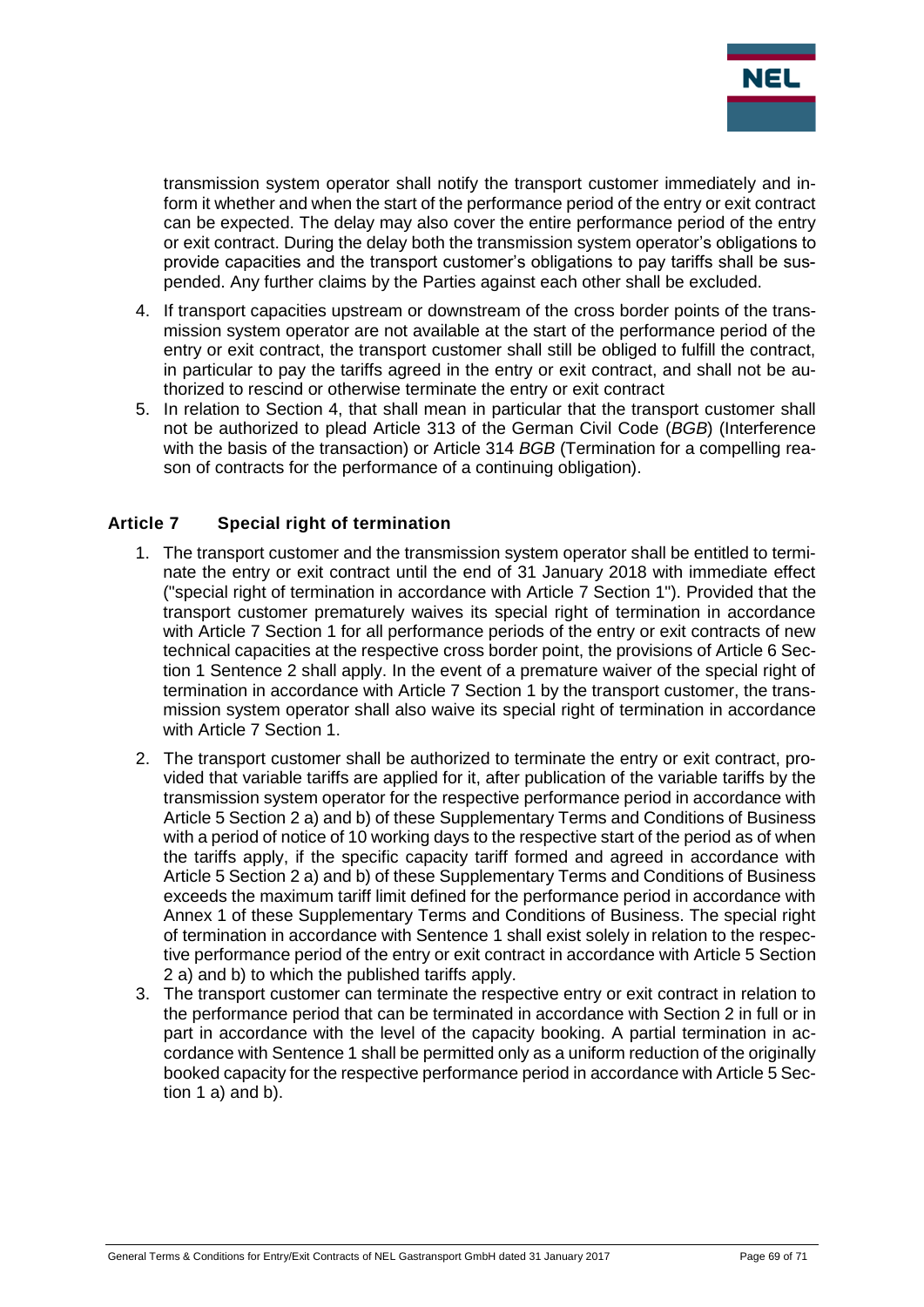

#### <span id="page-69-0"></span>**Article 8 List of appendices**

The following appendix shall constitute an integral part of these Supplementary Terms & Conditions of Business of NEL Gastransport GmbH for allocating new technical capacities as of 06 March 2017:

Appendix 1 STC for allocating new technical capacity

Maximum tariff limit for the special right of termination in accordance with article 7 (2) of the Supplementary Terms and Conditions of Business of NEL Gastransport GmbH for allocating new technical capacities as of 06 March 2017